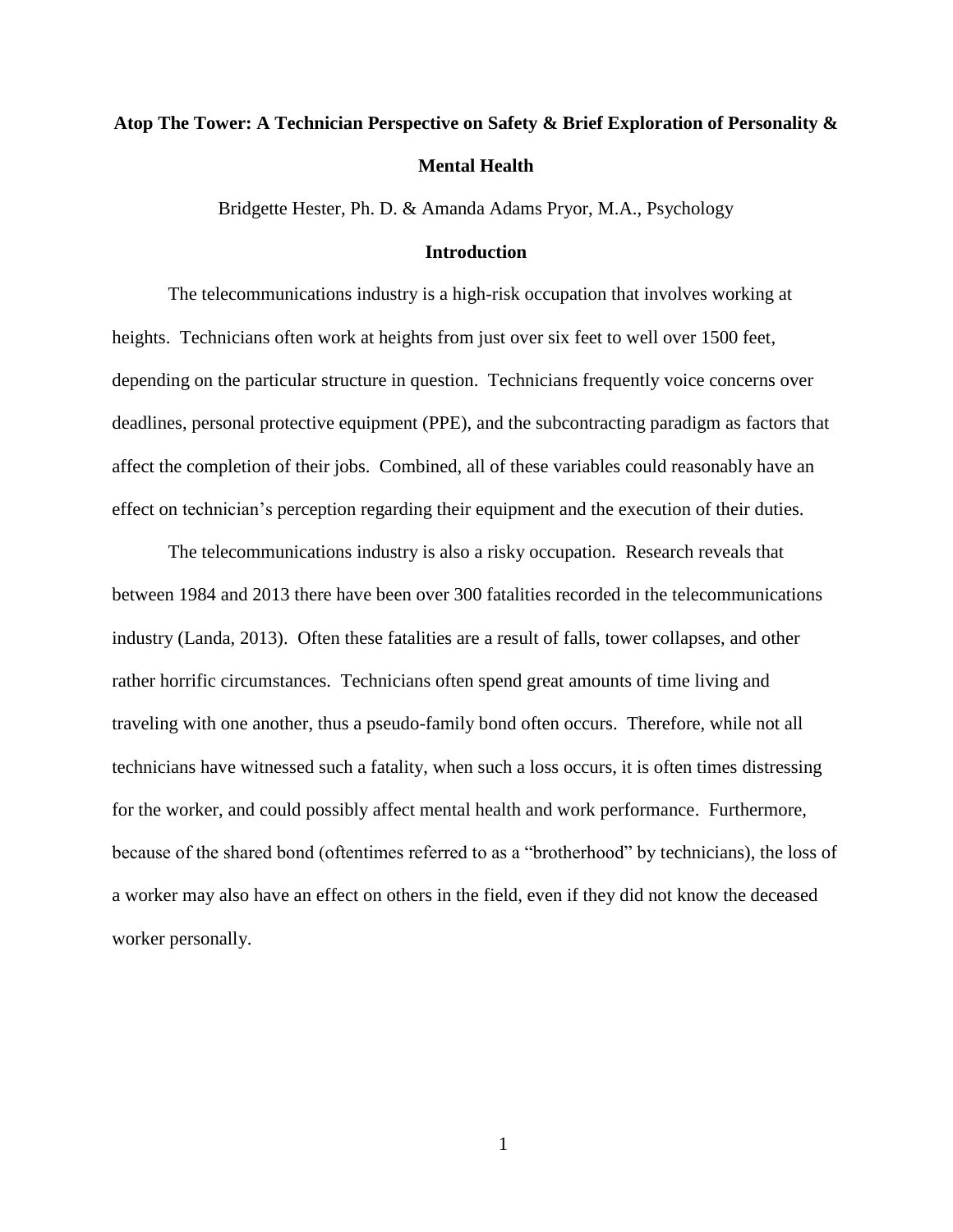#### **Literature Review**

#### **Training**

Regardless of the task a telecommunications worker might engage in (e.g. maintenance, modifications, erection, etc.) fall prevention has been a serious concern within the industry, and the Occupational Safety and Health Administration (OSHA), especially in the last several years (Michaels, 2014; National Association of Tower Erectors [NATE], 2014). Training for telecommunication workers is predominately provided through third party providers, in-house trainers through "train-the- trainer" programs, or an in-house training program within larger telecommunications companies approved by the industry (Occupational Health and Safety Administration [OSHA], 2015; National Association of Tower Erectors [NATE], 2015). In contrast, most employers within the Ironwork industry recommend a three to four year apprenticeship program and on-the-job-training (Irizarry, Simonsen, & Abraham, 2005). However, it was not until recently that the telecommunications industry has adopted an apprenticeship program (DOL, 2014). The Telecommunications Industry Registered Apprenticeship Program ("TIRAP") is "is a joint venture of the Department of Labor, government agencies, and the telecommunications industry members invested in improving workplace safety, addressing industry workforce needs, and providing employment and advancement opportunities" (Telecommunications Industry Registered Apprenticeship Program [TIRAP], 2015., pg. 1).

While not currently fully integrated within the industry as of the date of this paper, TIRAP's proponents expect that standardization of job descriptions and training requirements, a structured training process in which technicians must demonstrate learned skills and classroom training, will reduce the numbers of fatalities and injuries within the telecommunications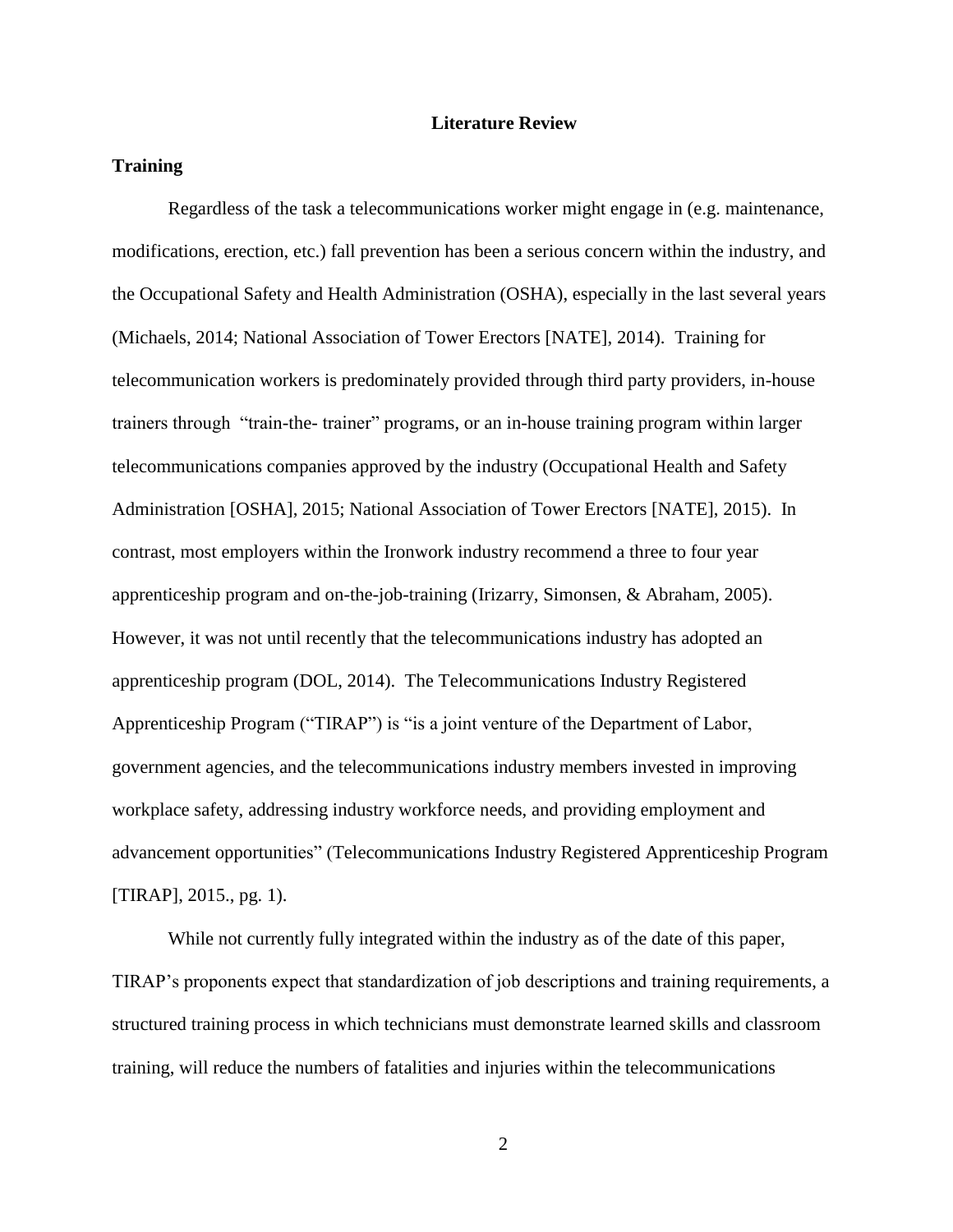industry (TIRAP, 2015). It is also anticipated that TIRAP and will likely help in reducing injuries and fatalities. However, workers and companies must also be supportive and engaged in such efforts for success. Thus, this present research examined worker perceptions, attitudes, and behaviors towards safety, equipment, and deadlines under the subcontracting paradigm under which the industry functions.

#### **Safety in Telecommunications**

Over the last 31 years, falls have been the leading cause of death in the telecommunications industry. Telecommunications work is extremely dangerous if not performed correctly, and if workers and companies do not adhere to the safety guidelines set forth by OSHA and the industry, fatalities will continue. The purpose of these standards is to reduce or prevent the number of injuries and fatalities that result from falls and other hazards in the telecommunications industry. OSHA standards include those specifically addressing telecommunications, and standards addressing construction, and general industry (OSHA, 2015) Other standards, while not required by OSHA, are also available for the industry through the National Association of Tower Erectors (NATE) and American National Standards Institute (ANSI).

Despite the numerous safety regulations from OSHA, as well as best practices of NATE and ANSI, workers are still experiencing injuries and fatalities. Understanding and following the regulations are of extreme importance. However, research on workers' perspectives, while addressed through research in multiple industries, is sparse in regards to telecommunications. Understanding those perceptions is key in developing a safe workplace, as it allows everyone involved to understand the mindset of the workers performing the work and how best to support those workers for maximum efficiency.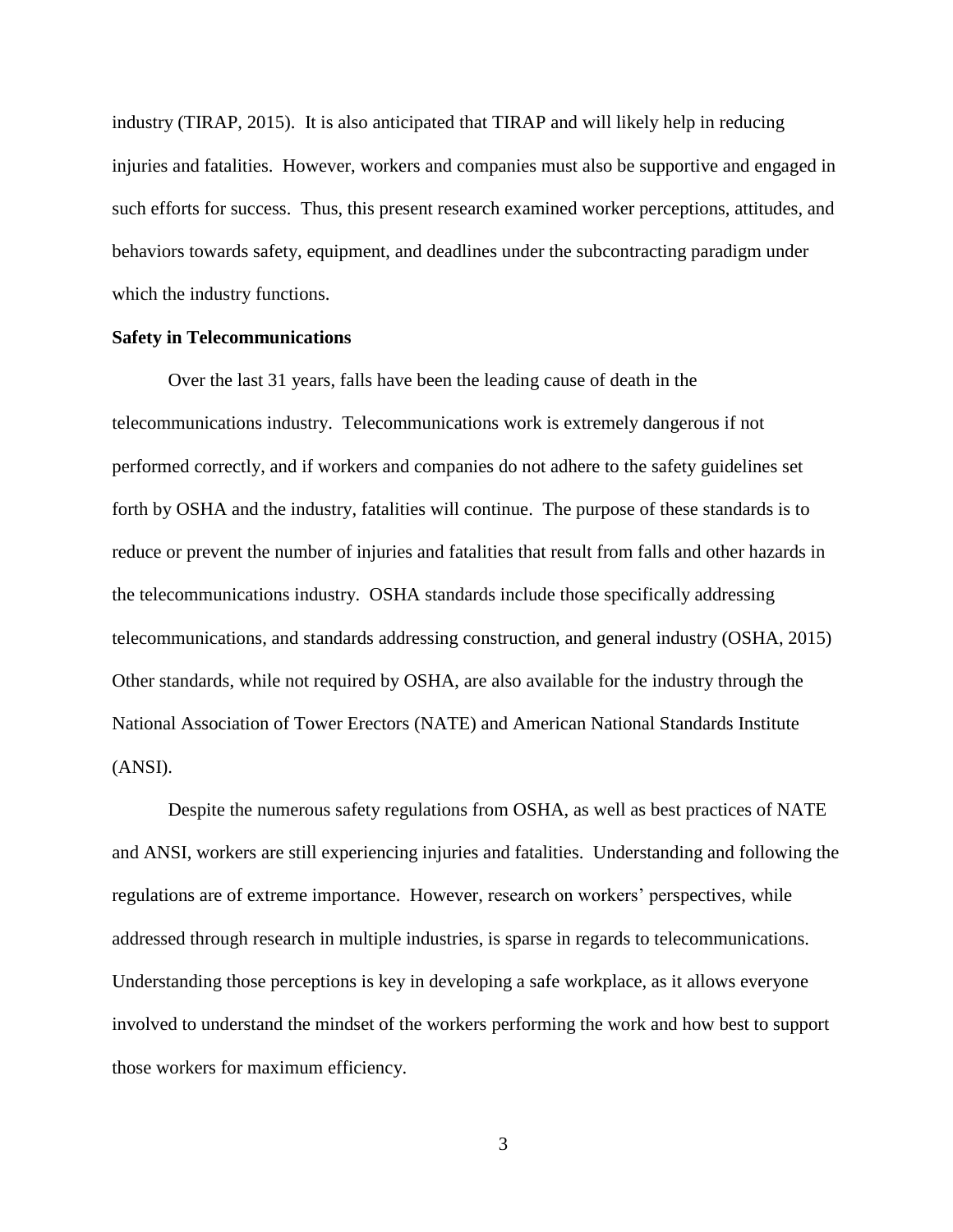#### **Risk-Taking Behavior and Perception**

Workers' perceptions are important because most recorded fatalities are due to risky behaviors (Hester, 2014). Hertz & Thomas (1993) defined risk as a chance of loss or injury, Fishhoff, Lichtenstein, Slovic, Derby, Keeney (1981) defined risk as a threat to health or life, and the Channing has defined risk as the likelihood that harm will occur (2014). Regardless of the definition, based upon OSHA summaries from 1984-2013, the causes of fatalities can be attributed largely to in large part, risky behavior. Wilde's (1982) homeostasis theory regarding risky behaviors states there are four variables that determine risk levels: Benefits of risky behavior options, costs of cautious behavior options, benefits of cautious behavior options, and costs of risky behavior options. Wilde states that the first two increase the "target level of risk," as the last two decrease it.

Given this, it is reasonable to assume that one would choose the actions that have the most desirable benefit. Additionally, the zero-risk theory, as put forth by Na<sup> $\dots$ </sup>atanen,  $\&$ Summala, (1974) state that perception, motivation, and experimental forces that cause people to situations as "no-risk" guide people's actions. Both theories are based in worker perception, thus both may play an important role in understanding why telecommunication technicians make the decisions they do, and how training, incentives, and consequences could be utilized to prevent injuries or fatalities, and how increase preventative measures in the workplace.

It is reasonable to assume that the more experience one has in a particular high-risk situation or work environment, the more likely they are to view potential hazards as either inconsequential, or less hazardous than they truly are. Such attitudes may influence workers' decisions regarding safety control measures (Zimolong, 1985). Huang and Hinze (2003) supported these observations when they reported that one-third of accidents in the construction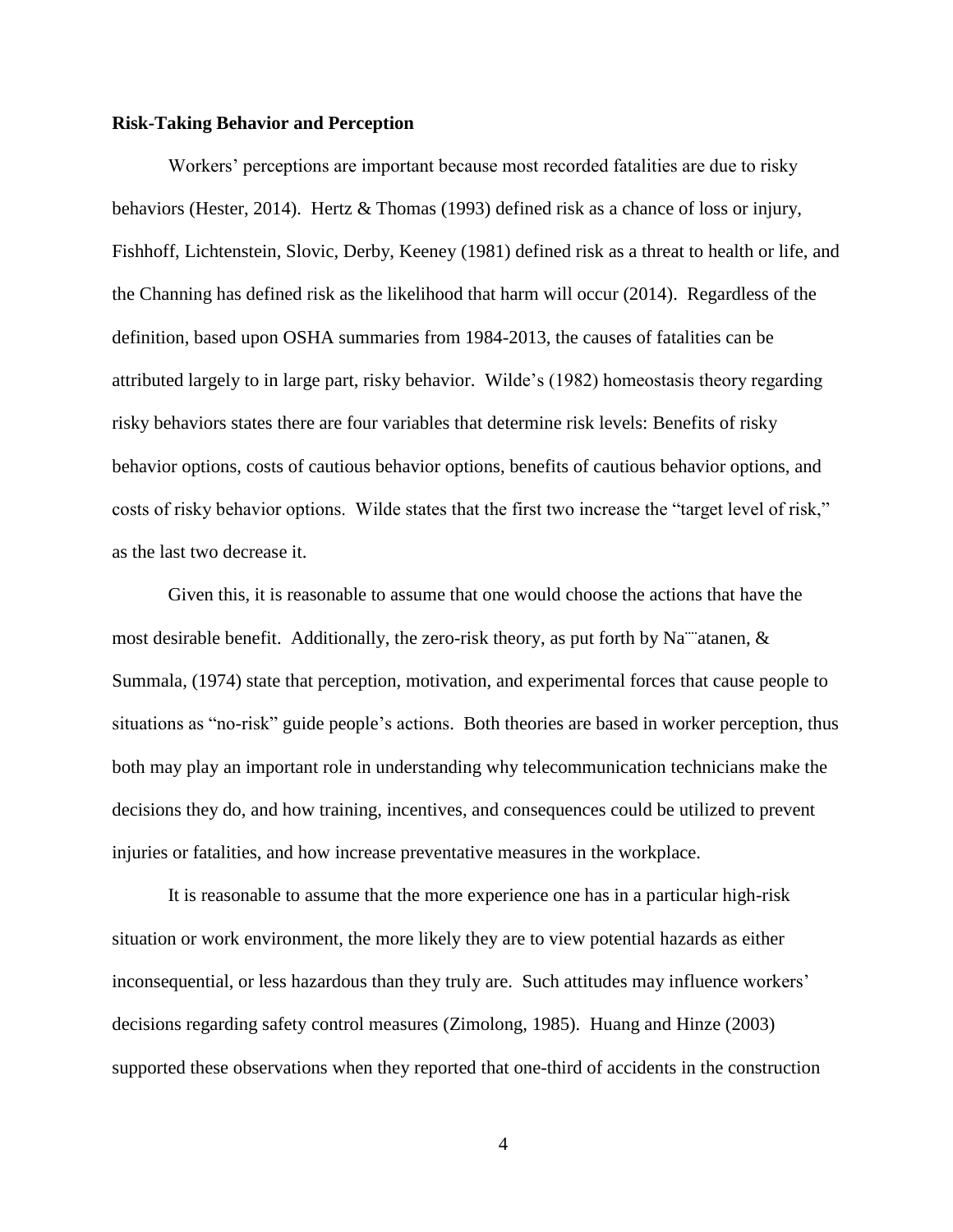industry were due to the workers misjudging potentially hazardous or dangerous situations. Another study in the construction industry reinforces this previous research indicating that poor training and enforcement of safety protocols, poor hazard recognition skills, poor attitudes toward a safety culture, and not using the appropriate PPE increase the risk of accidents (O'Toole, 2002).

#### **Assessment of Risk Perception of Telecommunication Technicians**

A technician's perception of the effectiveness of his/her equipment is crucial. Based on research from the construction industry, it is reasonable to assume that if a worker is not using or is improperly using equipment, it is more likely that they may experience an accident, an injury, or possibly even die while on the job. The perception of the effectiveness or usefulness of equipment is central to the technician's utilization of such equipment. This claim that was posited by Irizarry et al. (2005), found that construction workers slowly increase the duration of tasks when protected by PPE, and they are less likely to use equipment if their perception is that the PPE is obstructive to completing tasks in a timely manner (2005).

Furthermore, the choice to utilize safety measures such as PPE is largely contingent on the worker's perception. If a worker obtained training in an environment, where "toughness" is considered important or in environments where attitude, one's work ethic, and values and belief systems are poor, then those workers are less likely to utilize those safety measures (O'Toole, 2002). Choices that workers make based on perception are rooted in behavior; people make choices (of all kinds, not just safety) based largely on casual reasoning. Because of this, it is essential to examine the risk perception of workers.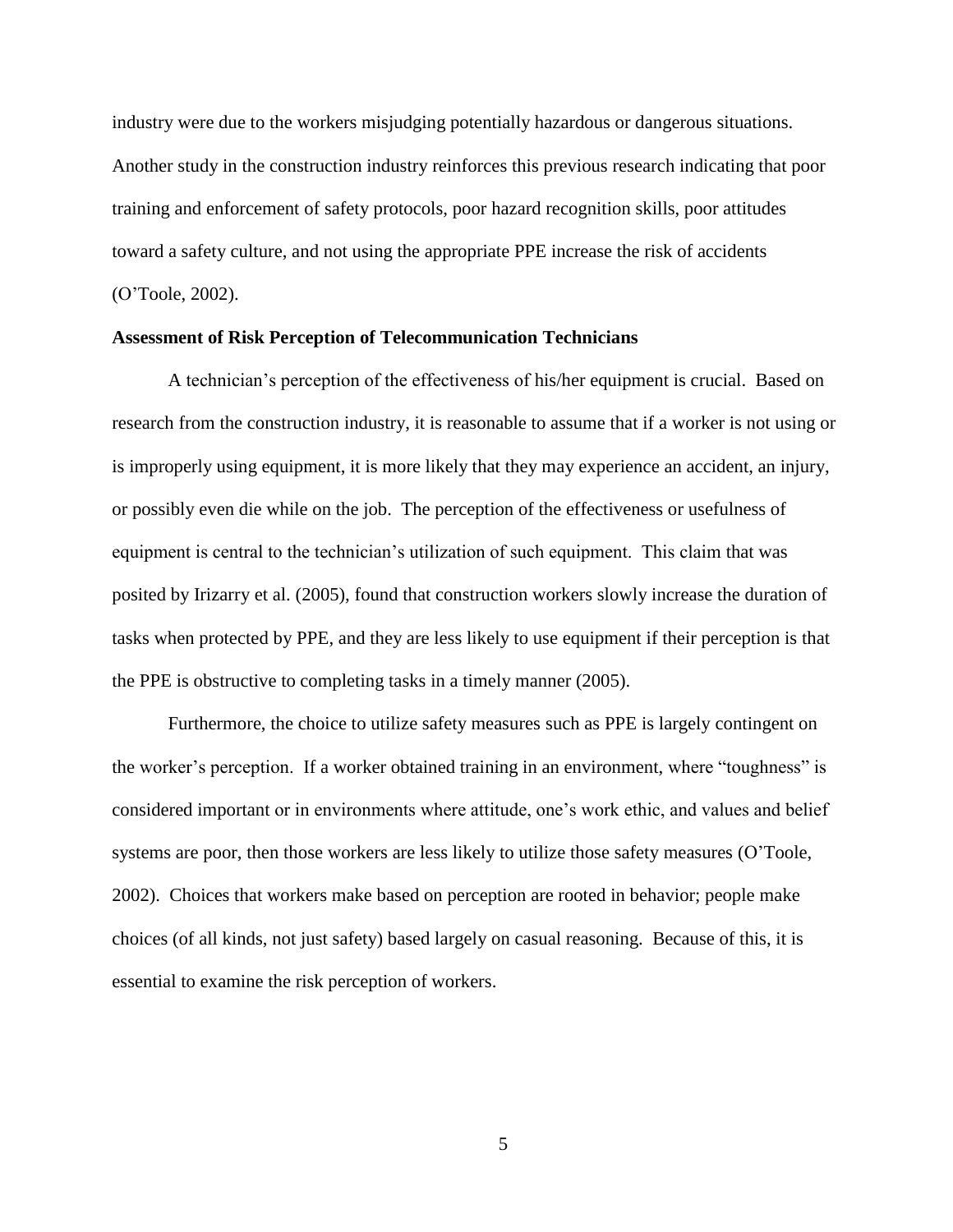#### **Deadlines & Subcontracting in Telecommunications**

Subcontracting is the current payment-by-results business model within the telecommunications industry. Payments are based upon the work completed as compared to time spent completing the work. This model, by definition, makes it more probable for workers to experience injury or accidents because payments and or future returns hinge upon completing the work in the shortest possible timeframe possible (Mayhew & Quinlan, 1997; Ofori & Debrah, 1998). This in turn makes it more likely that contractors or subcontractors will encourage or increase pressure on workers to take short cuts or perform in an unsafe manner, in order to complete the task (Mayhew, Quinlan, & Ferris, 1997).

This is a concern in the telecommunications industry. One may reasonably argue this could contribute to a disregard for individual safety measures and the safety culture of the industry as a whole, thereby placing workers at increased risk for injury or death. By its construction, the subcontracting model creates complicated layers of responsibility (both legally and morally) in the face of an accident, injury, or death. Furthermore, this model could potentially encourage isolated work sites, ineffective coverage of employees under regulatory insurance requirements, and sparse employment practice scrutiny.

#### **Mental Health**

While safety, training, and business models are important to the workplace, one may argue that the mental health of individual workers also has a direct impact on productivity and safety practices of workers. Work can be a positive and valuable source of accomplishment and self-efficacy (WHO, 2000); Employment provides needed encouragement, an increase in selfesteem, and provides people with a sense of accomplishment and pride (2000). However, work that requires attention to mentally and physically demanding conditions, is dangerous or life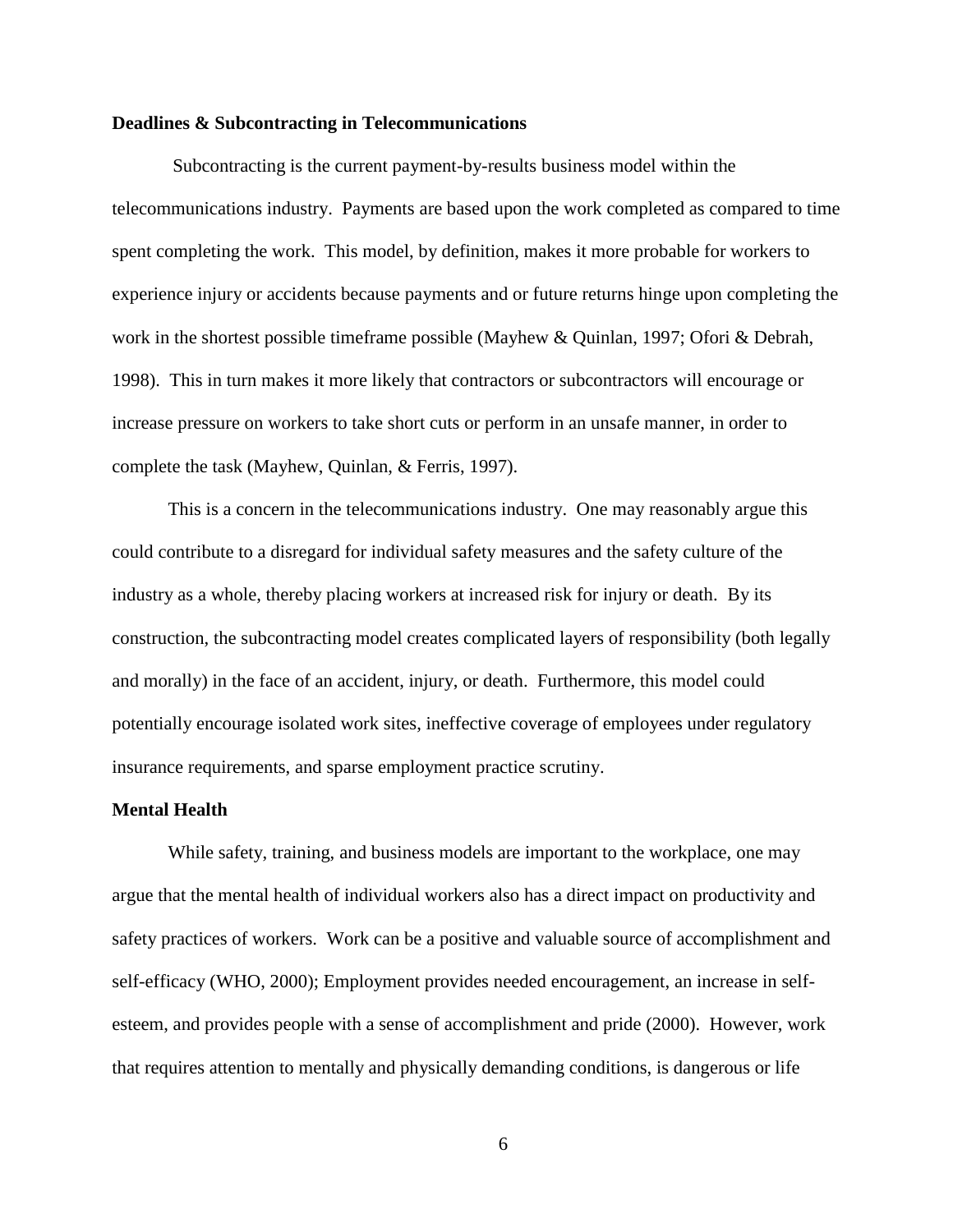threatening, and/or involves extensive amounts of travel can also create, exacerbate, and reactivate mental health disorders in employees (2000).

Other variables may also play a part in one's mental health status. Some of those variables include extended periods of unemployment, travel, drugs, alcohol, dangerous and physical demands of the occupation, and the relationships of workers with other workers as well as their relationships with their families. Extensive periods of travel and demanding and sometimes dangerous physical demands are commonplace in the telecommunications industry. One study reported an increased likelihood for irritability and loneliness (Barnett & Hyde, 2001), symptoms similar to that of Post-Traumatic Stress Disorder (PTSD) (Boss, 2006), mood issues/disorders, lack of energy (Voydanoff, 2005), loss of a sense of personal control (Westman & Etzion, 2005), and a host of other mental health issues. Thus, it is reasonable to assume that mental health issues, left untreated, could also pose serious consequences not only for the technician at work, but also at home.

#### **Purpose**

Identifying technician perceptions and realities of the workplace environment could potentially enhance technician safety, fall prevention, industry policies, technician training, and both personal and public safety in the workplace. The objective is to gain a better understanding of the worker's perspective and their professional and personal challenges in order to gain insight to what may or may not be beneficial to the technician, so that he/she can perform their work more safely and more efficiently.

This author intends to evaluate the telecommunication technicians' perception of safety as it relates to several areas that could affect workplace safety. These areas include proper climbing equipment, the use of climbing equipment, the technician's perception of fall risk,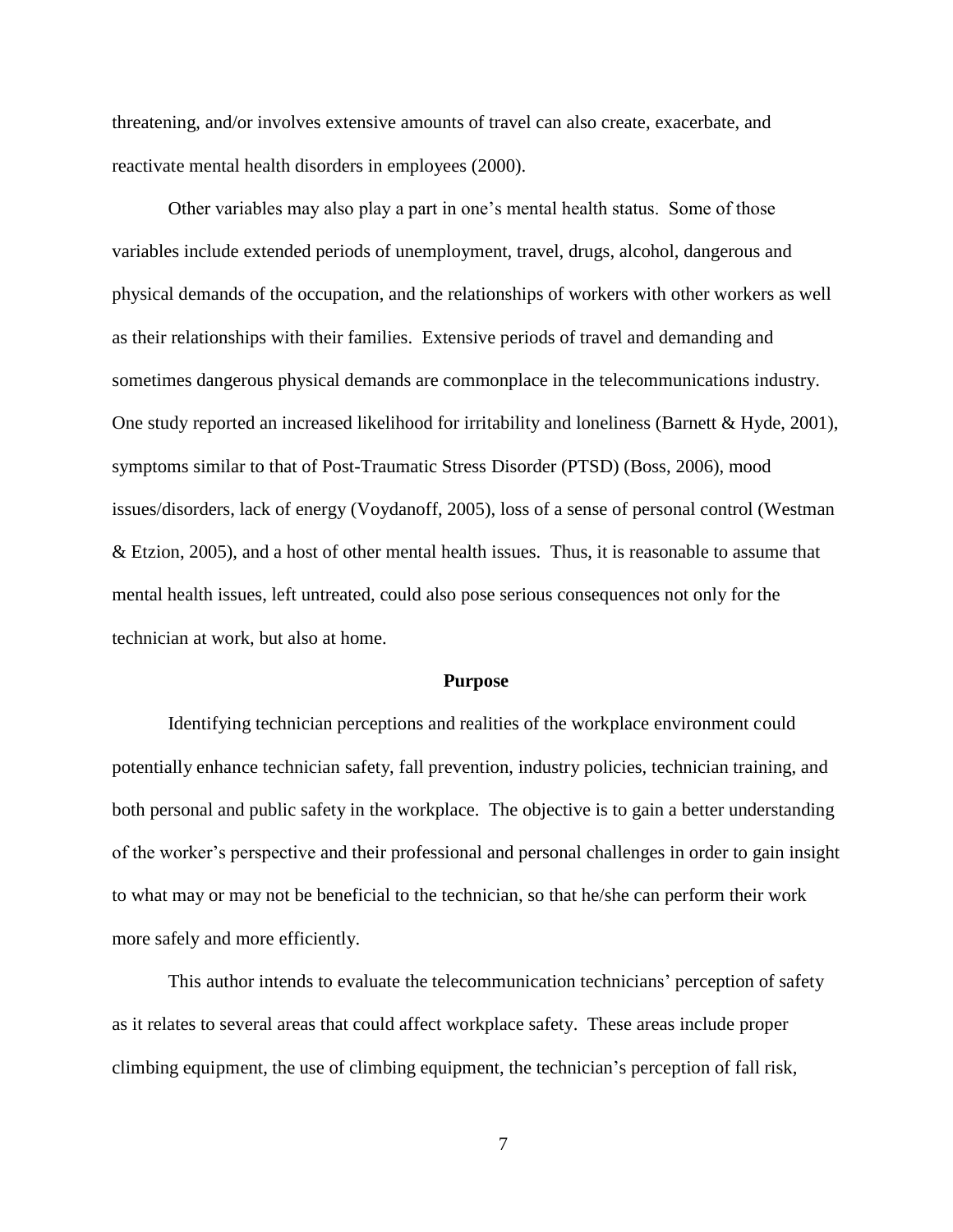technician mental health, the knowledge or witnessing of a death or injury, free climbing, the demographic characteristics of technicians, and the technician's perception of the deadlines inherent in the contracting/subcontracting paradigm.

The four specific hypotheses explored include the differences between technicians and instructors:

1. There is a difference between technicians and instructors perceptions of PPE, free climbing, and the effect of deadlines on their safety choices.

2. There is a perception difference concerning of PPE, free climbing, and the effect of deadlines between those who had witnessed an injury/fatality.

3. There is a difference between technicians and instructors perceptions of PPE, free climbing, and the effect of deadlines on their safety choices by, experience, and age.

4. There is a difference between technicians and instructors as it relates to technician mental health as measured by two mental health assessments.

#### **Method**

The researcher presented all survey tools in an online format for both ease of access and for logistical purposes. The researcher gave each participant a randomly generated participant number as the surveys were completed, and did not collect names or other personal identifiers. Due to the nature of the population as mentioned above, the researcher recruited participants by word of mouth, advertisements in blogs, four social media sites, training classes, and print articles published by the researcher in an industry magazine. The completion of the surveys was voluntary and each participant signed a waiver and/or completed a consent embedded within the survey before completion.

#### **Participants**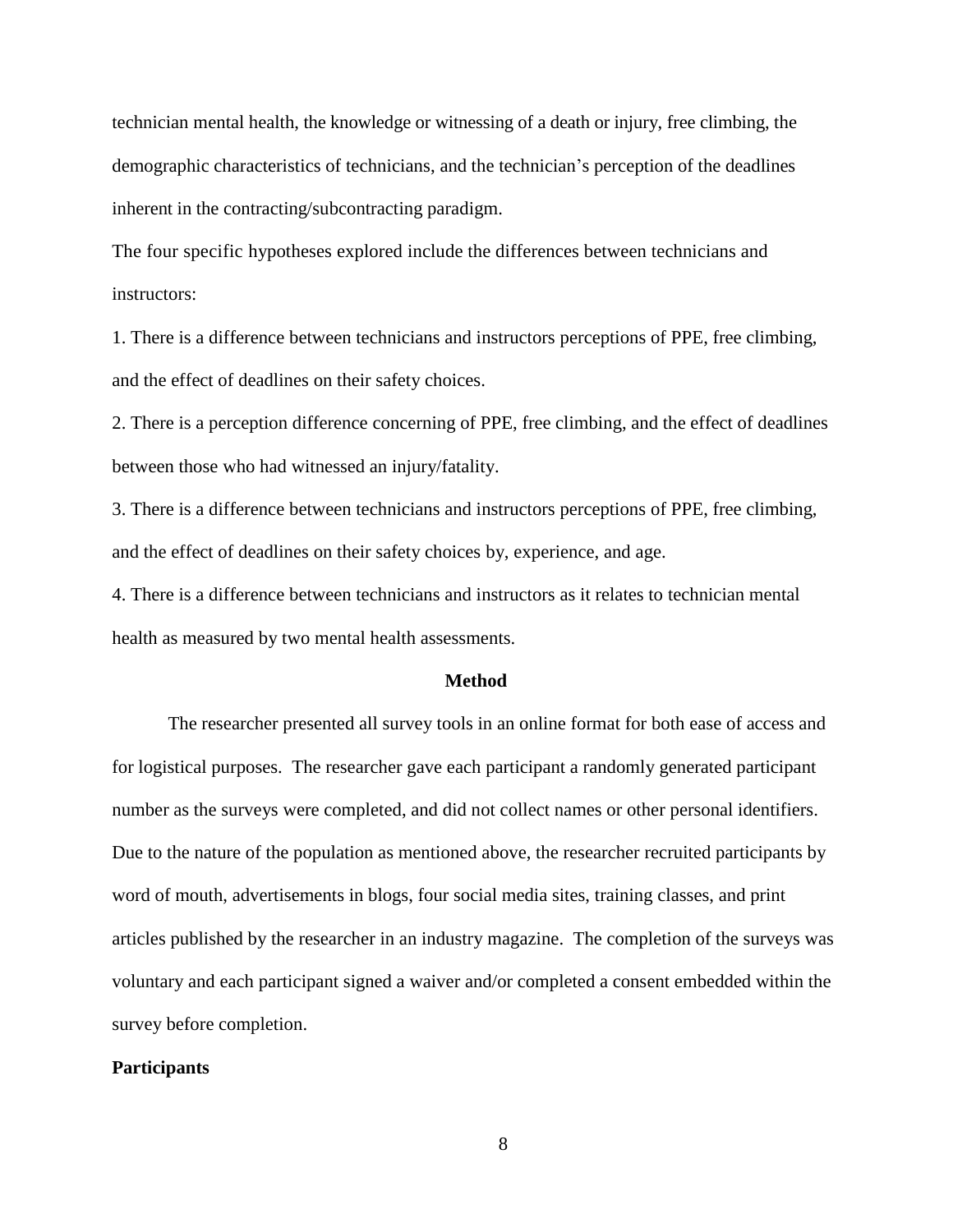Based on industry deaths over the past five years, and the state of the industry's safety culture, it seemed appropriate and important to gather data from the perspective of the worker. As compared to the early 1980s, beneficial advancements have made the telecommunication industry safer. Additionally, the majority of the deaths since 1984 are attributable to technicians not following safety procedures such as remaining "tied-off" to the structures, not properly utilizing equipment (riding the line), poor rigging, or free climbing (Hester, 2014). Given this, it was reasonable to collect information directly from the technician to ascertain their perspective on the equipment they use on a daily basis to complete their job duties. Coding of variables extrapolated from the author-constructed survey corresponded to the nature of the data collected.

Inclusion criteria were that participants were a minimum of 18 years of age or older, worked full-time (approximately 40 or more hours per week), and whose main function is climbing telecommunication structures. In order to compare groups, the author separated respondents into two categories, "technician," and "instructor." "Technician" is the designation for a participant that is currently a technician or has been technician within the last five years. "Instructor" is the designation for a participant that is currently a technician or has been a technician within the last five years *and* is a certified technician safety and rescue instructor. Neither the education level nor experience (number years climbing structures) were determining factors of classification. A summary of demographic data are available in Tables 1- 6.

When data collection began in 2014, the author used the most industry-accepted figure for the total population of approximately 9,800 technicians. Due to the mitigating factors in obtaining a concrete number of technicians, and the timing of the study's data collection, the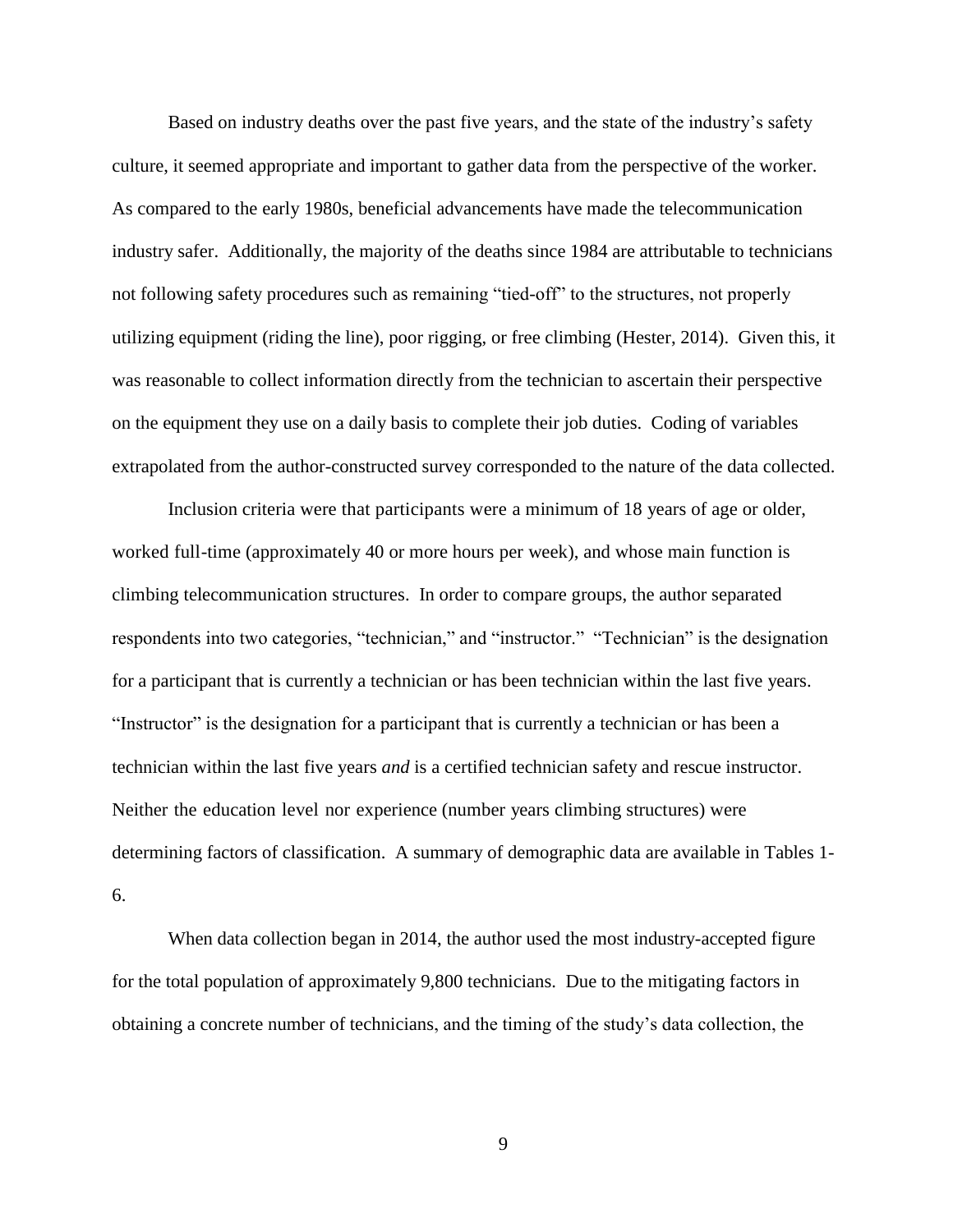researcher accepted the 10,000 figure as it seemed most appropriate. There are limitations with this number however, and those concerns are addressed in the limitations section of the study.

#### **Measures**

The author collected information through three assessment tools, presented in one continuous survey online. The first tool gathered data on the technician's perceptions of equipment, free climbing, witnessing injury or fatality, deadlines, and safety. The remaining two instruments were assessments of mental health (described in more detail in the next section). One clinical psychometrist in Birmingham converted raw scores of the mental health assessments into coded data as dictated by Structured Clinical Interview for DSM-IV Axis II Disorders (SCID-II) and Brief Symptom Inventory (BSI) manuals (Derogatis, & Spencer, 1982; Spitzer, Williams, Gibbon, & First, 1990). Furthermore, two graduates of the University of Alabama in Huntsville complied and cleaned coded data. A statistician and the author then analyzed the information and interpreted the results. No identifying information on any participant had been captured, thus, the author, psychometrist, coders, or statistician had no access to identifying information for the participants.

**Technician Questionnaire.** The author-constructed survey consisted of demographic questions relating to gender, experience, age, ethnicity, education, work position ("technician position" / "technician /safety position"), athleticism, and two open-ended questions about equipment usefulness. The remainder of the questions were presented as multiple choice items on a five-point scale with choices of completely disagree, disagree somewhat, neutral, agree somewhat, and completely agree. The multiple-choice questions addressed several areas of information. These included the technician's perception of safety because of proper climbing equipment, the use of climbing equipment, free climbing, witnessing injury, or fatality, and the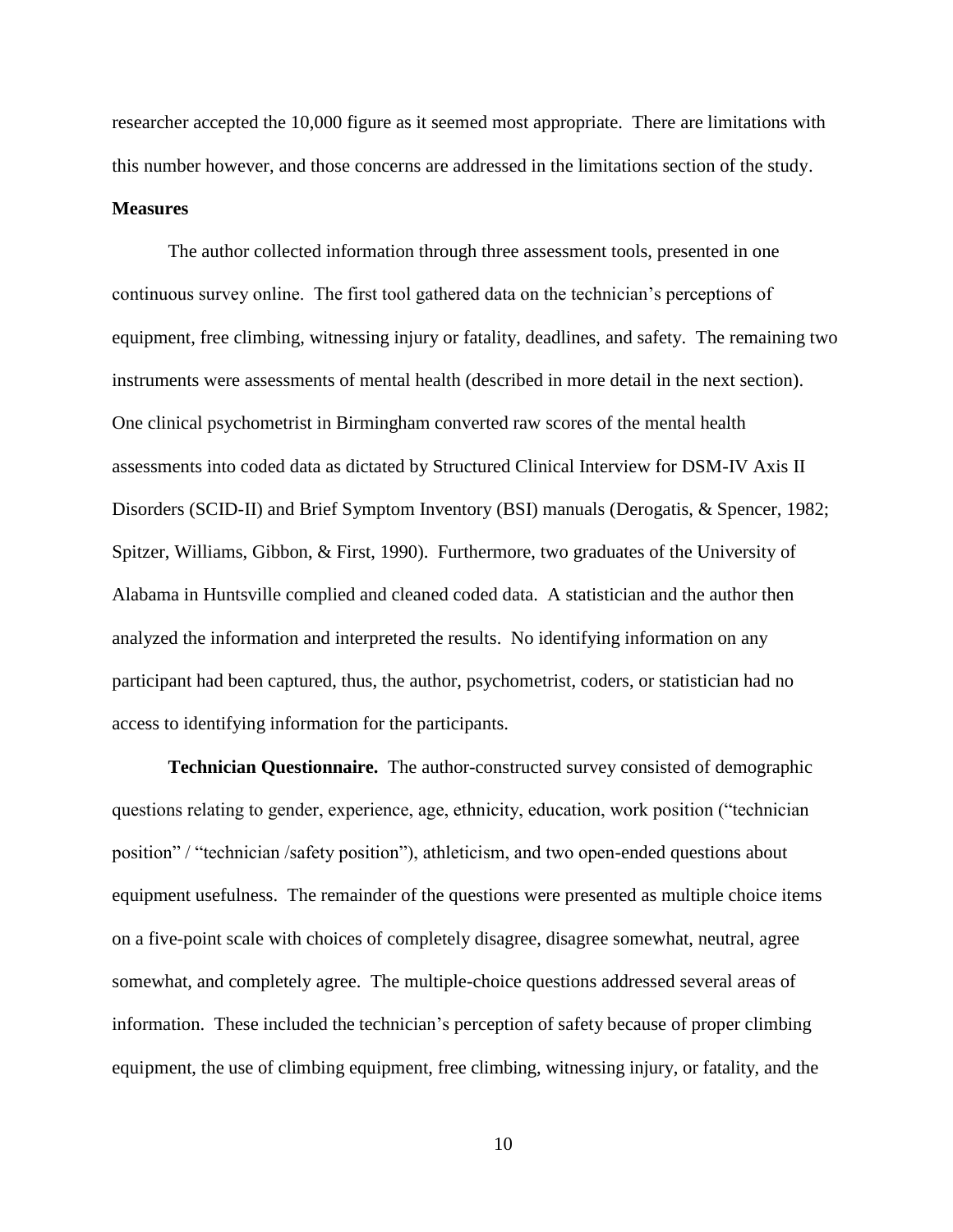technician's perception of the contracting/subcontracting paradigm. The two remaining tools addressed the participants' mental health.

# **The Structured Clinical Interview for DSM-IV Axis II Disorders (SCID-II).**The SCID-II, as an assessment tool, screens for Axis II Personality Disorders as described in the Diagnostic and Statistical Manual of Mental Disorders, 5th Edition (DSM-V). Axis II diagnoses measure and screen for ten underlying pervasive or personality conditions and two appendix categories, as well as mental retardation (American Psychological Association [APA], 2013). These ten personality conditions (in order) include Avoidant Personality Disorder, Dependent Personality Disorder, Obsessive-Compulsive Personality Disorder, Passive-Aggressive Personality Disorder, Depressive Personality Disorder, Paranoid Personality Disorder, Schizotypal Personality Disorder, Schizoid Personality Disorder, Histrionic Personality Disorder, Narcissistic Personality Disorder, Borderline Personality Disorder, and Antisocial Personality Disorder. The SCID-II is a preemptive tool used by clinicians to shorten the interview time by clinicians during a full assessment rather than as a standalone tool, but Ball & Cecero (2001), had utilized the SCID-II as a standalone instrument. Put more plainly, while not intended as a standalone tool, past studies indicate the test is reliable enough as a rough assessment tool for this current study.

**Brief Symptom Inventory (BSI).**The BSI is a freestanding assessment tool that captures a participant's psychological symptom pattern for a specific point in time. The BSI contains 53 questions designed to rate the respondents distress from zero (not at all) to four (extremely). One scores the BSI on nine different symptom dimensions (Somatization, Obsessive Compulsive, Interpersonal Sensitivity, Depression, Anxiety, Hostility, Phobic Anxiety, Paranoid Ideation, and Psychoticism) and three global indices of distress (Global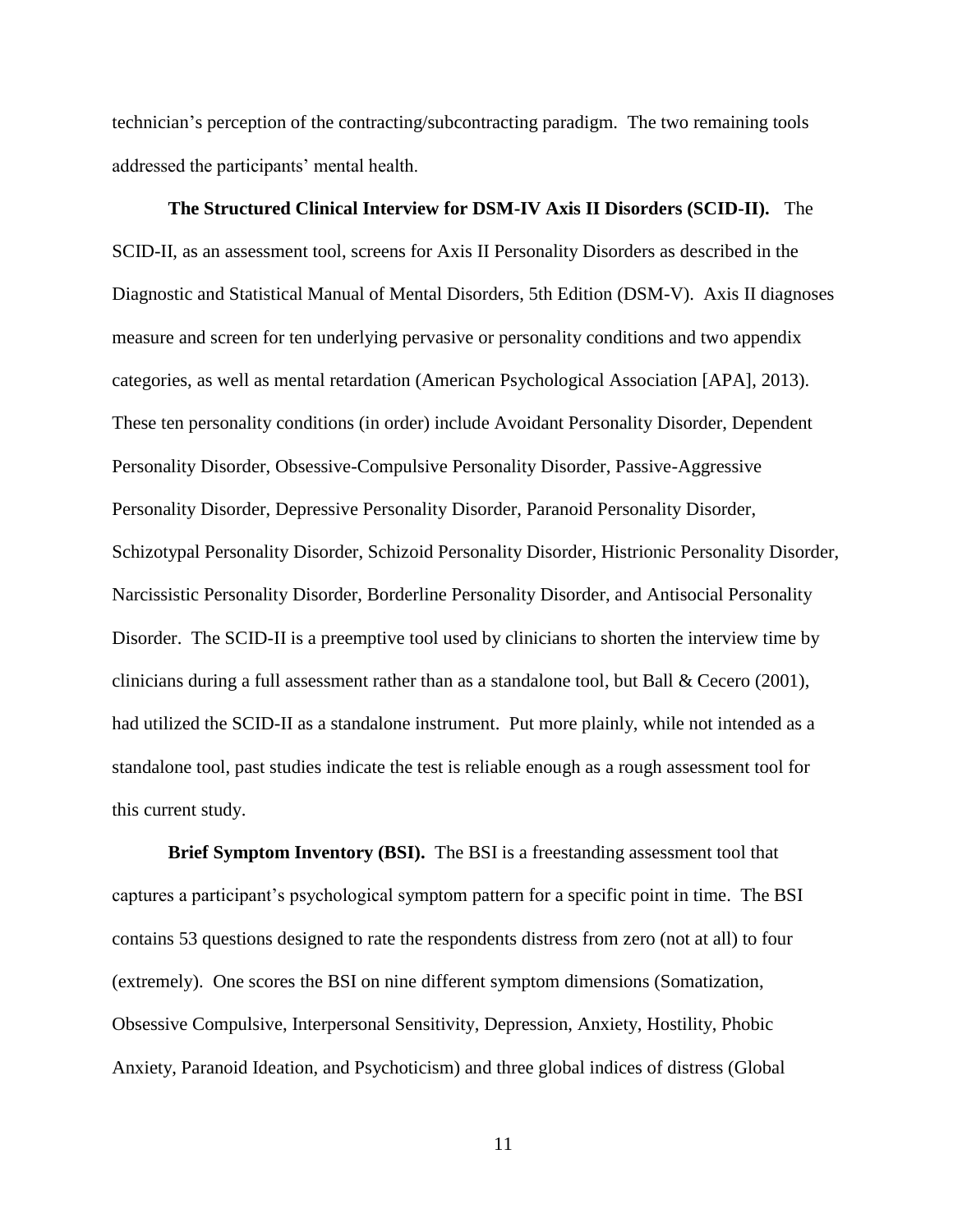Severity Index (GSI), Positive Symptom Total (PST), and Positive Symptom Distress Index (PSDI) (Derogatis, & Spencer, 1982).

While one cannot diagnosis someone based solely on a "point-in-time" assessment of symptoms, the tool provides a "broad-brush profile" of the participant's status. It also allows the tester to obtain a rather accurate picture of the symptomology happening in the moment (Derogatis, & Spencer, 1982, p. 32). The BSI has consistently shown to be both reliable and valid and researchers consistently utilize the BSI several study populations (Derogatis & Spencer, 1982; Rabkin et al., 1991; Johnson & Thorn, 1989; Baider et al. 1984; Atkinson, Kremer, & Ignelzi, 1982; Amenson & Lewinsohn, 1981; Stefanek, Derogatis, & Shaw, 1987; Katon, Von Korff, Lin, Lipscomb, Russo, Wagner, & Polk., 1990).

#### **Procedures**

Responses from the author-constructed survey were coded on scales of 1-5 based upon responses from the five point-Likert scale. Responses from open-ended questions were compiled and then responses were assigned a numeric code. All coded answers were then placed into a statistical database for analysis. The author gathered responses from the SCID-II and the BSI and provided the responses to a psychometric tester, two coders, and one statistician. The psychometrist converted the raw data into scores according to the instructions of the SCID-II and BSI manuals and interpreted the results. Coders took these scores, compiled them into a database, and cleaned the coding for statistical analysis. Lastly, the statistician, based upon the author's questions assisted the author in analyzing the results.

Questions from the SCID-II asked the participant about the kind of person they generally are (how they have usually felt or behaved over the past several years). Participants checked "Yes" if the question completely or mostly applied to them or "No" if it did not, if the participant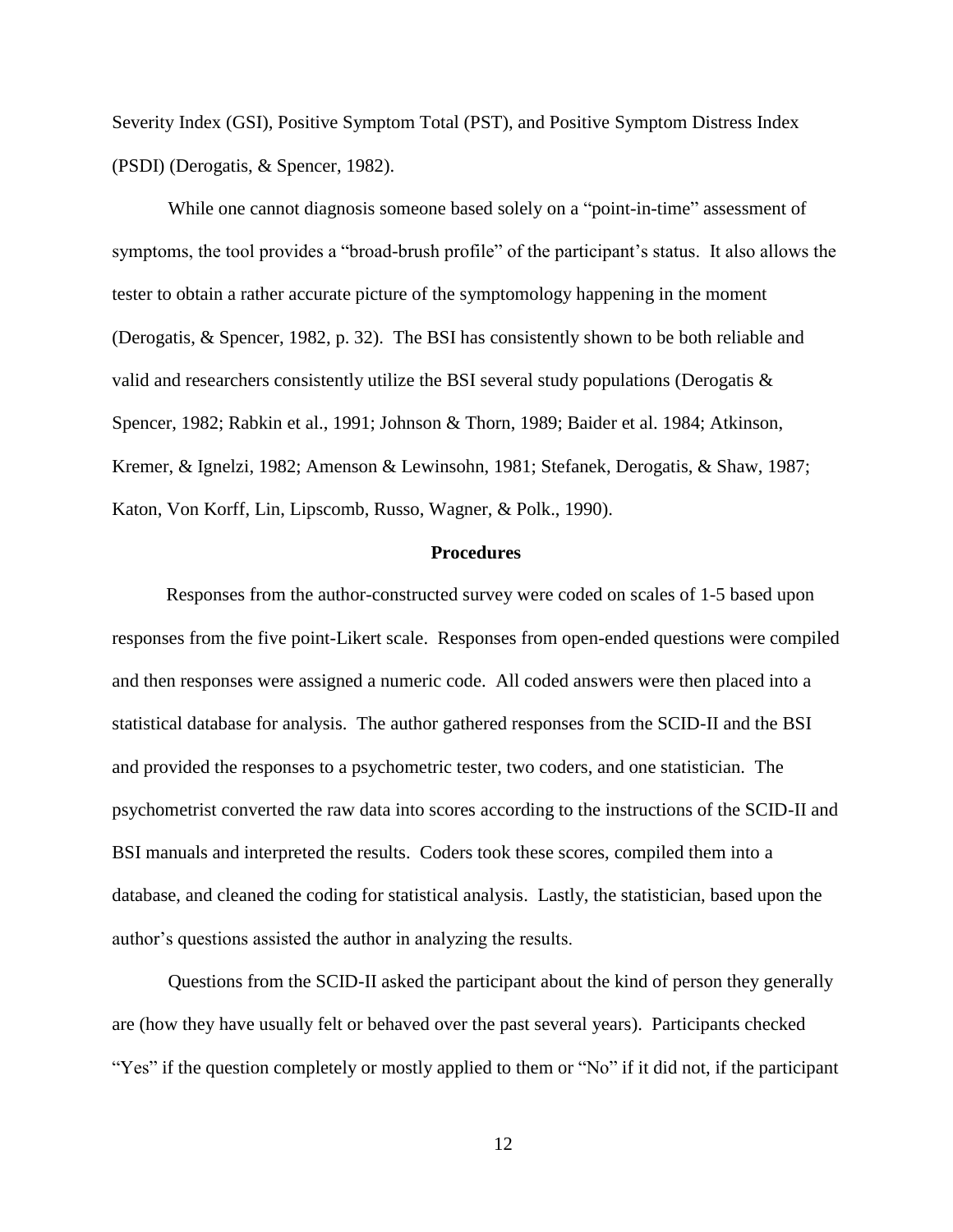did not understand a question they responded "I Don't Know." Coders tallied all positive answers (Yes), and those totals were compared to the values indicating a threshold indicating a possible personality disorder (PD). If a total number met the threshold value for a PD, it indicated they were at threshold but might not necessarily qualify as *having* that diagnosis. If the participant's score was higher than threshold, coders tagged the participant *as having a possible diagnosis* for that particular PD, or a "diagnostic impression" for that PD. Some participants had multiple possible diagnoses and multiple thresholds for others. For example, the threshold for Avoidant Personality Disorder (APD) and Paranoid Personality Disorder (PPD) is a score of four; the threshold for Narcissistic Personality Disorder (NPD) is a five. If a participant scored a four for APD, and 7 for PPD and NPD, the result would be that the participant is at the threshold for APD (not necessarily qualifying as *having* that diagnosis), but would be tagged for a possible diagnosis of *both* PPD and NPD because their scores exceeded the threshold.

The ten official criteria and diagnoses of PDs in the updated Diagnostic and Statistical Manual of Mental Disorders, 5th Edition (DSM-V) (2013) remain the same as earlier versions, but clinicians now have the option to use a diagnostic model rather than a categorical model to diagnose patients (Hoermann & Zupanick, 2013). Currently, this alternative is available as many clinicians argue that using a check off categorical model for personality diagnosis is like trying to fit a round peg into a square hole. Personalities vary, are multi-faceted, and continuous among individuals. Responses for the questions on the SCID-II are "yes," "no," or "I don't know" responses. All positive responses for a participant are totaled. Each PD has a "threshold" number, and if the participant's score exceeds that given threshold, a diagnosis and further, more in-depth testing would be indicated.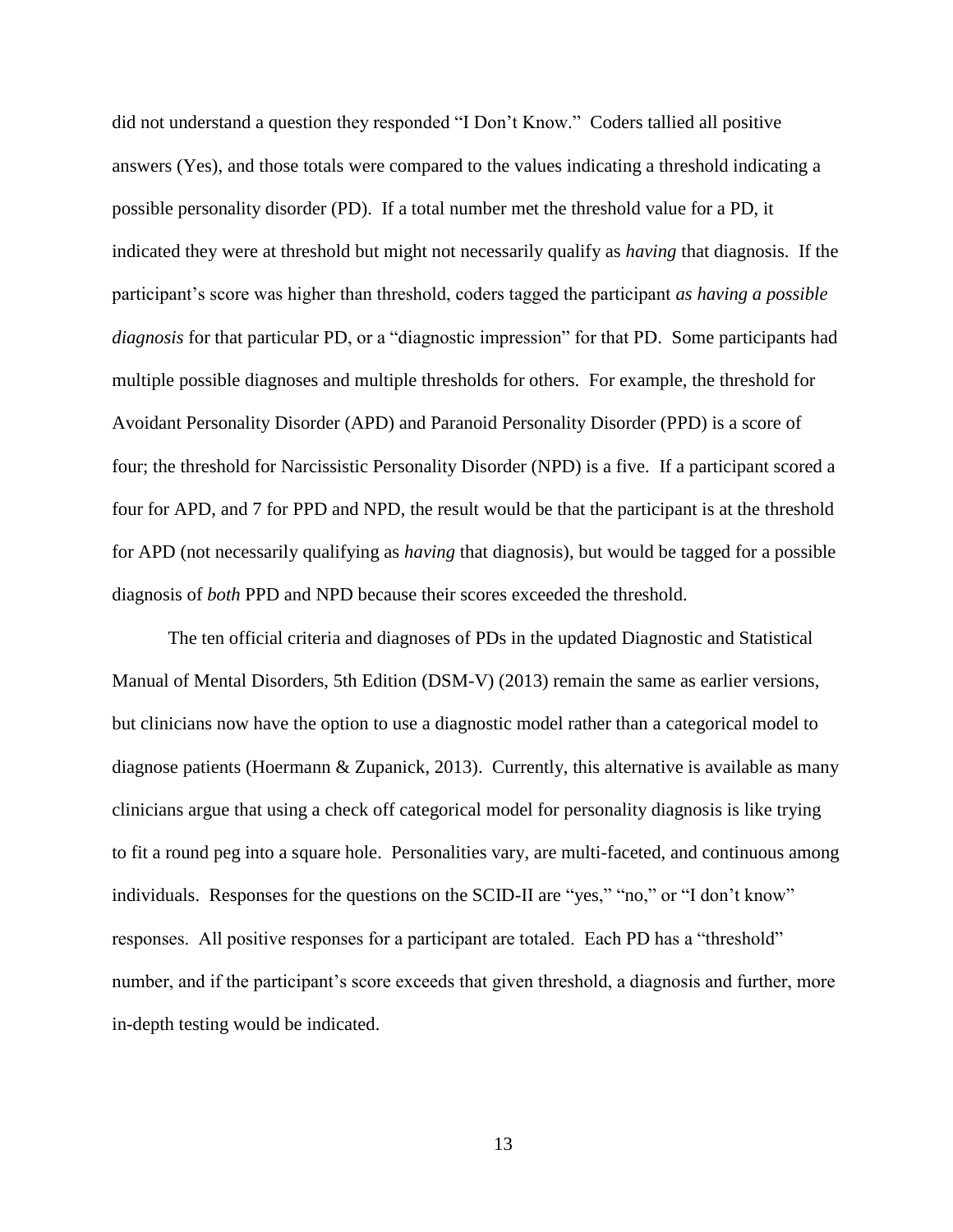Responses for the BSI were converted from raw data into scores for the three global indices of distress according to the instructions of the BSI Manual (Derogatis, & Spencer, 1982). The Global Severity Index (GSI, overall distress) is the average of all of each participant's responses; the total sum divided by 53. The Positive Symptom Total (PST, the number of symptoms) is the total number of responses in which a participant responded anything other than zero, thus, it reflects the total number of symptoms they reported experiencing, regardless of the severity. Finally, the Positive Symptom Distress Index (PSDI, the intensity of symptoms) is the sum of all responses divided by the PST.

The nine dimensions (depression, anxiety, etc.) are also averages. Each is scored by getting the sum for that dimension's questions and then dividing by the number of questions in that dimension. Somatization, for example, has seven questions, thus seven then divides the summed responses to those questions. After this process, t-values are located for each of these scores. The scorer locates the raw score in the first column and then locates the corresponding tvalue by going across the row to find the matching dimension. Additionally, see Appendix A for the definitions of the nine BSI Symptom Dimensions.

#### **Results & Analysis**

As stated earlier, the author explored four specific hypotheses. In addition to the four main hypotheses, the author presents other additional analysis that is noteworthy, as well as information regarding technician equipment (see full list of PPE in Appendix C).

#### **Participant Demographic Data**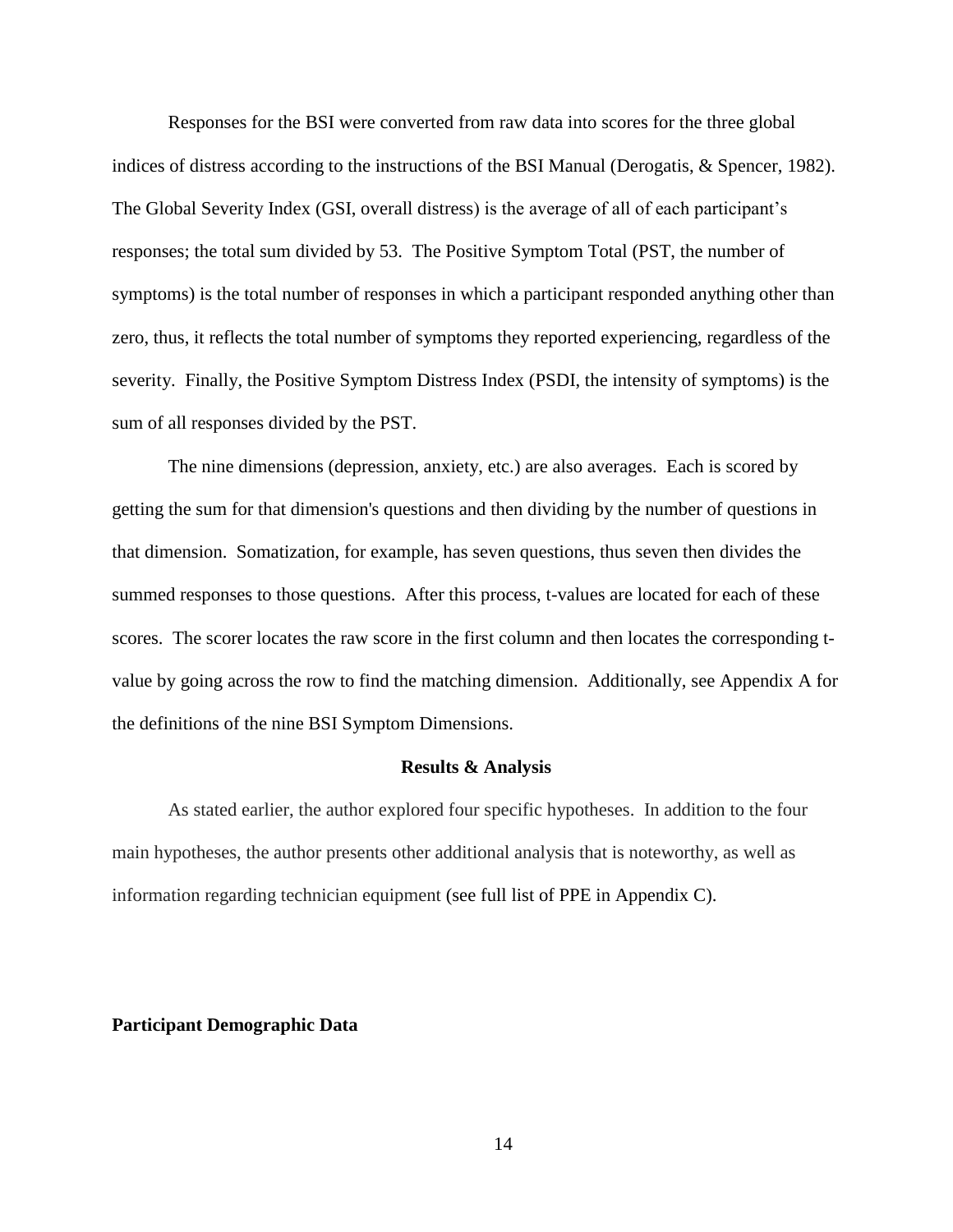Succinctly, of the 113 participants completing the author's self-constructed survey, all participants had climbed a telecommunications structure within the last five years. Of these participants, 106 (93.8%) were male, seven (6.2%) were female, 105 (92.9%) were Caucasian, four (3.5%) were Hispanic, and four (0.9%) were African American, Hawaiian Pacific, dual ethnicity, or multiple ethnicity respectively. Most technicians (26.5%) were aged 31-35 years of age. The next largest age groups of those surveyed were 36-40 (20.4%), 41-45 (18.6%), 26-30 (14.2%), 18-25 (8.8%), 46-50 (8%), 51-55 (2.7%), and 56-60 (0.9%), respectively.

Most participants obtained "Some College" (43.4%), while 17 (15%) obtained a college degree. An equal number of participants that had obtained "Some College" had obtained either a GED (14, 12.4%) or High School Diploma (25, 22.1%). Only eight participants (7.1%) reported dropping out of high school. An overwhelming majority of respondents (80.5%) reported being "athletic in nature" and reported knowing someone that was either injured or killed while on the job (62.8%).

**Work Characteristics.** Of the 113 respondents, the majority have been climbing 15 years or less (79, 69.9%), while only 18.6% (21) have climbed 16 or more years. Only 13 respondents have been in the industry longer than 20 years (11.5%). However, the majority of participants have climbed more than 200 times (89.4%). When comparing Instructors (59) and Technicians (54), there was a statistically reliable difference between the mean number years of experience that Instructors have  $(M = 3.07, s = 1.375)$  and the years of experience that Technicians have ( $M = 2.09$ ,  $s = 1.202$ ),  $t(111) = 3.997$ ,  $p = .000$ ,  $\alpha = .05$ . Put another way, there was a statistically significant difference in the experience of those in the instructor category as compared to the technician category; instructors had more experience. Work characteristics are available in Tables 7-8, and t-test results are in Table 9.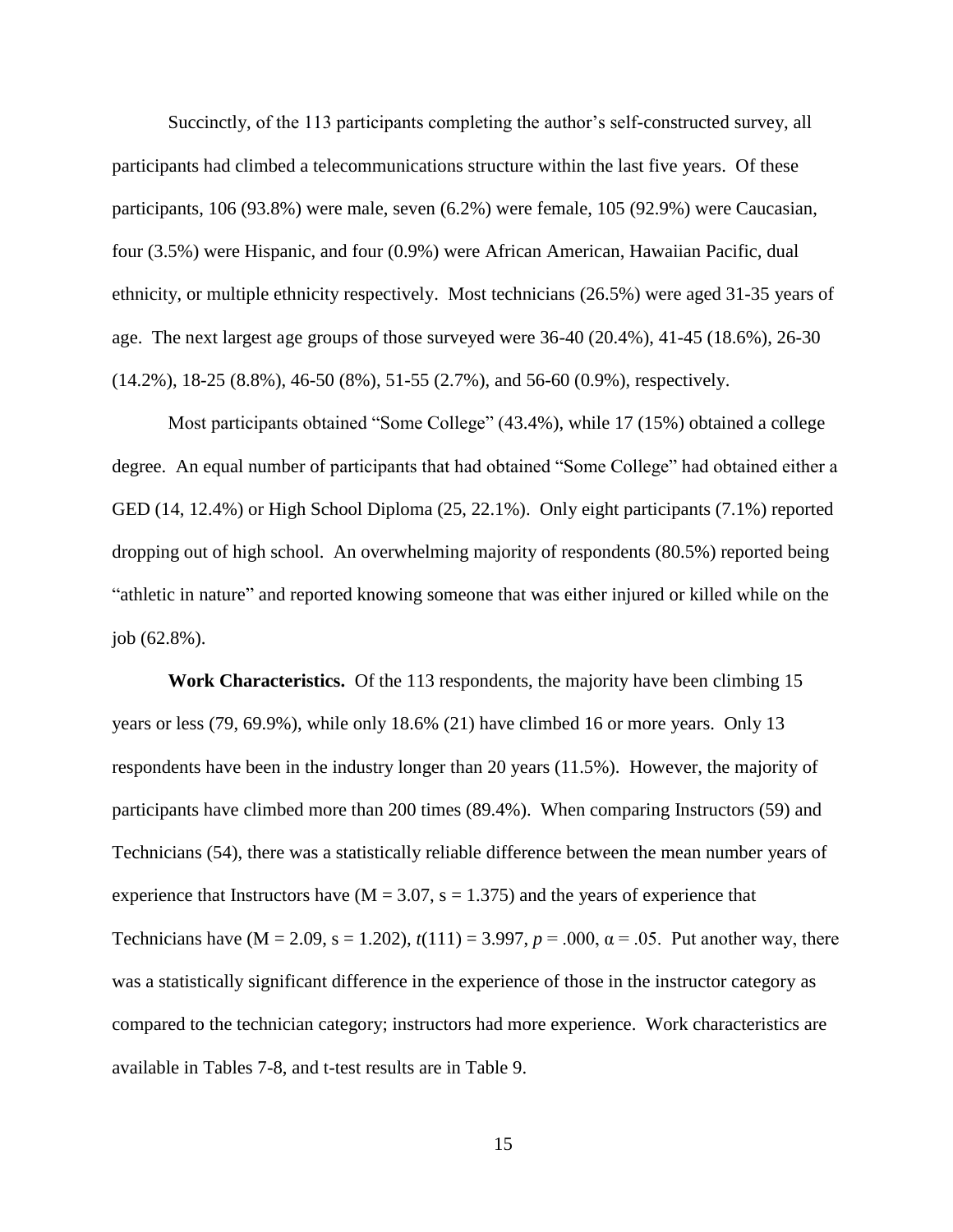**PPE.** Personal protection equipment (PPE) is mandated by OSHA (OSHA, 2015), and essential to keep telecommunication technicians safe as they perform the various duties of their job. While working at heights, maintaining "tie-off," (remaining secured to the tower to prevent falling), and proper use of the equipment is the responsibility of the technician. The majority of fatalities evidences this in the past 31 years as most are directly attributed to technician error, improper use of PPE, or failure of its use (73.85%) (Hester, 2014). Responses from participants reveal that the respondents are aware not only of the functionality equipment provides, but that they are overwhelmingly in favor of its use in the field because they feel it does keep them safer at work (91.2%).

Questions presented in the self-constructed survey were in a Five-Point Likert scale; from "Completely Agree," "Agree Somewhat," "Neutral," "Disagree Somewhat," and "Completely Disagree." For purposes of analysis, these responses were recoded as "Agree," "Disagree," or Neutral." Respondents agreed that proper use of their equipment was helpful, kept them safe and less likely from falling while ascending, descending, remaining stationary, or moving laterally. Additionally, technicians reported that the equipment kept them the safest and had the least likely chance of falling once they reached the place they would be working after they ascended the tower.

In relation to the equipment itself, most technicians reported that the equipment they used did not hinder their ability to execute job duties, was not overly burdensome or too heavy for the job performed, or made their job more dangerous. There were however, an equal number of technicians that reported equipment making the completion of tasks slower and the number of technicians that said the equipment did not slow job execution. Technicians did report falling both while wearing (40.7%) and not wearing their PPE (10.6%), and the majority of technicians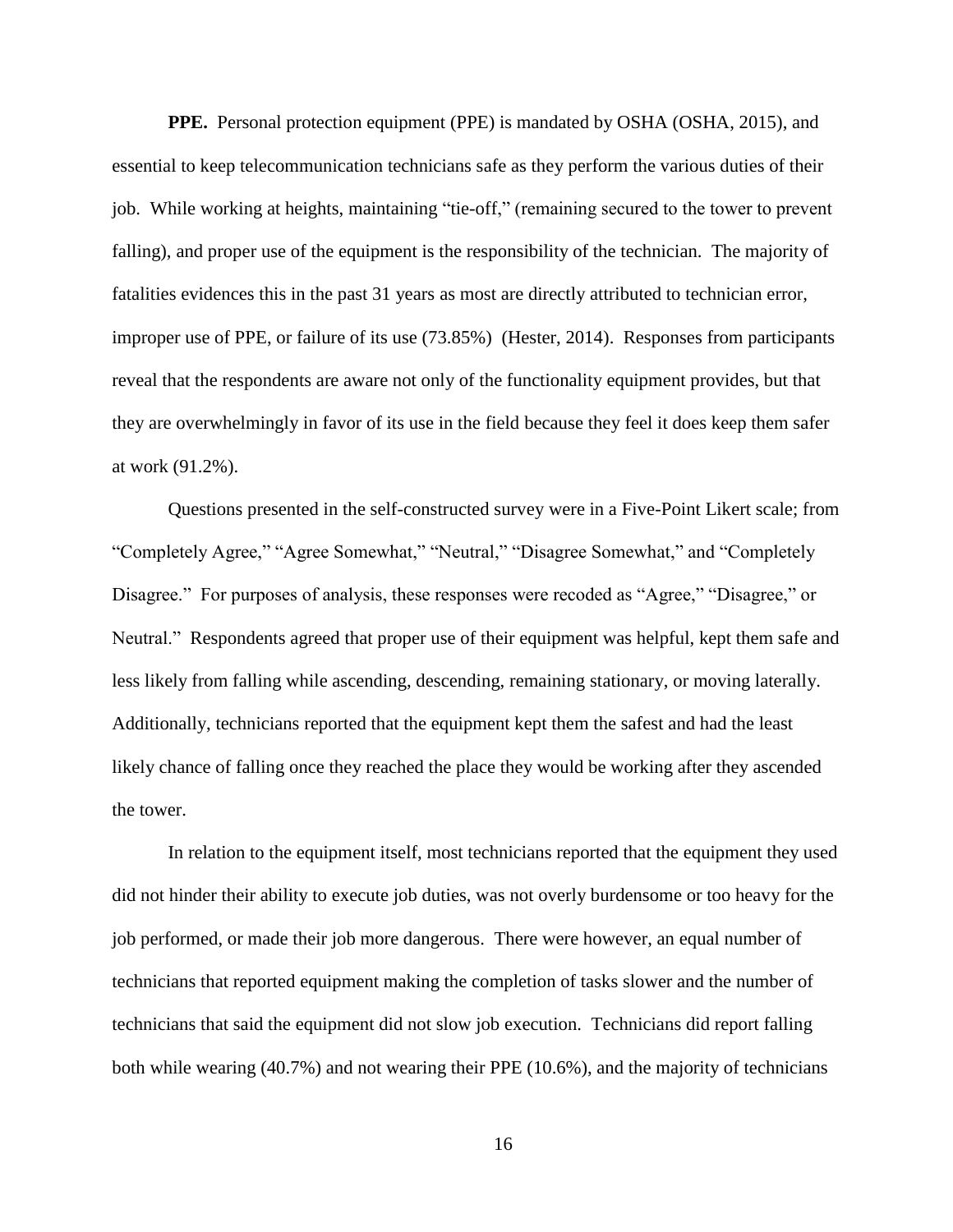agreed that wearing the PPE has saved them from falling (67.3%). See table 11 and 12 for respondent answers regarding equipment.

#### **Hypothesis One: Technician / Instructor Perception**

One might expect a difference between technicians and instructors in terms of their perceptions of safety. From this author's experiences with reported cases of inexperienced and untrained technicians in the field, this expectation seemed worth exploring. Researchers analyzed Hypothesis 1 using an independent samples t-test. Surprisingly, there were no statistically significant differences between technicians and instructors in regards to perceptions of PPE use,  $t(111) = -0.11$ ,  $p = 0.91$ , perceptions of free climbing,  $t(111) = -0.43$ ,  $p = 0.67$ , or perceptions of deadlines,  $t(111) = -.11$ ,  $p = .91$ .

# **Hypothesis Two: Witnessing Injuries/Fatalities, PPE, Free Climbing, & Deadlines. Witnessing Injuries/Fatalities.**

**PPE**. Concerning hypothesis two, one might presume that witnessing an injury or a fatality while on the job site would present a significant difference in a technician's feelings or perceptions of the use of their PPE. It is reasonable to assume that a technician would have positive feelings about the use of their PPE in light of having witnessed an injury or personally knew someone that had killed on the job. Results were contradictory from what researchers expected to find; analysis using an independent samples t-test, showed a significant difference *t*(111) = - 2.42, *p* = .02. Surprisingly, technicians who witnessed an *injury* had *less positive* feelings toward PPE use ( $M = 3.93$ ) than those who had not witnessed an injury ( $M = 4.11$ ). Additionally, there was no difference between the perceptions of PPE use by those who knew someone who had been killed on the job and those who did not know someone who had been killed on the job,  $t(111) = -.57$ ,  $p = .57$ . Based on results, one possible implication is that those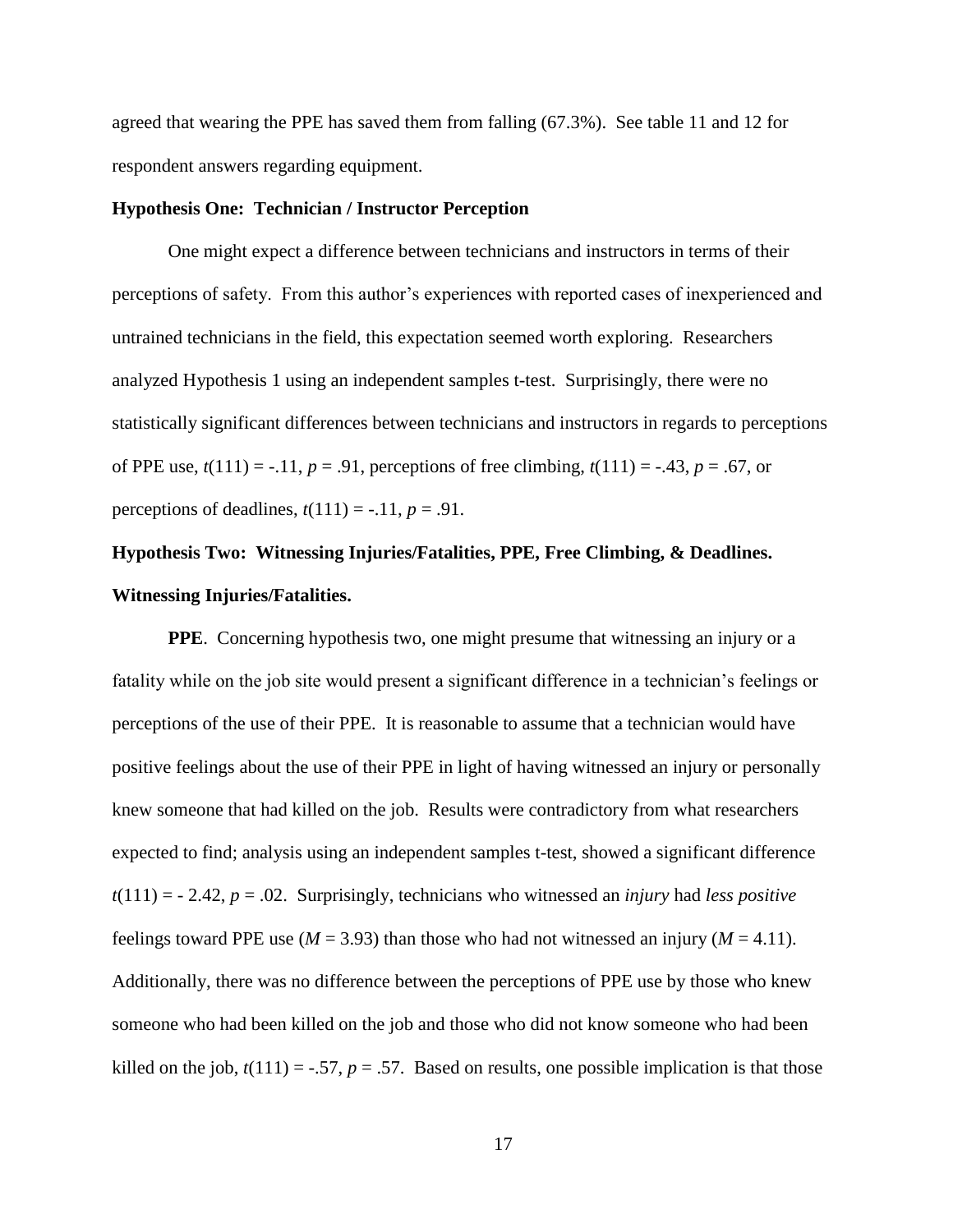who had known someone injured on the job  $(M = 2.22)$  had a more positive view towards free climbing than those who had not  $(M = 1.91)$ . This result was a counter intuitive result.

**Free Climbing**. In regard to free climbing, there was no significant difference between the perceptions of free climbing by those who witnessed an injury and by those who had not witnessed an injury,  $t(111) = .33$ ,  $p = .74$ . However, additional analyses on this particular topic demonstrated three significant differences were apparent. First, there was a significant difference between the perceptions of PPE use by those who free climbed in the past versus those who had not,  $t(108) = 2.00$ ,  $p = .048$ . Those who free climbed in the past had less positive feelings toward PPE use ( $M = 3.96$ ) than those who had not ( $M = 4.11$ ). Not only did those technicians have less positive feelings about their PPE,  $t(108) = -10.59$ ,  $p < .001$  they also had more positive feelings about the act of free climbing itself  $(M = 2.51)$  than those who had not free climbed ( $M = 1.35$ ).

Lastly, there was also a significant difference between the perceptions of free climbing by those who knew someone who had been killed on the job and those who did not know someone who had been killed on the job,  $t(111) = 2.11$ ,  $p = .04$ . Put more plainly, those technicians who knew someone killed on the job also felt that deadlines negatively affected their (personal) ability to work. To clarify, the analyses about free climbers and witnessing a fatality were two completely separate analyses. Free climbing and knowing someone who suffered a fatality are not connected; both groups just happened to have higher deadline perception scores. The connection between knowing someone killed on the job and the perception that deadlines may or may not have played in the known fatality require further investigation in a more qualitative study.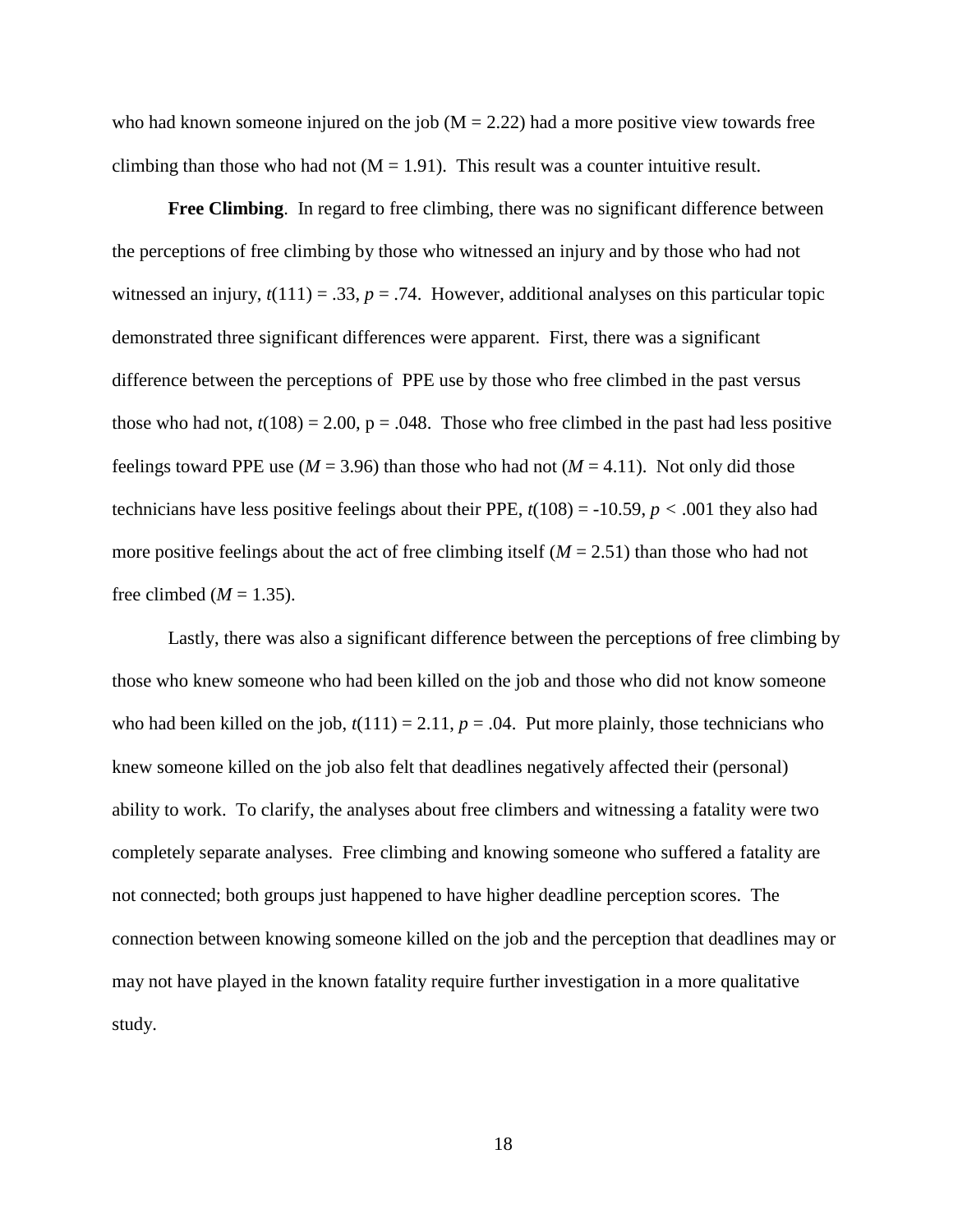**Deadlines.** There was no significant difference in the perceptions of deadlines between those who witnessed an injury versus those who had not did not,  $t(111) = 1.58$ ,  $p = .12$ . However, further investigation did reveal a significant differences in the perceptions of deadlines by those who knew someone killed on the job,  $t(111) = 2.44$ ,  $p = .02$ , and the perception of a negative impact of deadlines by those that reported free climbing,  $t(108) = -3.40$ ,  $p = .001$ . Concisely, higher scores on the deadlines questions indicate that the respondent believed that deadlines have a significant impact on their work (specifically, the questions reference aspects such as: using or not using equipment, not tying off, deadlines being unreasonable, etc.). Those who free climbed in the past believed deadlines had more of a negative impact on their job ( $M =$ 2.33) than those who had not free climbed in the past  $(M = 1.88)$ .

However, given the results, it is not likely there is a direct connection between high scores on questions regarding deadlines and the person believing that those deadlines were the *cause* of a fatality. Until a more detailed qualitative investigation can be completed, it might be fairer to interpret the results in such a way that technicians who knew a deceased technician also felt that deadlines negatively affected them personally.

#### **Hypothesis Three: Worker Education, Experience, & Age**

It is reasonable to assume a technician with a higher level of education (assuming astute cognitive functioning), more years of experience, and more climbs, would possess more efficient safety awareness. Analysis using Pearson's r correlation coefficient indicated there were two positive correlations in regard to free climbing, and one negative correlation to PPE use, and education, experience, and age. First, analysis revealed no relationship between age and perceptions of safety equipment use,  $r(113) = -.10$ ,  $p = .273$ , between age and perceptions of free climbing,  $r(113) = .07$ ,  $p = .432$ , or between age and perceptions of deadlines  $r(113) = .01$ ,  $p =$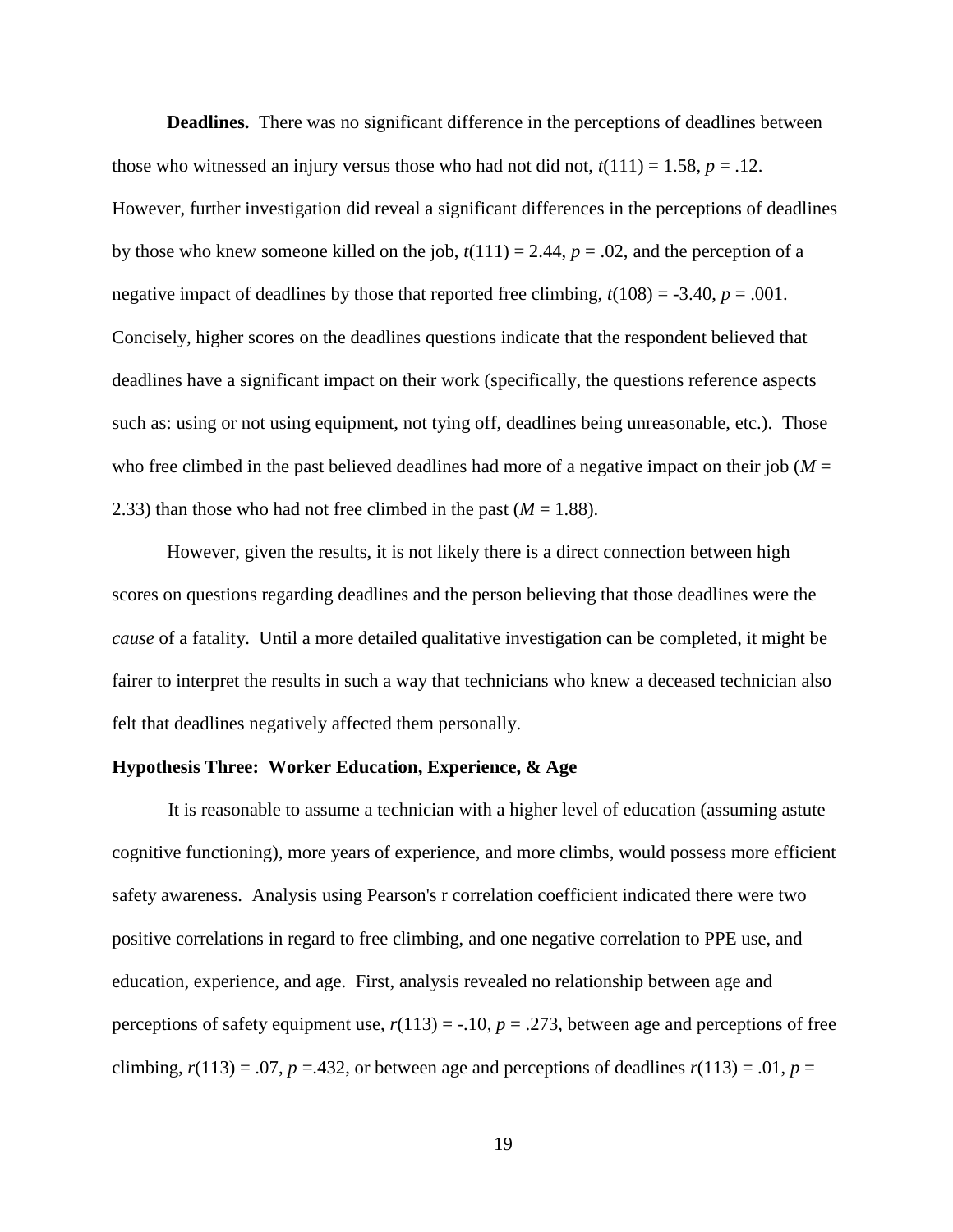.948. There was however, one weak negative relationship between education and perceptions of PPE use,  $r(113) = -.23$ ,  $p = .02$  and two weak positive correlations between years spent climbing and perceptions of free climbing,  $r(113) = .30$ ,  $p = .002$ , and between number of times climbed and perceptions of free climbing,  $r(113) = .20$ ,  $p = .03$ .

Concisely, the one negative and two positive correlations suggest that technicians that have a lower level of education have a slightly more favorable view of PPE than those with a more advanced education, and those technicians that have more years' experience climbing and more occurrences of climbs hold a more slightly more favorable view of free climbing. Because the correlations are weak in nature, one must also consider that there is the possibility that are other mitigating variable(s) that influenced the results, which will be discussed in the discussion portion of this paper.

#### **Hypothesis Four: Mental Health**

The fourth hypothesis asserted that there is a difference between technicians and instructors in regards to mental health as assessed by the SCID-II and the BSI.

**SCID II.** Of the 113 participants, only 88 completed the SCID-II assessment in its totality, thus the author excluded the remaining 25 participant cases for this specific analysis.

In examining the chart, one can see that a rather large percentage of technicians exceeded the threshold for paranoid, narcissistic, antisocial, and borderline personality PDs (Definitions for the ten official personality disorders (APA, 2013) are in appendix B). Because of the negative stigma attached to mental health disorders (NAMI, n.d.; Davey, 2013), individuals may be resistant to testing or diagnosis of a PD. It should be noted that the presence of a PD does not necessarily mean that an individual is any less intelligent, less capable, or less likely to be a profoundly effective worker, but research has indicated that mental health issues *can effect*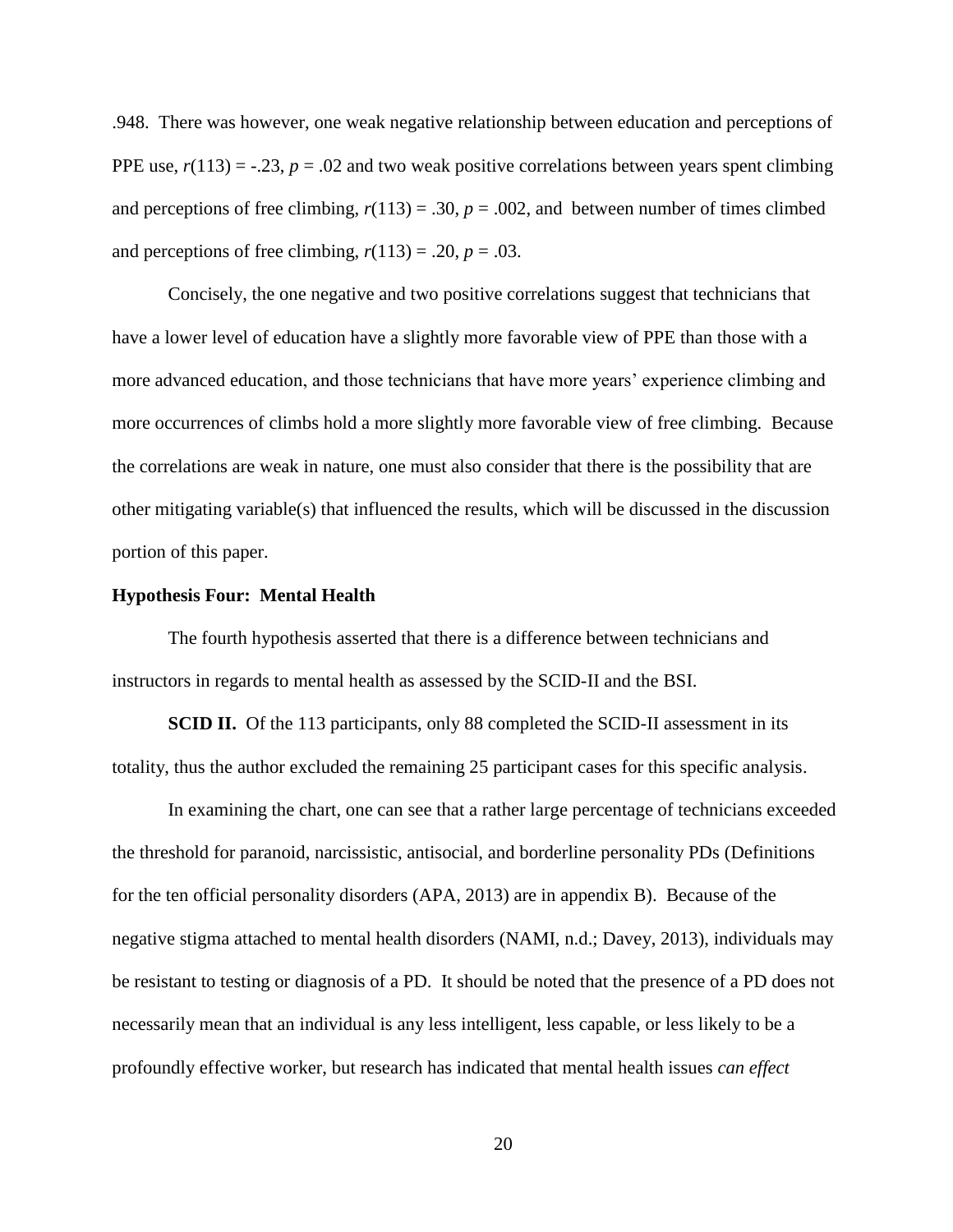ability to perform, relationships, and cognitive processing (Boss, 2000; Roberts & Levinson, 2001; Crouter, Bumpas, Head, & McHale, 2001).

The analysis produced several interesting results. Testing rendered high percentages of participants above the threshold limit in relation to three personality disorders: paranoid personality disorder (71.6%), narcissistic personality disorder (53.4%), and antisocial personality disorder (45.4%) respectively. All other personality disorders rendered a smaller percentage of participants above threshold. These include borderline personality disorder (35.2%), schizotypal personality disorder (17.1%), passive aggressive personality disorder (13.6%), schizoid personality disorder (10.2%), depressive personality disorder (9.1%), and histrionic personality (6.8%). One should not assume that these disorders are present in participants as a diagnosed personality disorder from the results of the testing in this study. Again, the tool was utilized as a rough assessment tool. For a comprehensive diagnosis, respondents should retake the SCID-II in conjunction with an in-depth interview with a clinician. A percentage breakdown of participant thresholds are available in Table 10.

When comparing technicians to instructors there were three notable findings worth reporting. Among all nine personality disorders addressed, instructors more often met the threshold for passive aggressive personality disorder,  $\chi^2(1, N = 88) = 5.37$ ,  $p = .02$ , depressive personality disorder,  $\chi^2(1, N = 88) = 8.03$ ,  $p = .005$ , and borderline personality disorder,  $\chi^2(1, N = 1)$  $88$ ) = 4.59,  $p = 0.032$ . There were no significant differences between the two groups for the remaining six disorders. Of the three where the difference was significant, the most significant was depressive personality disorder, followed by passive aggressive, with antisocial as the least significant.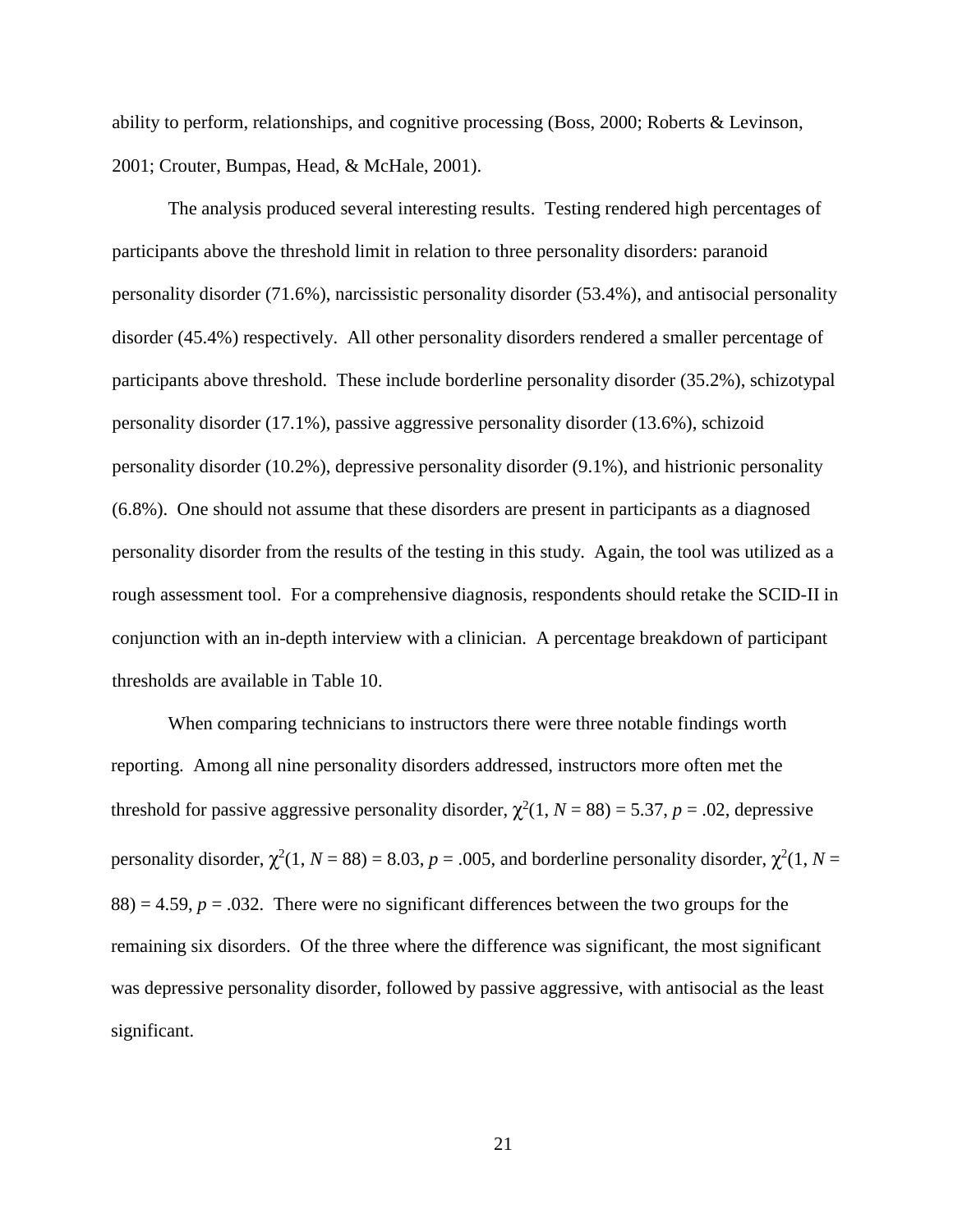**BSI.** Of the 113 participants, only 107 completed the BSI assessment in its totality, thus the author excluded the remaining six participant cases. As a reminder, the BSI is freestanding assessment tool that captures a participant's psychological symptom pattern of distress for a specific point in time. While one cannot just use the tool to diagnose, the BSI does provide early information that may help distinguish one disorder or syndrome from another. The BSI has three indices of measurement, the Global Severity Index (overall distress measurement), Positive Symptom Total (number of symptoms), and the Positive Symptom Distress (intensity of selfreported symptoms) (Derogatis, & Spencer, 1982).

Utilizing Pearson's r correlation coefficient, Point-Biserial correlation coefficient, and regression analysis, the BSI mental health assessment results indicated there was one positive correlation between the BSI Global Severity Index and perceptions of PPE use,  $r(105) = .20$ ,  $p =$ .04. However, there were no correlations between the BSI Global Severity Index and perceptions of free climbing,  $r(105) = -.02$ ,  $p = .81$ , or perceptions of deadlines,  $r(105) = -.10$ ,  $p = .10$ = .31. There was also no correlation between the BSI Positive Symptom Total and perceptions of PPE use,  $r(105) = .12$ ,  $p = .04$ , free climbing  $r(105) = .20$ ,  $p = .23$ , and deadlines  $r(105) = -$ .08,  $p = .40$ . Lastly, there was no correlation between the BSI Positive Symptom Distress Index and perceptions of PPE use,  $r(105) = .17$ ,  $p = .08$ , free climbing  $r(105) = .07$ ,  $p = .50$ , and deadlines  $r(105) = -.07$ ,  $p = .50$ 

Concisely, this result indicates, that only one factor, that is, perceptions of PPE use, had a positive relationship with the distress levels, their intensity, and number of symptoms measured by the BSI by the participants in this study across only one distress index. The other factors, free climbing and perceptions of deadlines, did not have such a correlation. Furthermore, both the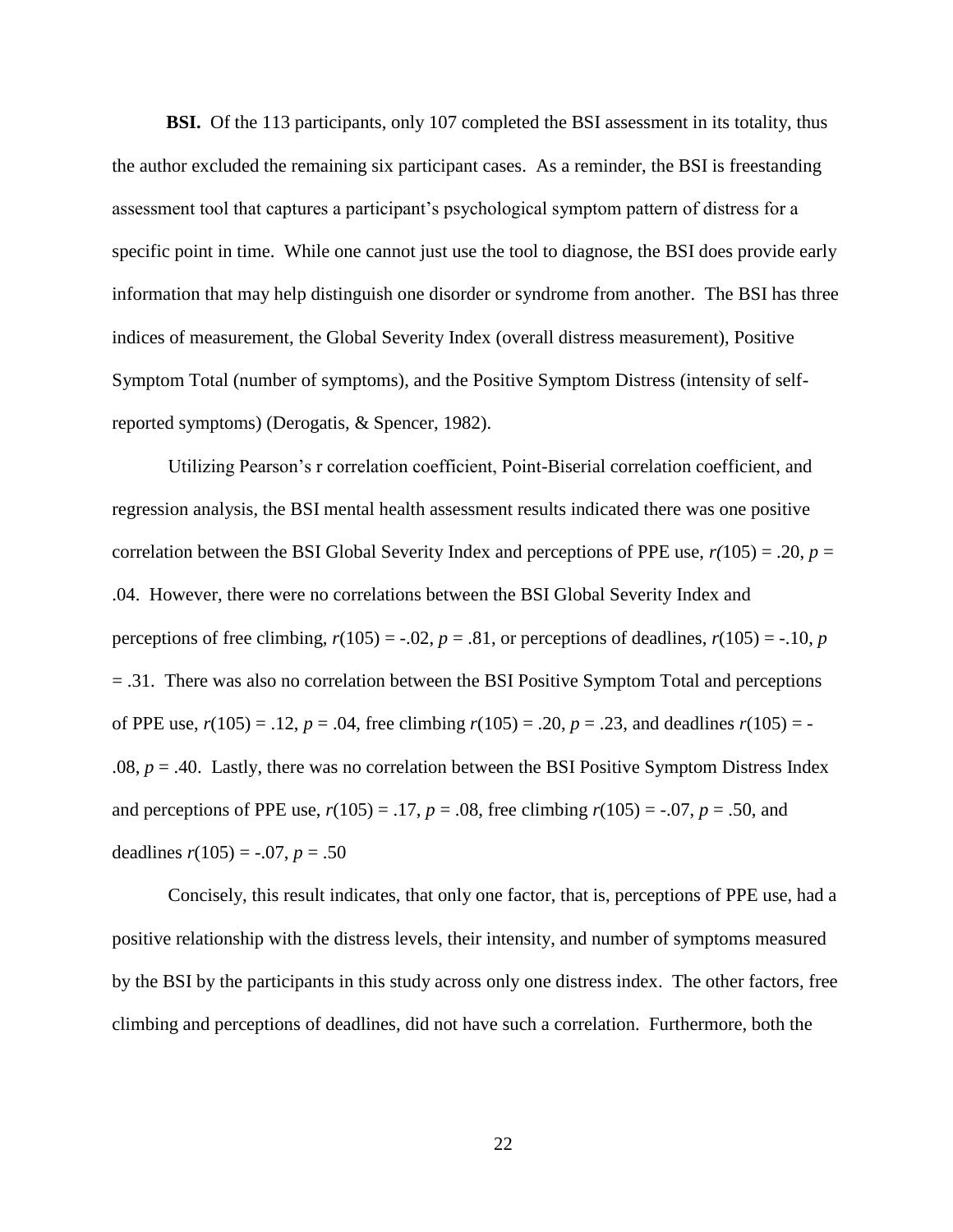BSI Positive Symptom and BSI Positive Symptom Distress indices showed no correlation with any of the three factors, perceptions of PPE, of free climbing, or deadlines.

When comparing technician and instructor BSI responses, analysis revealed no statistically significant differences between instructors and technicians concerning any of the three indices. Thus, there was no difference between instructors' (M=61.14) and technicians'  $(M=60.33)$  overall distress measurement,  $t(111) = .231$ ,  $p = .827$ , number of symptoms,  $t(111) =$ .488,  $p = .626$ , or intensity of self-reported symptoms,  $t(111) = .889$ ,  $p = .637$ . Practically, this would imply that instructors and technicians indices scores indicated they reported approximately the same levels of overall distress, intensity, and number of symptoms.

#### **Interpretation of Findings**

These findings are a baseline for further study, as this author is unaware of any similar research regarding climber perceptions or mental health within the telecommunications industry specifically. The descriptive information pulled from surveys does indicate that several variables in the additional analysis were significant. Collectively, the findings in this study are not surprising to the author, but more research will be required to delineate more information, especially in regards to free climbing and mental health. Overall, one might conclude that workers within the telecommunications industry reflect an average demographic of one's idea of the American blue-collar worker in a high-risk occupation. Most are educated, white, male, and athletic, with quite a number of years' experience. Most believe their PPE is a protective element that assists in keeping them safe while they execute their jobs. Oddly, however, there was no statistically significant difference between instructors and technicians in regards to the perceptions of PPE keeping them safe, free climbing, or perceptions of deadlines. One might reasonably anticipate a profound difference in these particular areas, especially when comparing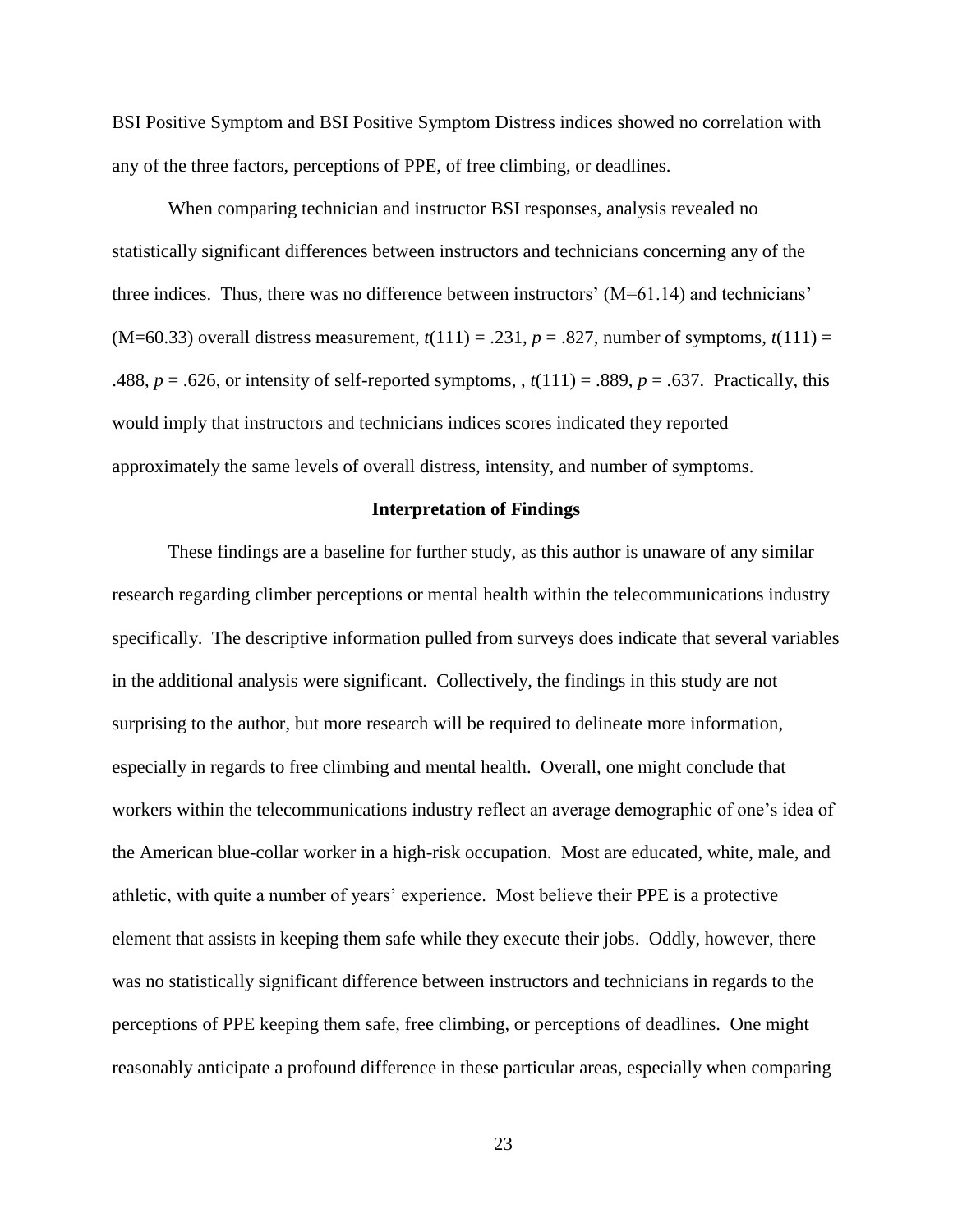technicians, and those that instruct others in safety. As explored earlier, there was some distinguishable and interesting additional analysis, which we explore in the discussion section.

#### **Discussion**

Overall, most technicians have climbed over 200 times and have been working in telecommunications for 15 years or less, and those that are instructors within the parameters of this study, have more experience. Furthermore, as anticipated, most of those participants surveyed believed their PPE are valuable tools that keep them safe in the execution of their work, but a rough half-and-half split of workers felt the equipment slowed their ability to complete their job and those that did not. All of these findings were congruent with what this author expected given the professional interactions with technicians over the last several years, the limited sample size, and the recruitment method.

#### **Free Climbing**

The operational definition of this author and other advocates in the industry (Reardon, 2014), free climbing occurs when a technician is not utilizing 100% tie off as dictated by the industry. Put more plainly, free climbing is 1) when a technician is ascending or descending a tower without the use of lanyards, safety climbs, or other approved methods, 2) moving laterally on the tower while performing the functions of the job without being 100% tied off, or 3) riding the "gin pole," "load line," or "headache ball." **S**tatistically, there were no significant changes in the number of fatalities from 1984 through 1998 as compared to 1999 through 2013 (t=0.576). Furthermore, most fatalities, 71.52%, have been a direct result of free climbing, climber error, or unsafe practices (riding the gin pole, load line, headache ball, etc.) (Hester, 2014); all of which could be categorically construed as "free climbing," given the definition presented.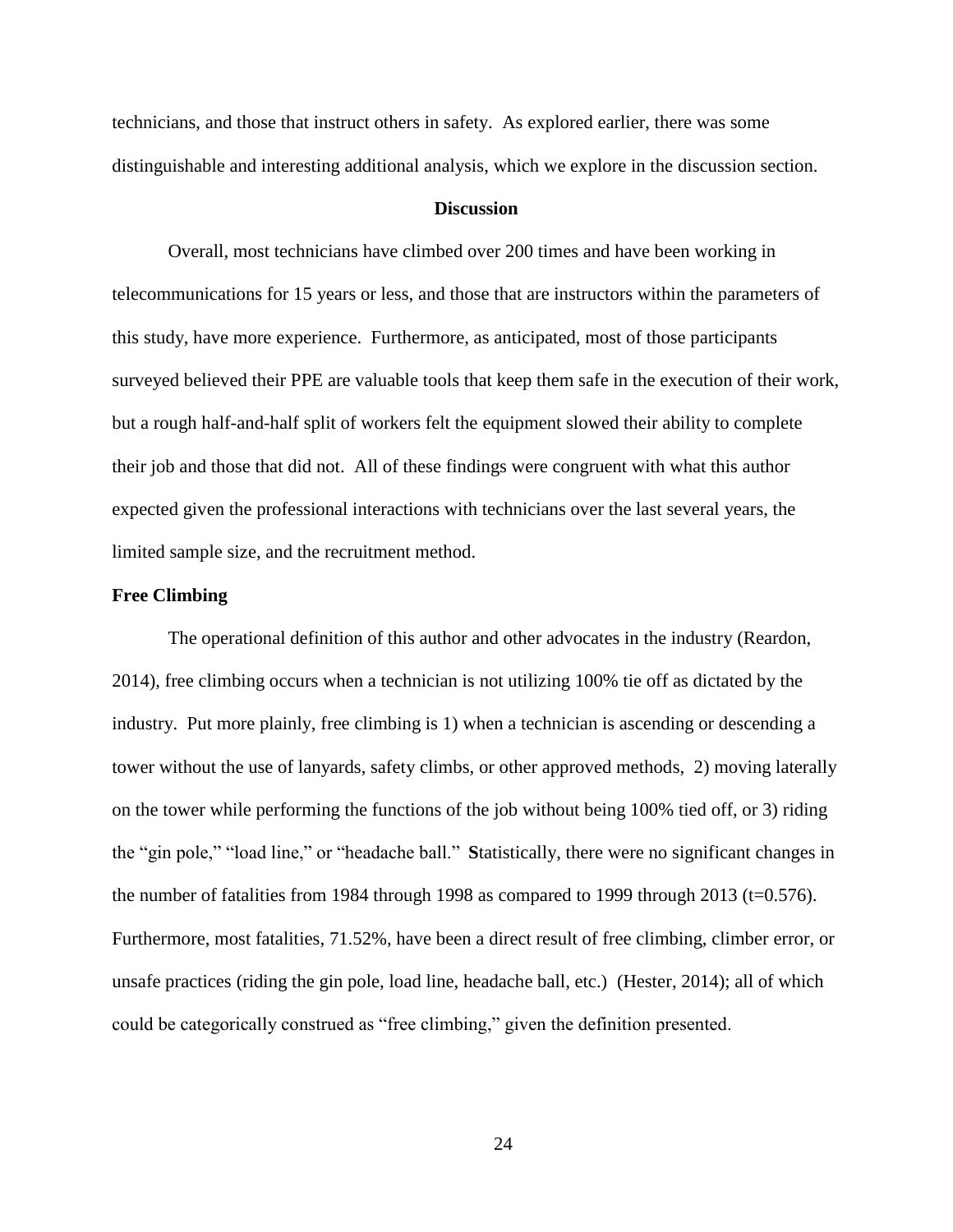Because of the safety initiatives within the industry since the late 1990's, those that continue to be put in place, and a rather unsettling death toll per year since 1984, a reasonable person would expect that technicians would have disdain for a practice such as free climbing. However, some eye-opening and counter intuitive results emerged. For instance, those that had free climbed in the past actually had a *less* positive perception of their PPE and a *more* positive perception about free climbing even if they had known someone killed at work. This would logically indicate that those that responded affirmatively to free climbing, even in the abovedescribed circumstances, might be more apt to free climb if given the opportunity.

This raises some concerns. One can reasonably assume from this information that free climbing will continue as a practice. First, while technicians that have free climbed may be naturally eliminated from the industry due to age or some other circumstance, the practice of free climbing is actively passed on to new generations of technicians despite OSHA and industry regulations. Secondly, because of the transient nature of the industry, free climbing is largely an unchecked issue, as it is unfeasible to audit each location, and again, this is likely to perpetuate free climbing. Lastly, it has been reported to this researcher by technicians that it is common for foremen and company owners to at a minimum, ignore free climbing, and at worst, encourage the practice in order to complete jobs. This area is important for further research, because it may also contribute to technicians' perceptions and practice of free climbing. Not only does this have implications regarding a technician's' judgment (whether or not to refuse to free climb), but it also calls into question the safety culture within this subcontracting paradigm, which also requires further investigation.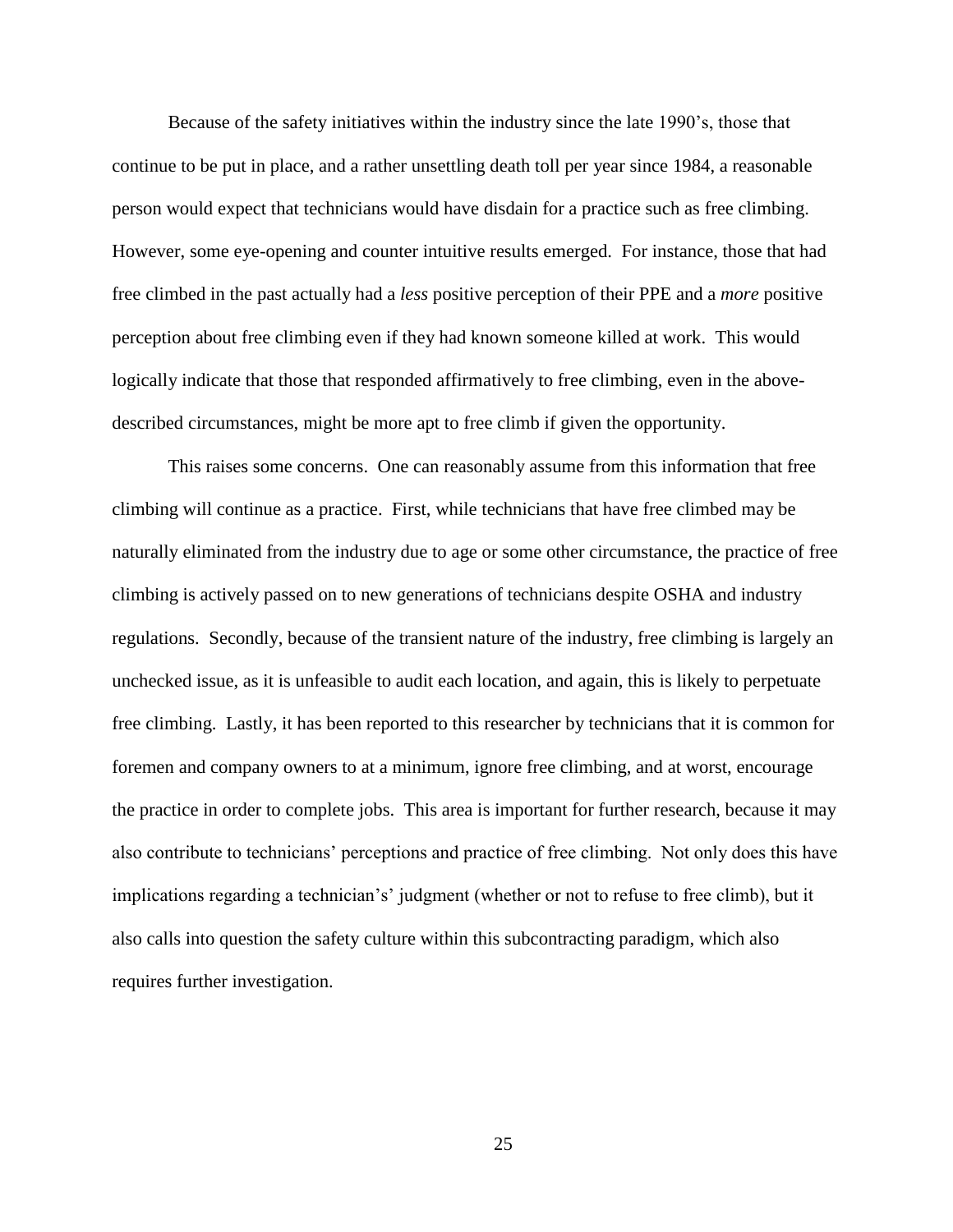#### **Deadlines**

Similar to free climbing, the author did not gain results as put forth in the hypothesis, but the finding that technicians who knew a deceased technician might have felt deadlines negatively affected them personally is worth discussing. It is also possible that one's personal abilities will suffer upon learning of a loss of someone the technician knew. It is entirely within the realm of possibility that such a loss could negatively affect a technician's mental health, mood, or concentration levels. One might conclude that as a rather ambiguous finding, as there are a myriad of mitigating factors that could influence a worker. However, deadlines remain a concern to this author as many technicians have reported concerns about pressurized deadlines in correspondence, on social media, and in various industry meetings.

#### **Mental Health Tools**

According to Hoermann, Zupanick & Dombeck (n.d.), Personality Disorders (PD) have four defining features. These features include distorted thinking patterns, problematic emotional responses, impulse control that is over or under-regulated and interpersonal difficulties. Additionally, anyone can exhibit these personality traits periodically through their lives. However, to qualify as a personality disorder the traits must be rigid, inflexible, cause functional impairment, subjective distress (symptoms are harmful, painful, unwanted, embarrassing, or cause significant distress). Because of these guidelines, it is important to reiterate that this current study only utilized the SCID-II as a *rough assessment tool*. This researcher or any clinical psychometric professional could make no definitive conclusions about any participant's individual mental health without an exhaustive follow up and further assessment.

The differences between technicians and instructors are not surprising, and reinforce this author's assertion that mental health issues negatively affect workers. Concerning the SCID-II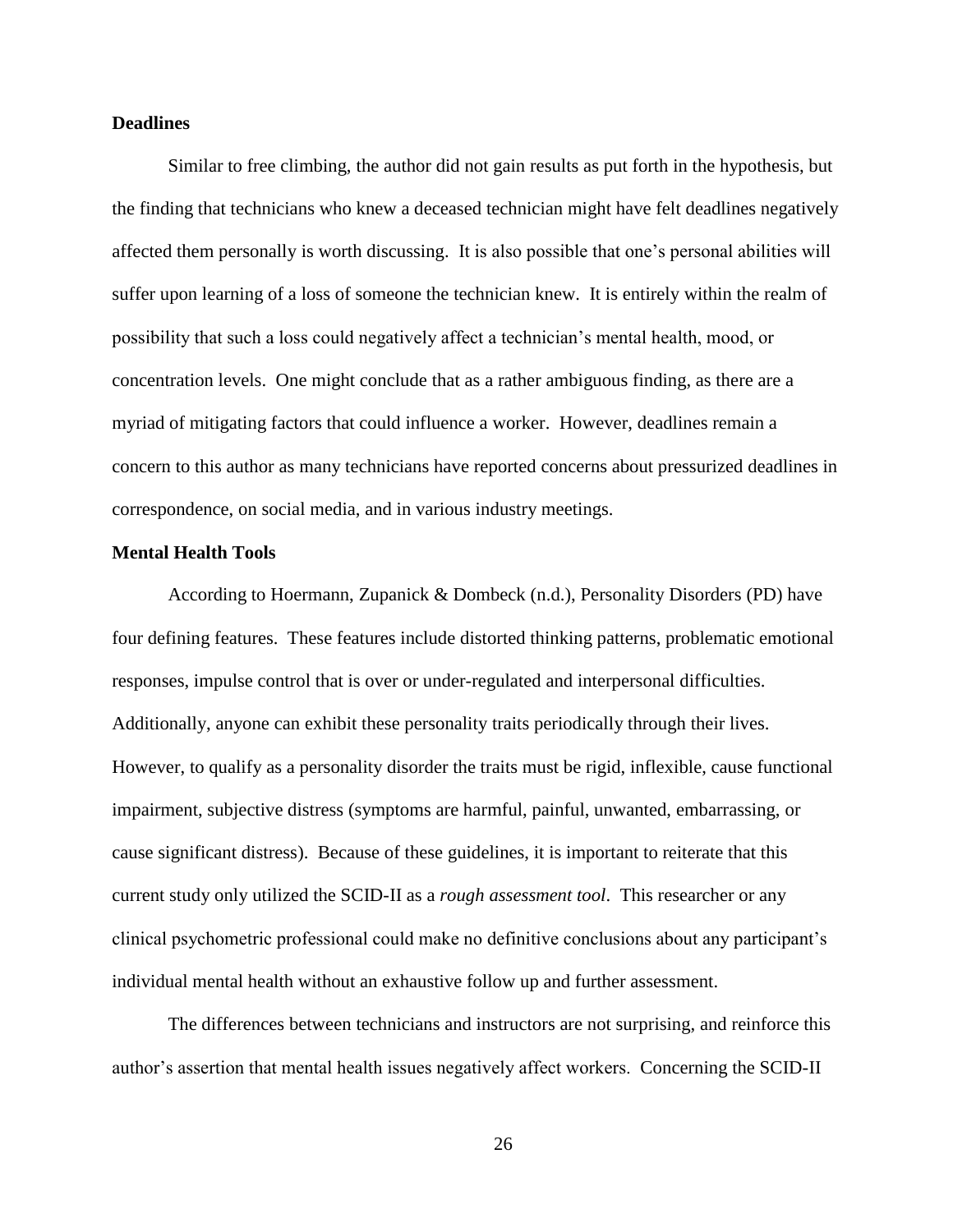analysis, more instructors as compared to technicians met or exceeded the threshold for passive aggressive personality disorder, depressive personality disorder, and borderline personality disorder. The practical concern here is because PDs have the ability to effect thinking patterns, emotional responses, impulse control, and interpersonal difficulties; it is conceivable that those PDs, if present, could potentially affect one's ability to train others. That is not to imply that a person diagnosed with one of the PDs are incapable of training, or should not train others, but it does highlight the need for employers to be more conscience of worker mental health and provide positive and inviting workplaces where employees do not fear coming to management with potential mental health concerns.

About the BSI results, it is important to remember that the BSI only measures distress in a point in time manner. Overall distress, and number or intensity of symptoms is likely to vary from one point in time to another. For instance, one might expect these indices to be lower in times of steady work, good health, healthy interpersonal relationships, and positive work environments. Conversely, one might expect there to be a heighted level of these same indices in times stress or times of pressure to perform at work or at home.

#### **Acceptance versus Complacency**

One of the more interesting findings of this study was 91.2% of participants indicated that they were overwhelmingly in favor of PPE in the field because they feel it does keep them safer at work. However, findings also indicated that technicians who witnessed an *injury* had *less positive* feelings toward PPE, and a more positive outlook on free climbing. However, there was no difference in his or her perceptions of PPE by those who knew someone who had been killed on the job. Either there was a misunderstanding of the survey questions, an issue of responder bias, or there is a deeper, more meaningful reason for the results.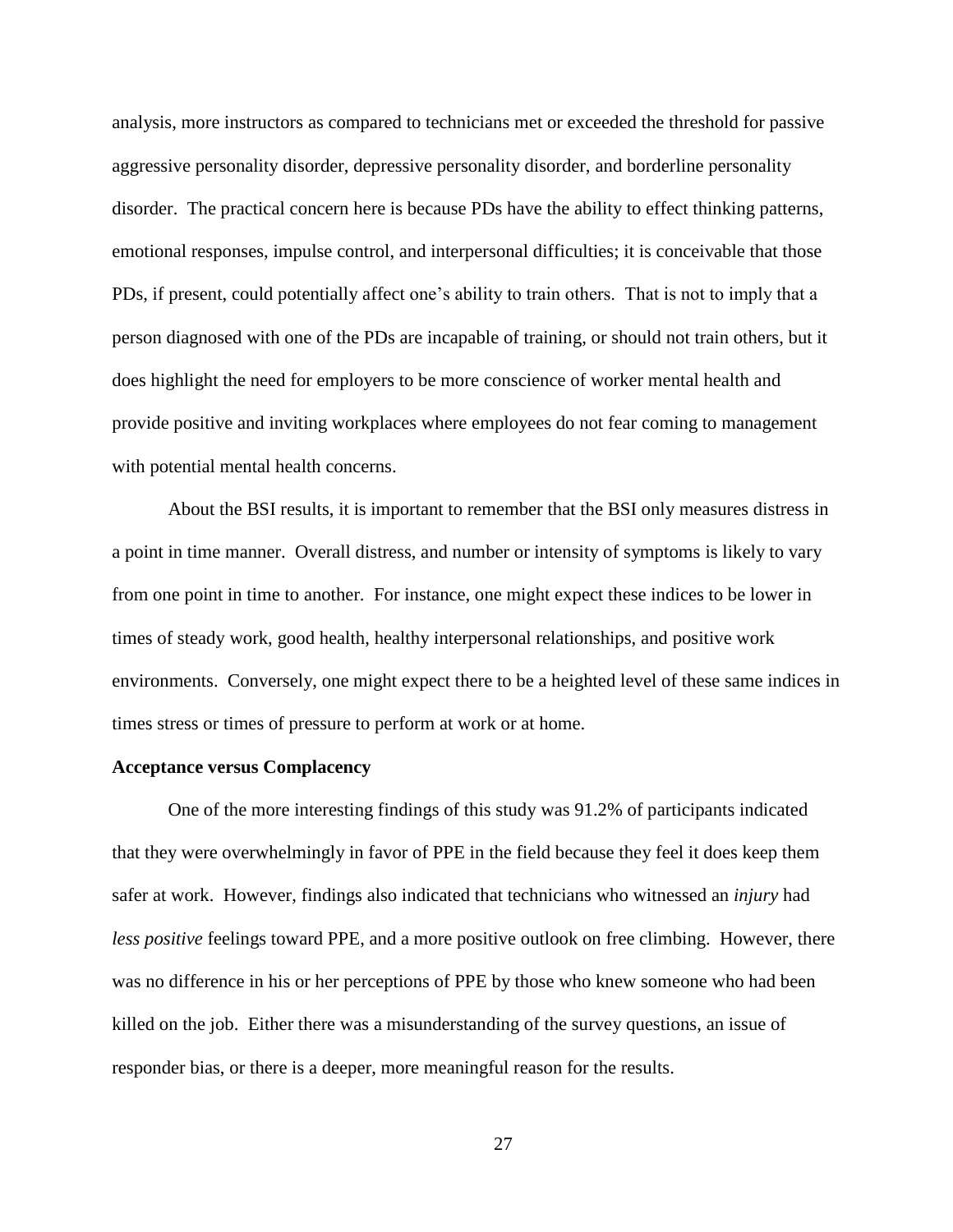One of many possibilities is that respondents perceive PPE differently in some regard within the contexts of injury versus fatality. Another reason is an acceptance of industry's safety culture. Behavior studies and theories tend to focus on the ground level workers' risky behaviors, decision making, or complacency in relation accidents, injuries, and fatalities. While these are all valid factors as indicated by research, it would be beneficial to explore the caveat of acceptance to specific safety culture of the telecommunications industry. In other words, it seems important to determine if workers become complacent in decisions and actions after a number of years in the same occupation, or if they accepting of the industry safety culture (a remaining acceptance of free climbing – at least in the field).

#### **Future Research Endeavors**

As mentioned in the sections above, possible mitigating variables should be included in further research. Such research will be able to delineate the degree to which these variables affect the physical, job-related, and mental health well-being of telecommunications workers. Among the most pressing areas of concern would include in-depth qualitative exploration regarding mental health, specifically as it relates to Axis II disorders, relationships among PPE and free climbing, and free climbing and deadline perceptions. Other areas that would be of particular interest include a comparison on the issues presented in this study between employers and technicians, and a more in depth qualitative mental health study workers of all positions that work in the field. Because instructors more often met the threshold for depressive disorder, it would be valuable to determine which variables may be responsible for this (i.e. personal relationships/issues, stress of being responsible for training others, worries related to placing men and women they have sent into the industry, etc…).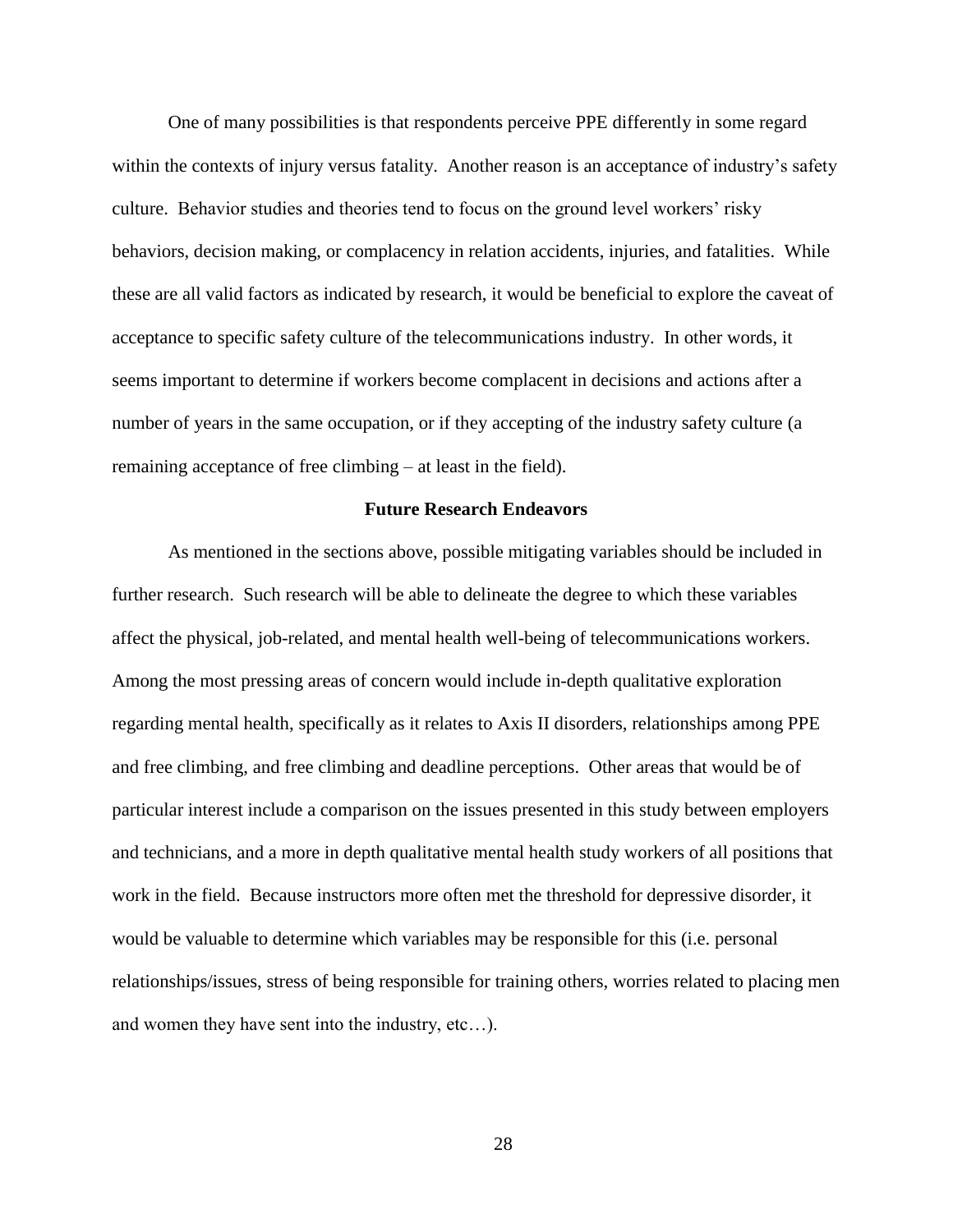Similarly, two other, more narrowed studies may prove valuable. A study on supervisors specifically would be informative. Foremen are essentially the representative of the employer on worksites and in that capacity. Given that position, it would be worth exploring the specific stressors that are inherent in the position and its direct and indirect effect on crew management in the field and its effects on the mental health of those holding the position of foremen. Additionally, a second study on acceptance versus complacency as noted in the discussion would be incredibly valuable as it relates to free climbing and PPE.

#### **Limitations**

#### **Data, Power, and Type II Error**

All of the data for this article *are exploratory* in nature, and due to the limited sample obtained, there is the possibility of a type II error. After eliminating participants for missing data, the sample size was smaller than anticipated, thus the power for analysis was lower than desired. This might have resulted in an effect actually being present that did not emerge in the results. This does not mean that the analysis is void or unimportant; it simply means that it is advisable to replicate the study to obtain a larger sample size.

#### **Self-Reporting**

The information contained herein is a direct result of completed self-report tools. When using self-report measures it is possible that the researcher will encounter responder bias, or obtaining answers on surveys that the respondent believes the researcher would like to have rather than providing the most accurate information possible. This can happen for a multitude of reasons including wanting to appear compliant for the study, not fully understanding what is being asked, having a misperception of what the researcher is seeking to learn, stress, or distraction. These types of tools have the potential to damage the validity of a measure or study.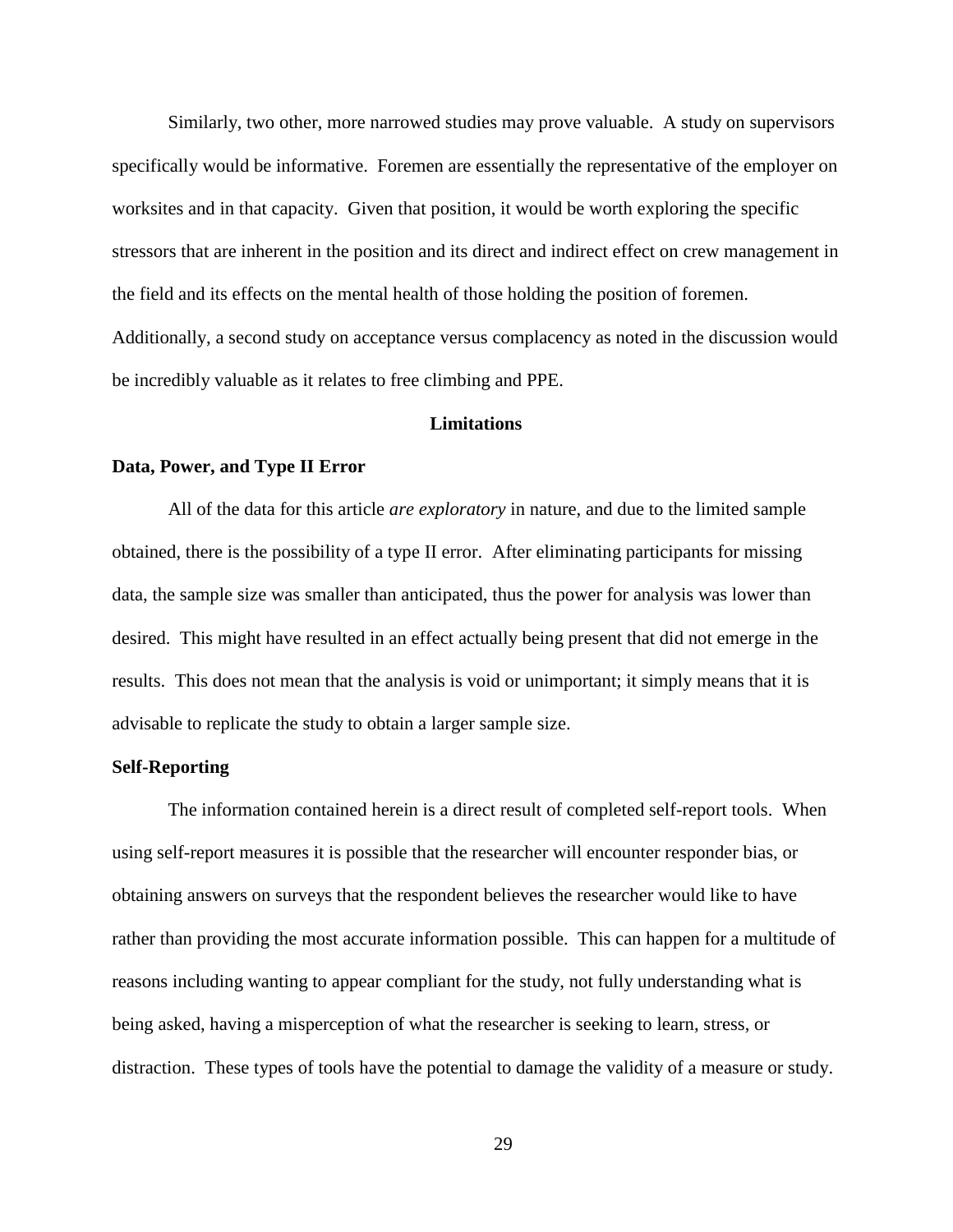However, surveys that have a high level of response bias still often have high reliability. This can make it difficult to interpret results thus, the researcher had to be cognizant of the response bias could produce a false sense of security about the conclusions. Again, response bias does not invalidate the findings; rather it is a possible mitigating factor.

#### **Population of Technicians**

Telecommunication technicians are a specialized workforce with a small number of workers as compared to other industries such as construction. While technicians perform construction of a variety of towers, they are also responsible for decommission of towers, maintenance, and installation of equipment. There has been a wide range of estimates as to the number of actual technicians within telecommunications. In 2010, when this author first became involved, the accepted industry estimate was approximately 9,800 workers (Luketis, 2015). However, as of 2015, Wireless Estimator (WE), an industry news source, commissioned a report that estimated as many as 29,000 workers (the article is accessible [here\)](http://wirelessestimator.com/articles/2015/over-29000-tower-climbers-identified-in-extensive-wireless-workforce-survey/) are employed within telecommunications.

WE indicated, "previous counts were mostly guesswork" (2015), and that the 2015 study indicates a more accurate count. However, WE also stated that the most recent study "also faced several challenges that might modify the total" (Luketis, 2015). These might include inaccurate reporting on the part of the employer (both the WE and/or the Bureau of Labor statistics (BLS)) and a hiring influx during the industry build out for 4G. Additional constraints with WE's total may also include the fact that numerous companies do not have an internet presence (a requirement for the database utilized in the WE study), an untold number of technicians working as 1099 contractors versus permanent employees of a company, and an unknown "quantity of municipal and utility company tower technicians." As Jonathan Adelstein, CEO of PCIA – The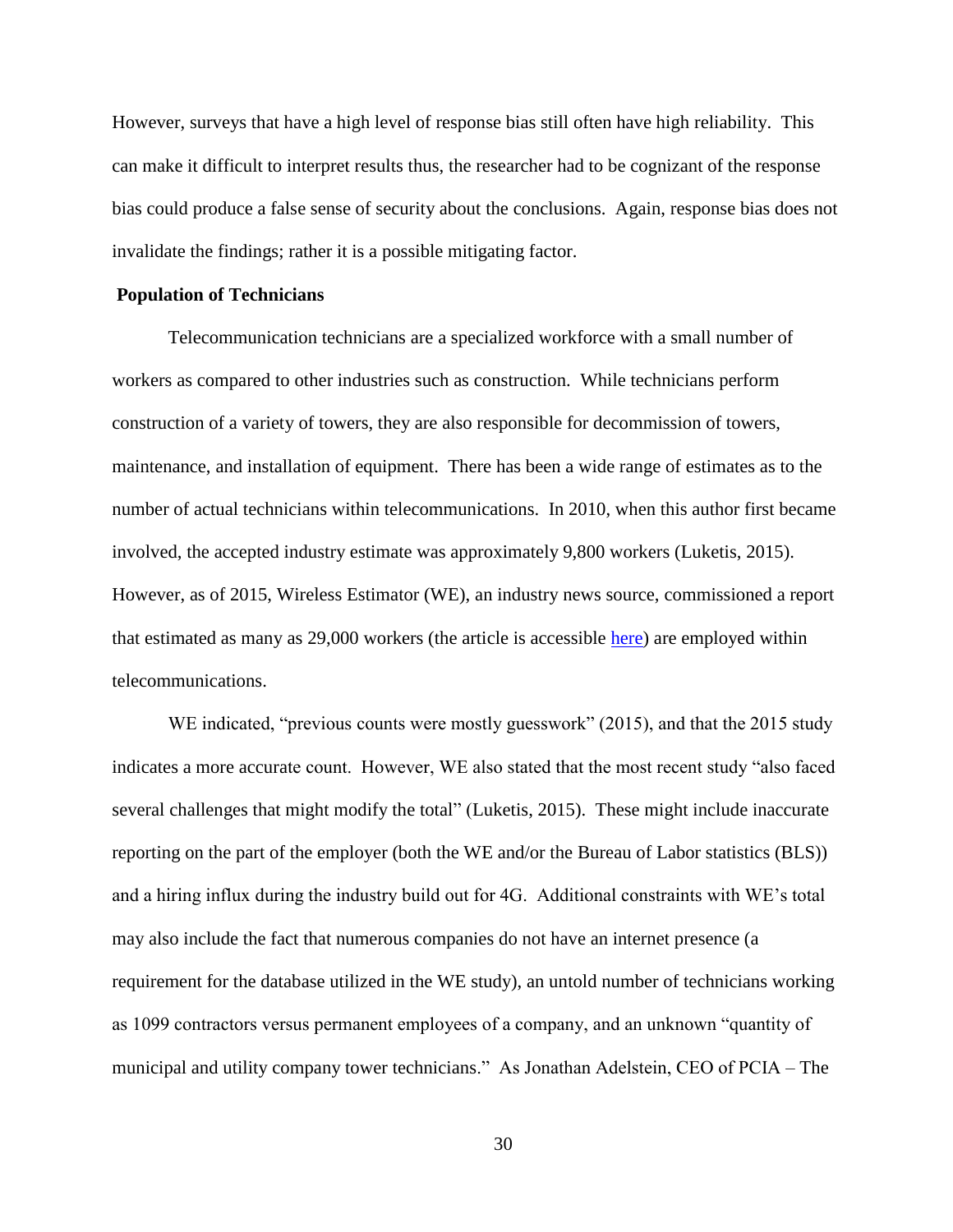Wireless Infrastructure Association stated in 2014 regarding the population total of telecommunication technicians, "the number has always remained a moving target" (Luketis, 2015; OSHA, 2014).

When looking at the number of workers from a strictly academic perspective, one would estimate the number of workers as reported by the BLS. The BLS assigns NAICS codes to businesses to define establishments, and Standard Occupational Classification (SOC) codes to define job or work performed descriptions of people working for those businesses. The SOC codes are used to accurately code workers given their job descriptions for a variety of reasons including pricing for worker's compensation insurance. Other uses include administrative, contracting, and tax purposes (L., Christine, 2011). According to the Small Business Administration (L.C., 2011), "some state governments offer tax incentives to businesses from specific NAICS industries. Some contracting authorities also require NAICS codes to determine eligibility to bid on contracts" (2011, para.6-7).

In this author's opinion, from a statistical standpoint, BLS statistics are the most effective and accurate manner in which to get an appropriate estimate of the number of telecommunication technicians. However, because not all employers assign a code, and in some cases do not assign an appropriate code, an accurate count of workers is as Jonathan Adelstein stated, "a moving target." From the challenges explained here, the newest estimate from WE is more likely to be accurate than the estimate from their previous study in 2006. However, it is this author's opinion that it is unlikely, statistically, that the 29,000-worker estimate is perfectly accurate. In fact, it is unlikely that the industry will ever be able to establish an official number of workers unless a definitive method can be utilized to capture all of the appropriate data.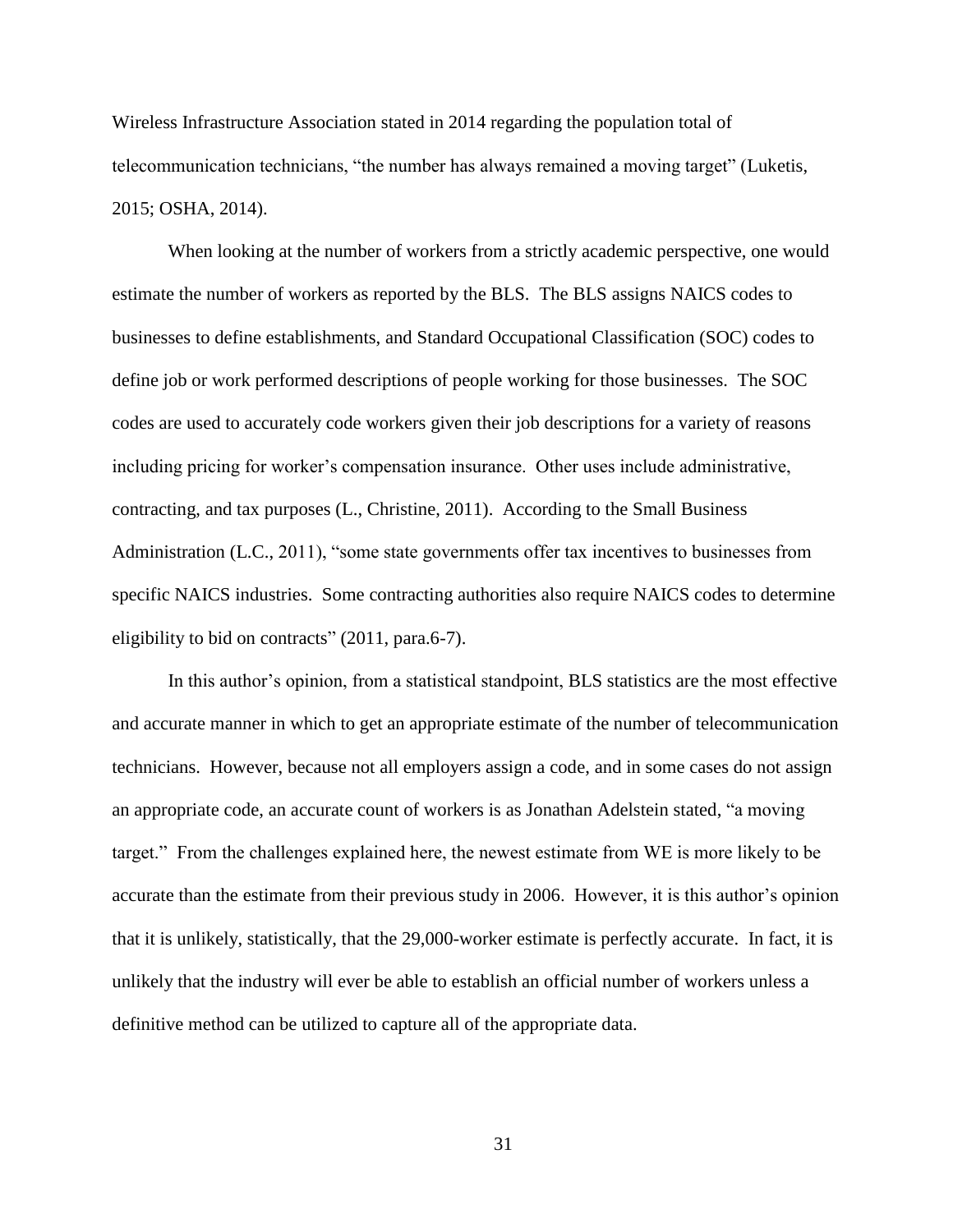#### **Study Sample**

As mentioned in previously, gathering participants was challenging for this study. Not only with the uncertainty of estimating the total population, but also because of the logistics involved with recruiting participants. Based on a casual preliminary inquiry in 2014, this author found that it was common for telecommunication technicians to travel upwards of 300 days per year. Given the transient nature of the industry, not all technicians are involved in social media, visit the same websites, or read the same materials where the author recruited, it was difficult in achieving a full study sample for this research (see the procedures and data collection sections of this paper for references on statistical power and effect sizes).

#### **Mental Health Assessment Tools**

In addition to the aforementioned limitations, executions of the mental health assessment tools were also a challenge. To understand each test, the author provides a brief description. Both the SCID-II and the BSI have shown through numerous peer-reviewed studies over the past two decades to be both reliable and valid. Both tools are only *rough assessments* and in an ideal situation, participants would take these assessments and then follow up with a one on one interview with a professional clinician. Ideally, the SCID-II, should be given as a follow up to the SCID-I, which measures a wide range of [clinical disorders.](http://www.nsmha.org/datadict/Codes/AXIS1.aspx) While this author is not a clinician, she does maintain the education to give and score the assessments. However, time and logistics would not permit this; thus, both tests were integrated into the online survey mentioned earlier, and sent to a psychometrist for scoring. The author then compiled the data into the database. It should also be notes that even though this current study is only using very broadsweeping assessments regarding mental health, the importance of mental health in the workplace is imperative and merits future research.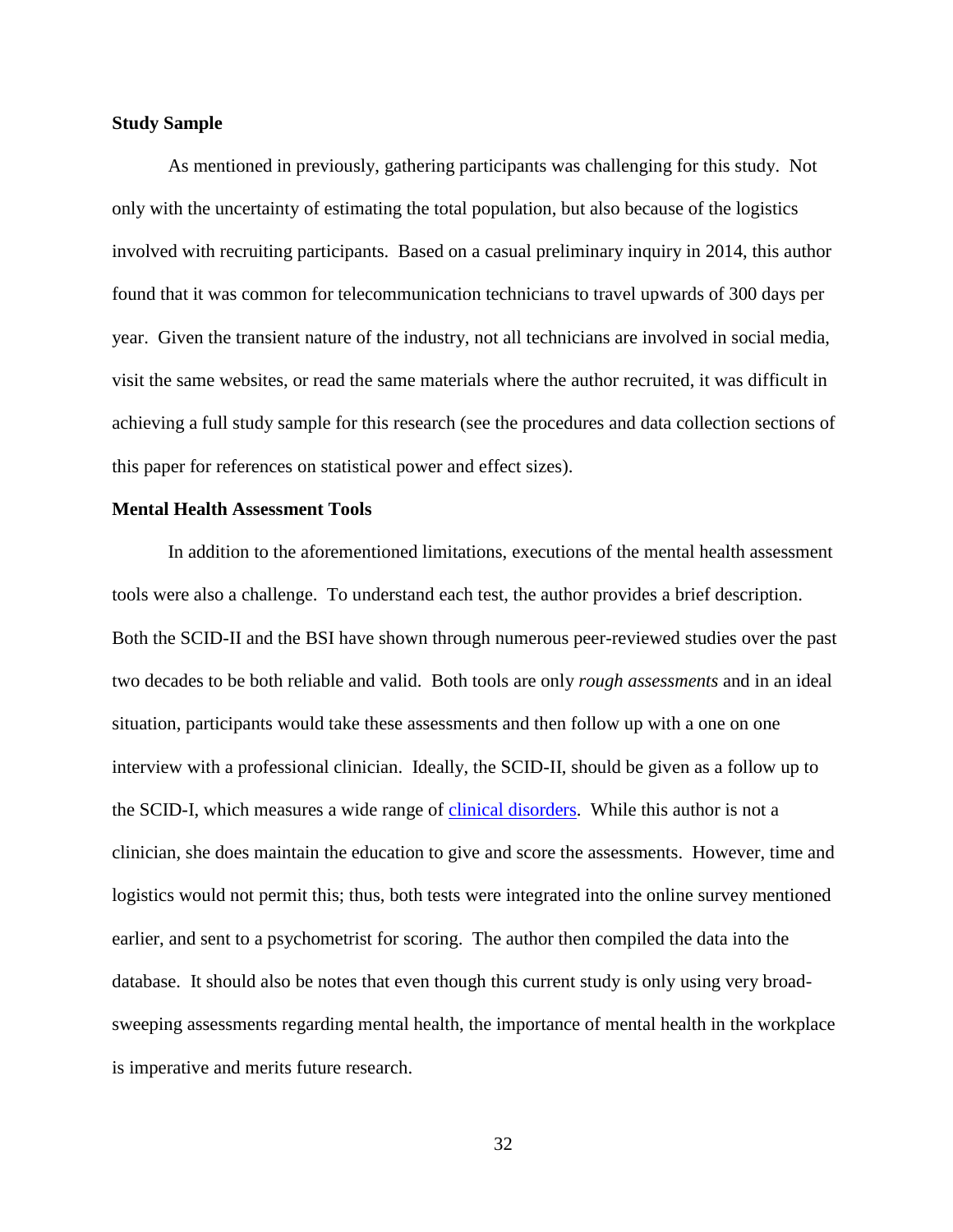#### **Conclusion**

While there are limitations within this study, there was insight gained about the perceptions of the technicians of telecommunications, and this study, as with any investigation, has illuminated more questions for exploration. As this is the first study specifically examining the ground level workers within telecommunications, it does provide a springboard for further research. When examining human perceptions, psychology, and opinions, researchers are rarely able to come to inescapable conclusions. However, exposing layers into the psyche of the American telecommunications worker is vital. Telecommunications will not only continue to exist, it will thrive, as it is the lifeblood of not only the U.S. economy, but the global economy as well. Ensuring that workers' insights are explored and intrinsically understood will develop a safer workplace and reduce not only cost and increase profits, but also most importantly, injuries and fatalities.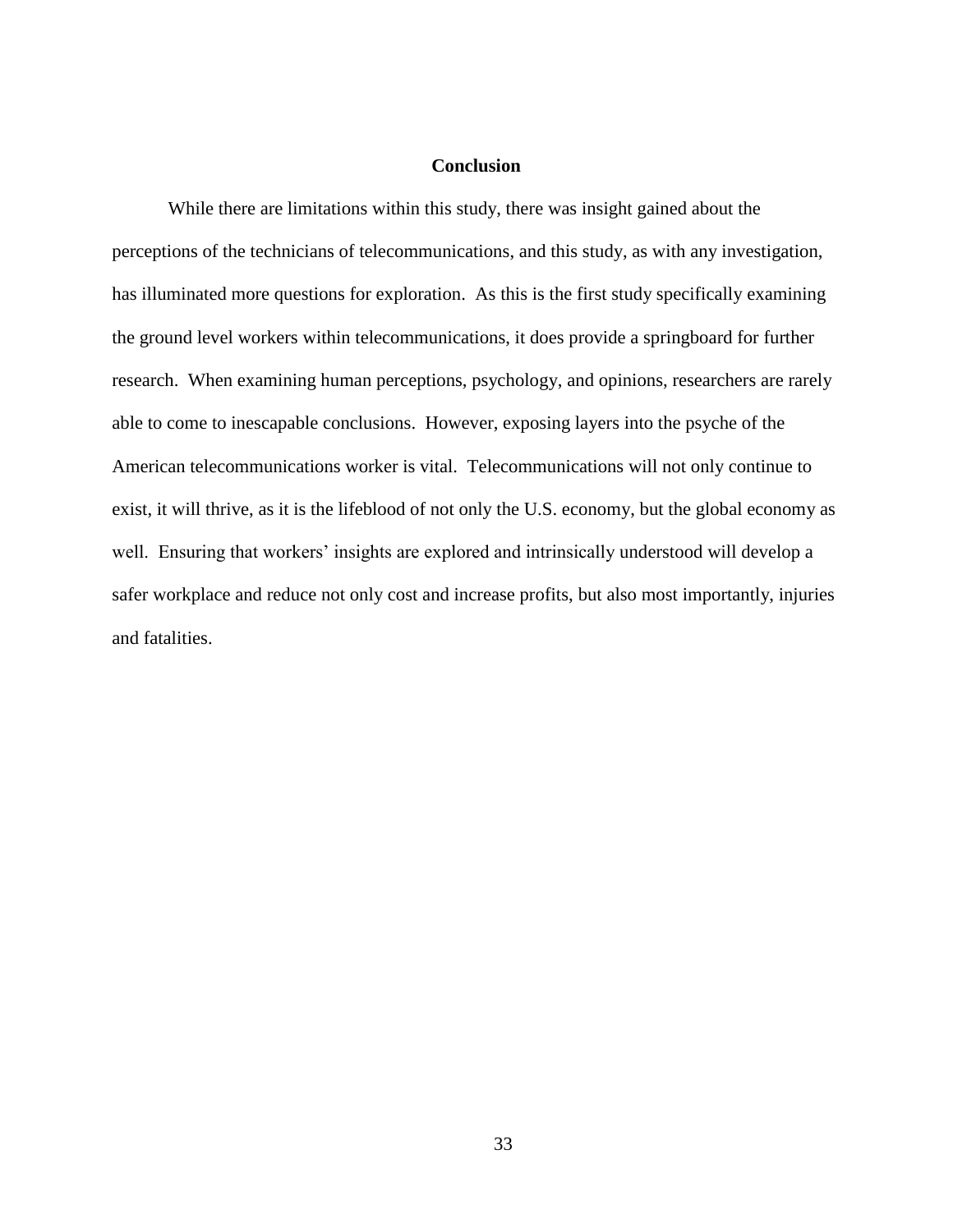### Appendix A

### SCID-II Definitions

Avoidant Personality Disorder: A pervasive pattern of social inhibition, feelings of inadequacy, and hypersensitivity to negative evaluation, beginning by early adulthood and present in a variety of contexts, as indicated by four or more of the [revised criteria].

Dependent Personality Disorder: A pervasive and excessive need to be taken care of that leads to submissive and clinging behavior and fears of separation, beginning by early adulthood and present in a variety of contexts, as indicated by five (or more) of the [revised criteria].

Obsessive-Compulsive Personality Disorder: A pervasive pattern of preoccupation with orderliness, perfectionism, and mental and interpersonal control, at the expense of flexibility, openness, and efficiency, beginning by early adulthood and present in a variety of contexts, as indicated by four or more of the [revised criteria].

Passive-Aggressive Personality Disorder: A pervasive pattern of negativistic attitudes and passive resistance to demands for adequate performance, beginning by early adulthood and present in various contexts, indicated by at least four of the [revised criteria].

Depressive Personality Disorder: A persistent and pervasive pattern of depressive cognitions and behaviors, such as chronic unhappiness, low self-esteem, pessimism, critical and derogatory attitudes toward oneself and others, feelings of guilt or remorse, and an inability to relax or feel enjoyment, indicated by at least four of the [revised criteria].

Paranoid Personality Disorder: A pervasive distrust and suspiciousness of others such that their motives are interpreted as malevolent, beginning by early adulthood and present in a variety of contexts, as indicated by four (or more) of the [revised criteria].

Schizotypal Personality Disorder: A pervasive pattern of social and interpersonal deficits marked by acute discomfort with, and reduced capacity for, close relationships as well as by cognitive or perceptual distortions and eccentricities of behavior, beginning by early adulthood and present in a variety of contexts, as indicated by five (or more) of the [revised criteria].

Schizoid Personality Disorder: A pervasive pattern of detachment from social relationships and a restricted range of expression of emotions in interpersonal settings, beginning by early adulthood and present in a variety of contexts, as indicated by four (or more) of the [revised criteria].

Histrionic Personality Disorder: A pervasive pattern of excessive emotionality and attention seeking, beginning by early adulthood and present in a variety of contexts, as indicated by five (or more) of the [revised criteria].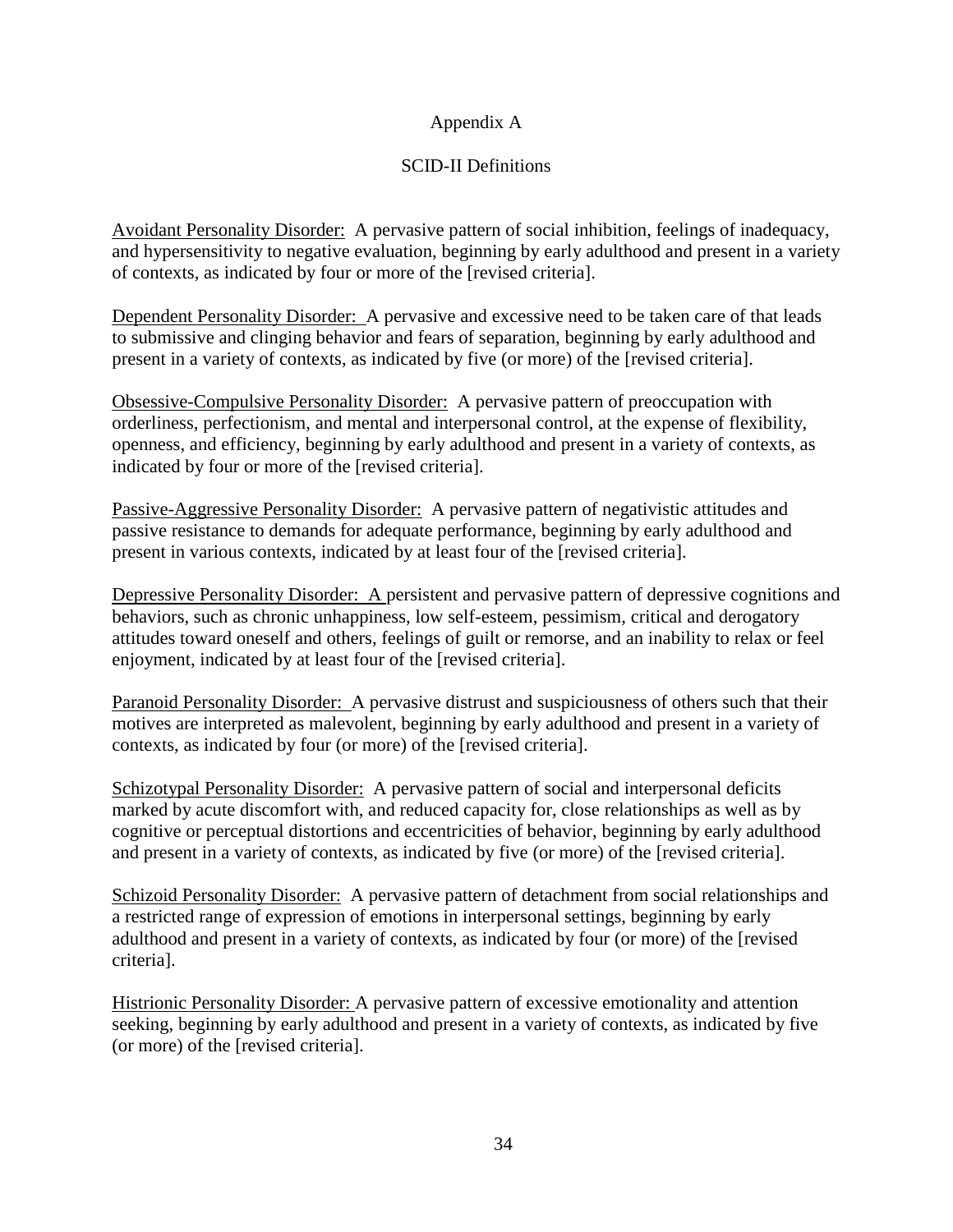Narcissistic Personality Disorder: A pervasive pattern of grandiosity (in fantasy or behavior), need for admiration, and lack of empathy, beginning by early adulthood and present in a variety of contexts, as indicated by five (or more) of the [revised criteria].

Borderline Personality Disorder: A pervasive pattern of instability of interpersonal relationships, self-image, and affects, and marked impulsivity beginning by early adulthood and present in a variety of contexts, as indicated by five of the [revised criteria].

Antisocial Personality Disorder: There is a pervasive pattern of disregard for and violation of the rights of others occurring since age 15 years, as indicated by three (or more) of the [revised criteria]. having hurt, mistreated, or stolen from another.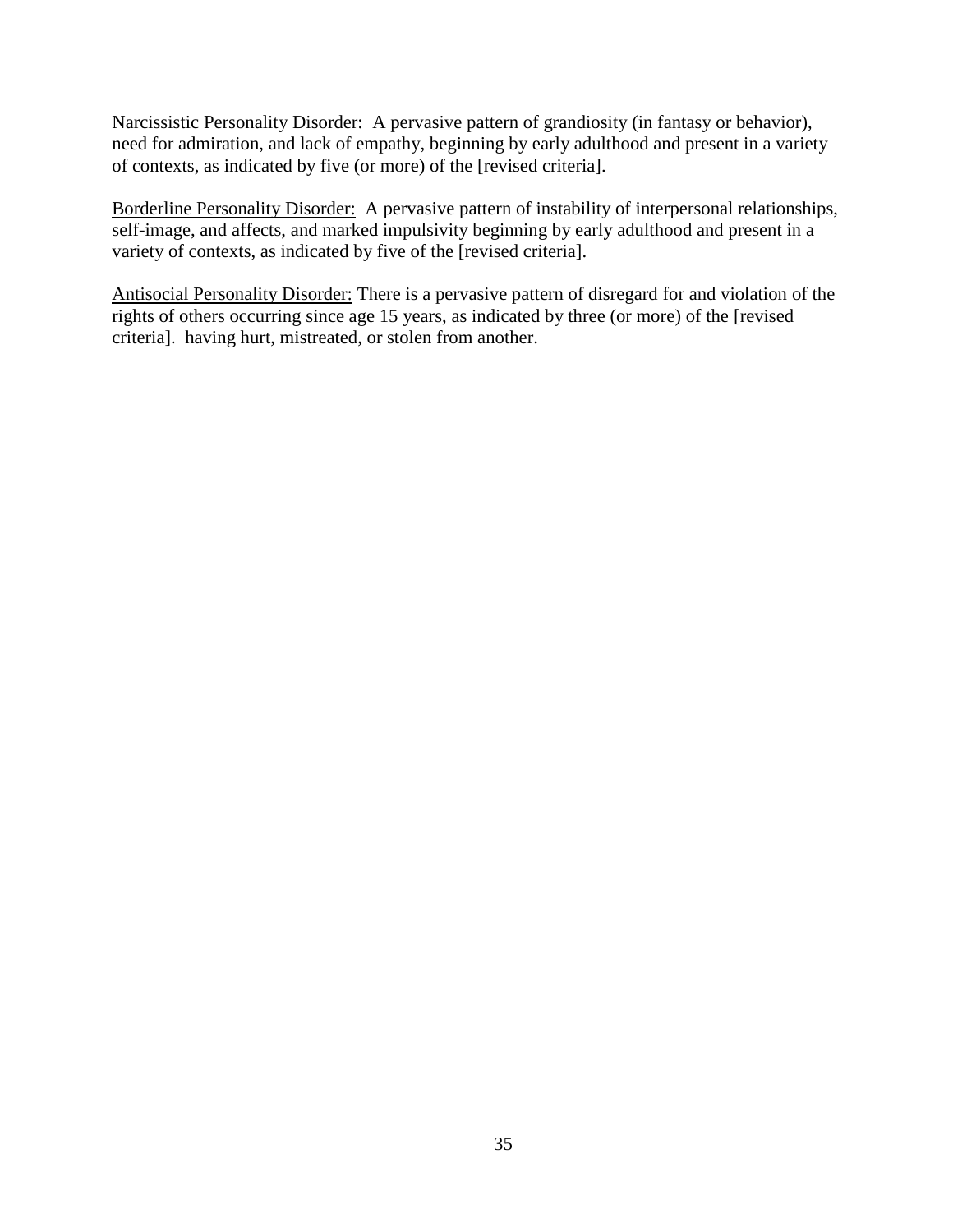### Appendix B

### BSI Symptom Dimensions

Somatization (SOM): Reflects distress arising from perceptions of bodily dysfunction. Complaints focus on cardiovascular, gastrointestinal, respiratory, neurological, and other systems with strong, autonomic mediation. Pain and discomfort of the gross musculature and other somatic equivalents of anxiety are also possible components of Somatization.

Obsessive-Compulsive (O-C): This measure focuses on thoughts, impulses, and actions that are experienced as irresistible and unremitting and that are of an ego-alien or unwanted nature. Behavior and experiences reflecting a more general cognitive performance deficit also contribute to this measure.

Interpersonal Sensitivity (I-S): The Interpersonal Sensitivity measure focuses on feelings of inadequacy and inferiority, particularly in comparison to other people. Self-deprecation, selfdoubt, and marked discomfort during interpersonal interactions are characteristic manifestations of this syndrome. Self-consciousness and negative expectations about interpersonal relations are hallmark features of I-S.

Depression (DEP): The Depression dimension reflects a representative range of the manifestations of clinical depression. It comprises symptoms of dysphoric mood and affect, signs of withdrawal of life interest, lack of motivation and loss of vital energy. Feelings of hopelessness, thoughts of suicide and other cognitive and somatic correlates of clinical depression are included in this measure.

Anxiety (ANX): General signs of anxiety such as nervousness, tension, and trembling are included in the domain definition, as are feelings of apprehension, dread, terror, and panic. In addition, some somatic manifestations of anxiety are also reflected in the domain.

Hostility (HOS): The symptoms of the Hostility dimension include thoughts, feelings, and actions that are characteristic of the negative affect state of anger. Items reflect all three modalities of expression, and demonstrate qualities such as resentment, irritability, aggression, and rage.

Phobic Anxiety (PHOB): The Phobic Anxiety dimension defines the syndrome as a persistent fear response to a specific person, place, object, or situation, which is disproportionate to any actual threat, and leads to avoidance or escape behavior. Items overlap highly with DSM-IV Agoraphobia syndrome.

Paranoid Ideation (APR): The Paranoid Ideation dimension represents paranoid behavior as fundamentally a disordered mode of thinking. The Items comprising P-I reflect the cardinal clinical features of projective thought, hostility, grandiosity, suspiciousness, entrality, and fear of loss of autonomy.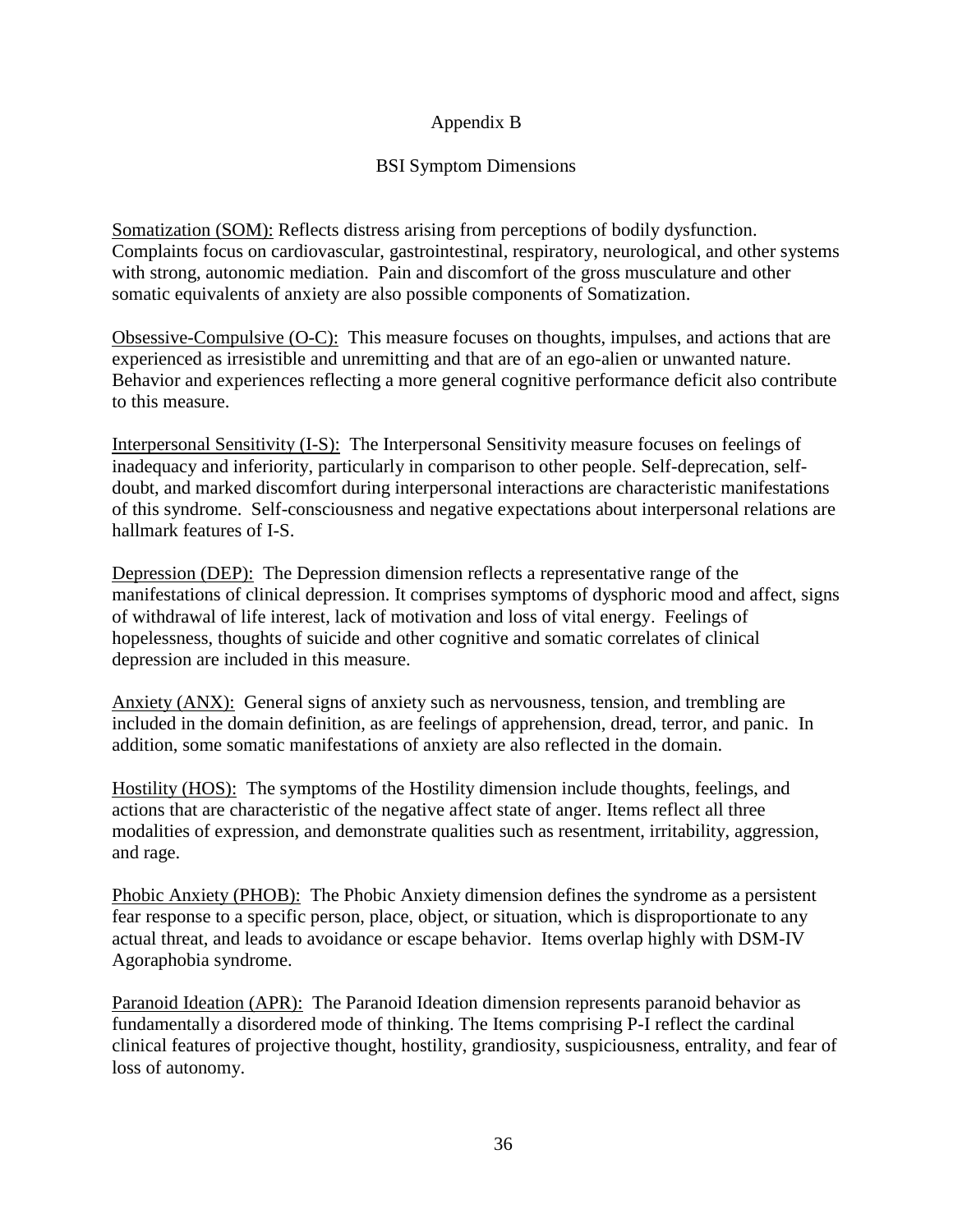Psychoticism (PSY): Psychoticism was designed to represent the

construct as a continuous dimension, from a withdrawn isolated lifestyle at one pole to demonstrable psychotic behavior at the other. The measure attempts to reflect a graduated continuum from mild social alienation to first-rank symptoms of psychosis.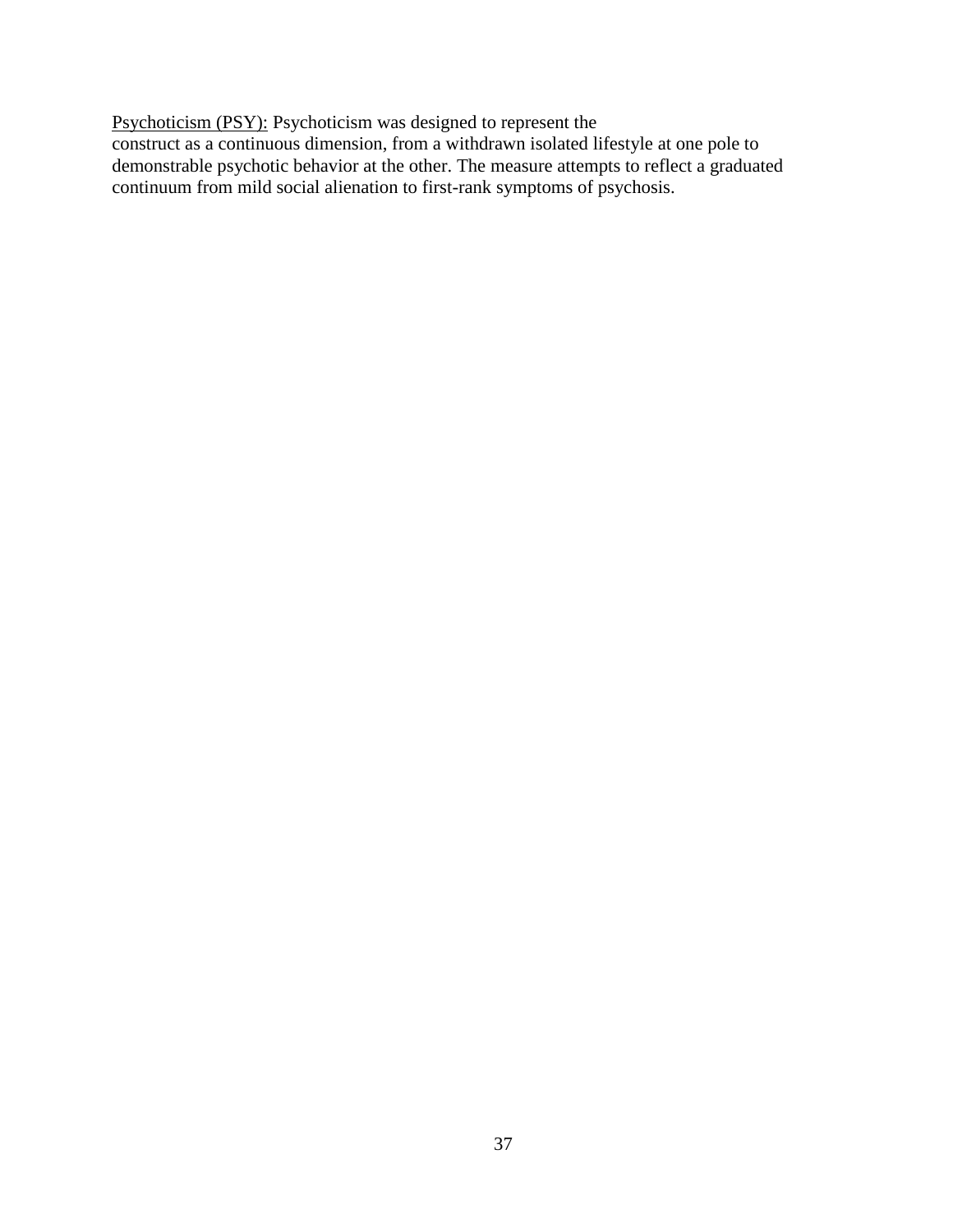# Appendix C

Survey List of Personal Protection Equipment (PPE)

This list of PPE is derived from responses to the open-ended questions. They are in no particular order:

"My least useful piece of equipment is my…"

"My most useful piece of equipment is my…" and

"The piece of equipment I find most cumbersome and difficult to use is…"

| "D-Rings"                 |
|---------------------------|
| "Gloves"                  |
| "Rope Ascender"           |
| "Boots"                   |
| "RF Monitor"              |
| "Turf Demands"            |
| "Training"                |
| "Triple Action Carabiner" |
| "Chain of Command"        |
| "Cable Grab"              |
| "Etrier"                  |
| "Y-Lanyard"               |
| "Hard Hat"                |
| "Safety Glasses"          |
| "Other"                   |
|                           |

If the respondent did not give information, its code was "Missing" and not included in analysis.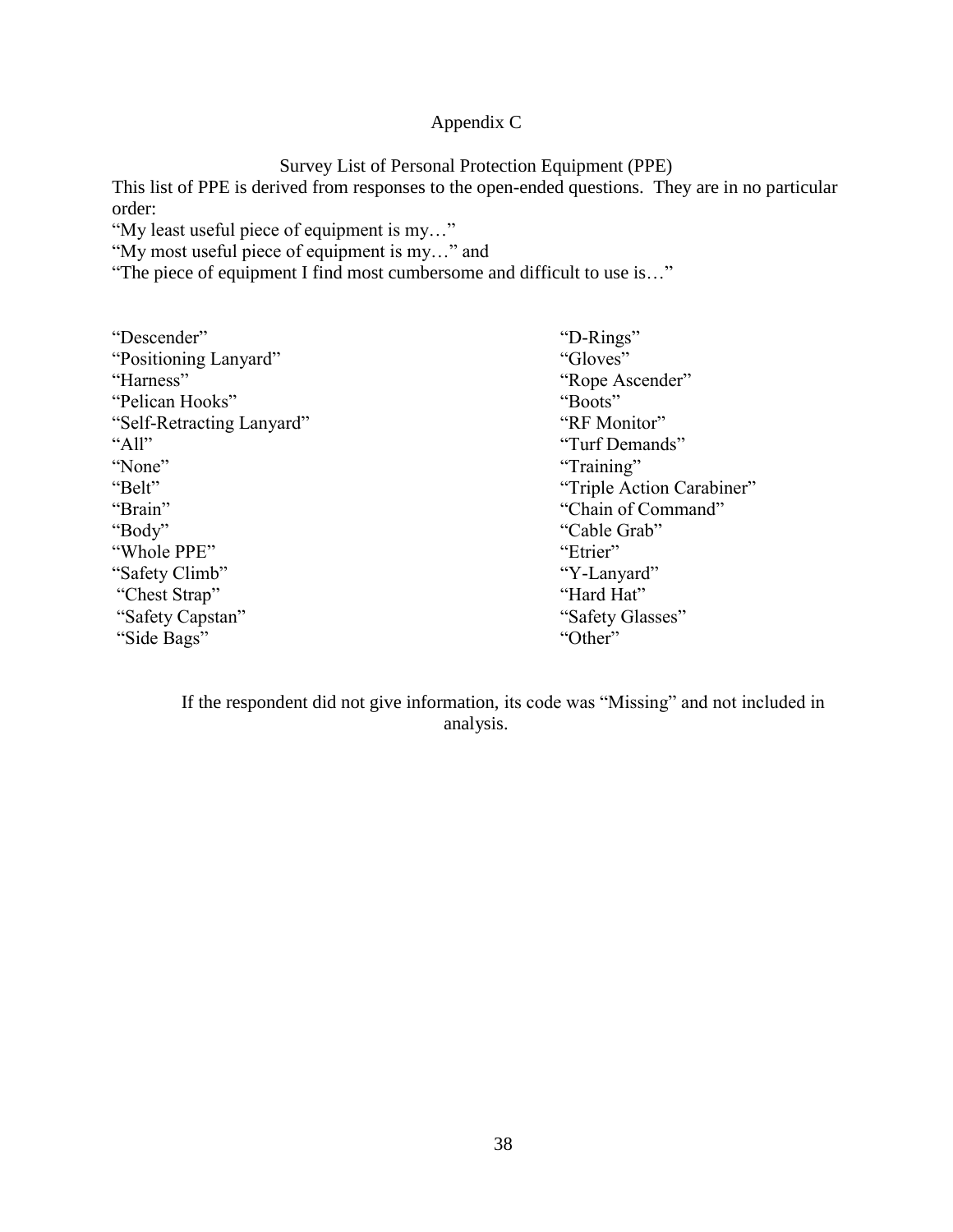# *Participant Ethnic Demographic Information*

| <b>Ethnic Category</b> | Number | Percentage $(\%)$ |
|------------------------|--------|-------------------|
| White/Caucasian        | 105    | 92.9              |
| Hispanic               | 4      | 3.5               |
| African American       | 1      | 0.9               |
| Hawaiian Pacific       | 1      | 0.9               |
| Dual Ethnicity         | 1      | 0.9               |
| Multiple Ethnicity     | 1      | 0.9               |
|                        |        |                   |

# Table 2

# *Table for Gender*

j

j

| Category |               | Number Percentage (%) |
|----------|---------------|-----------------------|
| Male     | 106           | 93.8                  |
| Female   | $\frac{1}{2}$ | 6.2                   |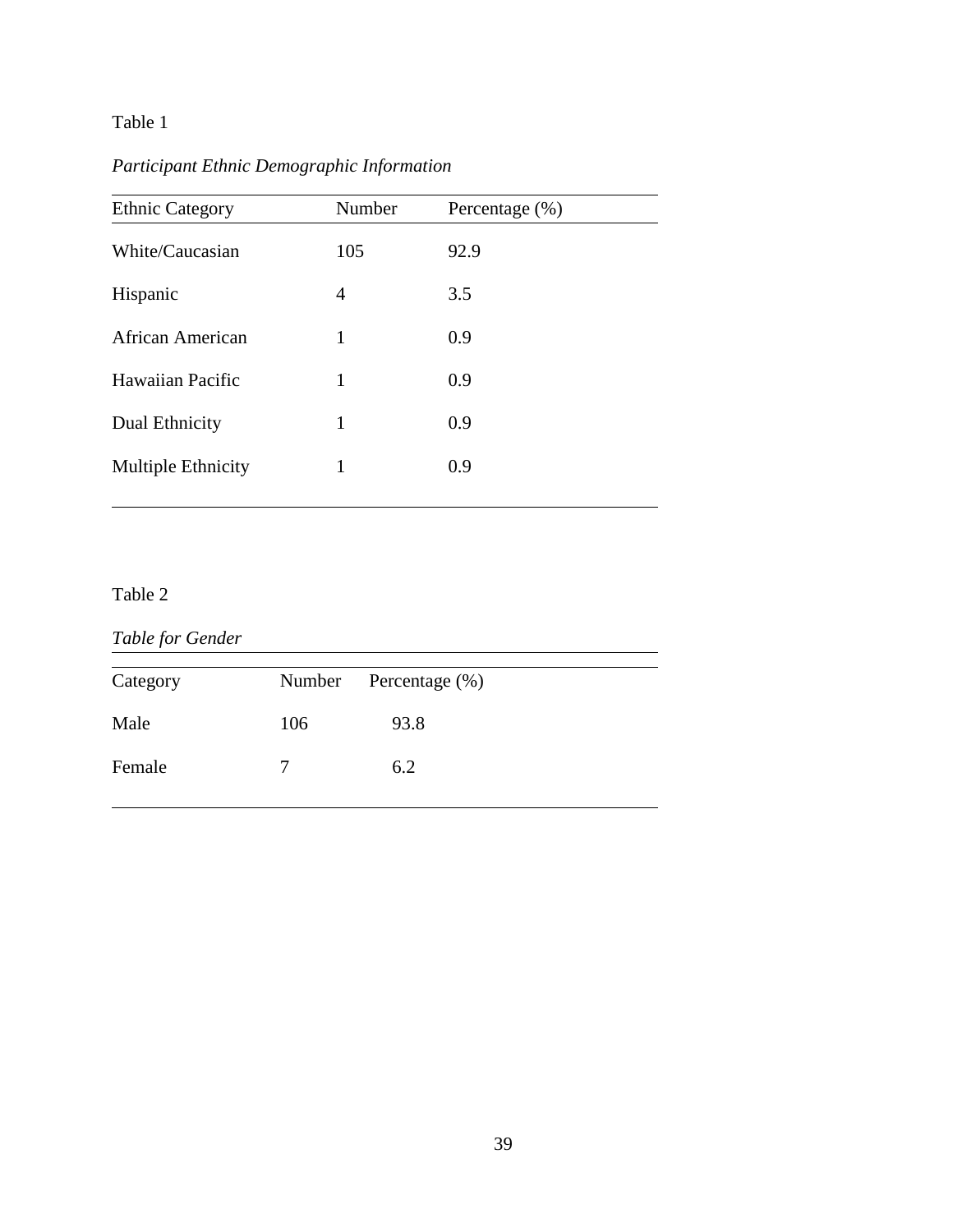# *Table for Age*

| Age       | Frequency    | Percentage (%) |  |
|-----------|--------------|----------------|--|
| 18-25     | 10           | 8.8            |  |
| 26-30     | 16           | 14.2           |  |
| $31 - 35$ | 30           | 26.5           |  |
| 36-40     | 23           | 20.4           |  |
| $41 - 45$ | 21           | 18.6           |  |
| 46-50     | 9            | 8.0            |  |
| $51 - 55$ | 3            | 2.7            |  |
| 56-60     | $\mathbf{1}$ | 0.9            |  |
|           |              |                |  |

# Table 4

# *Table for Education*

| Category     | Number | Percentage $(\%)$ |  |
|--------------|--------|-------------------|--|
| Dropout      | 8      | 7.1               |  |
| Diploma      | 25     | 22.1              |  |
| <b>GED</b>   | 14     | 12.4              |  |
| Some College | 49     | 43.4              |  |
| College Grad | 17     | 15.0              |  |
|              |        |                   |  |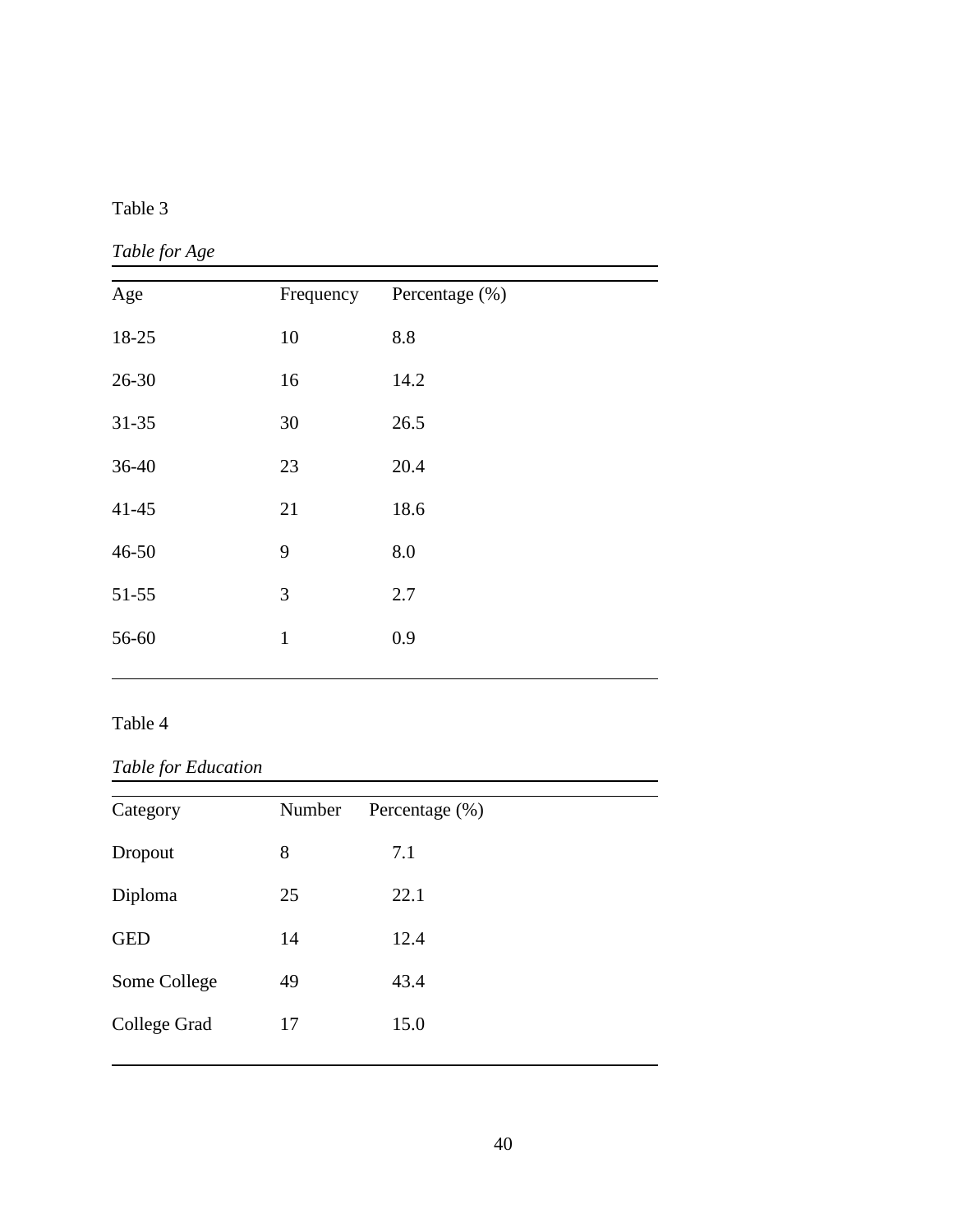*Table for Athleticism*

| Category     |    | Number Percentage (%) |
|--------------|----|-----------------------|
| Athletic     | 91 | 80.5                  |
| Not Athletic | 22 | 19.5                  |

Table 6

 $\overline{a}$ 

*Table for Knowing Injured or Deceased*

| Category     |    | Number Percentage (%) |
|--------------|----|-----------------------|
| Did Know     | 71 | 62.8                  |
| Did Not Know | 42 | 37.2                  |

Table 7

i<br>I

j

*Work Characteristics - Years Climbing*

| Category     | Number | Percentage $(\%)$ |
|--------------|--------|-------------------|
| $0-15$ years | 79     | 69.9              |
| 16-19 years  | 21     | 18.6              |
| $20+$ years  | 13     | 11.5              |
|              |        |                   |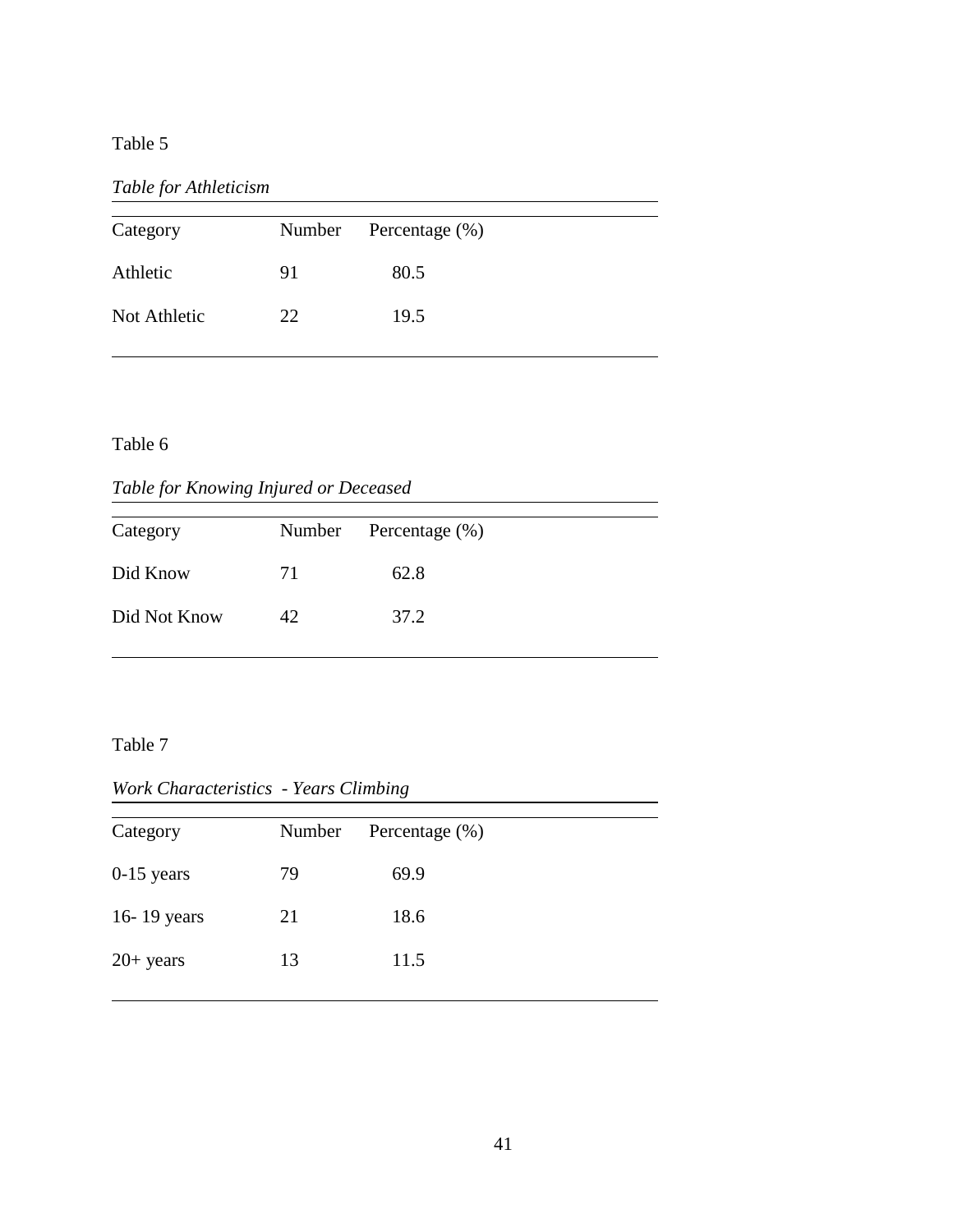| Category | Number         | Percentage (%) |  |
|----------|----------------|----------------|--|
| $0 - 25$ | $\mathbf{1}$   | 0.9            |  |
| 51-75    | $\mathbf{1}$   | 0.9            |  |
| 76-100   | $\overline{2}$ | 1.8            |  |
| 101-150  | 5              | 4.4            |  |
| 151-200  | 3              | 2.7            |  |
| $200+$   | 101            | 89.4           |  |
|          |                |                |  |

*Work Characteristics - Number of Climbs*

Table 9 *Results of t-test and Descriptive Statistics for Yrs. Experience by Position*

|                 |                 |           | Position |                 |          |             | 95% CI for Mean<br>Difference |
|-----------------|-----------------|-----------|----------|-----------------|----------|-------------|-------------------------------|
|                 | Technician<br>M | <b>SD</b> | n        | Instructor<br>M | SD.      | $\mathbf n$ | df                            |
| Yrs. Experience | 2.09            | 1.202 54  |          | 3.07            | 1.375 59 |             | 3.997                         |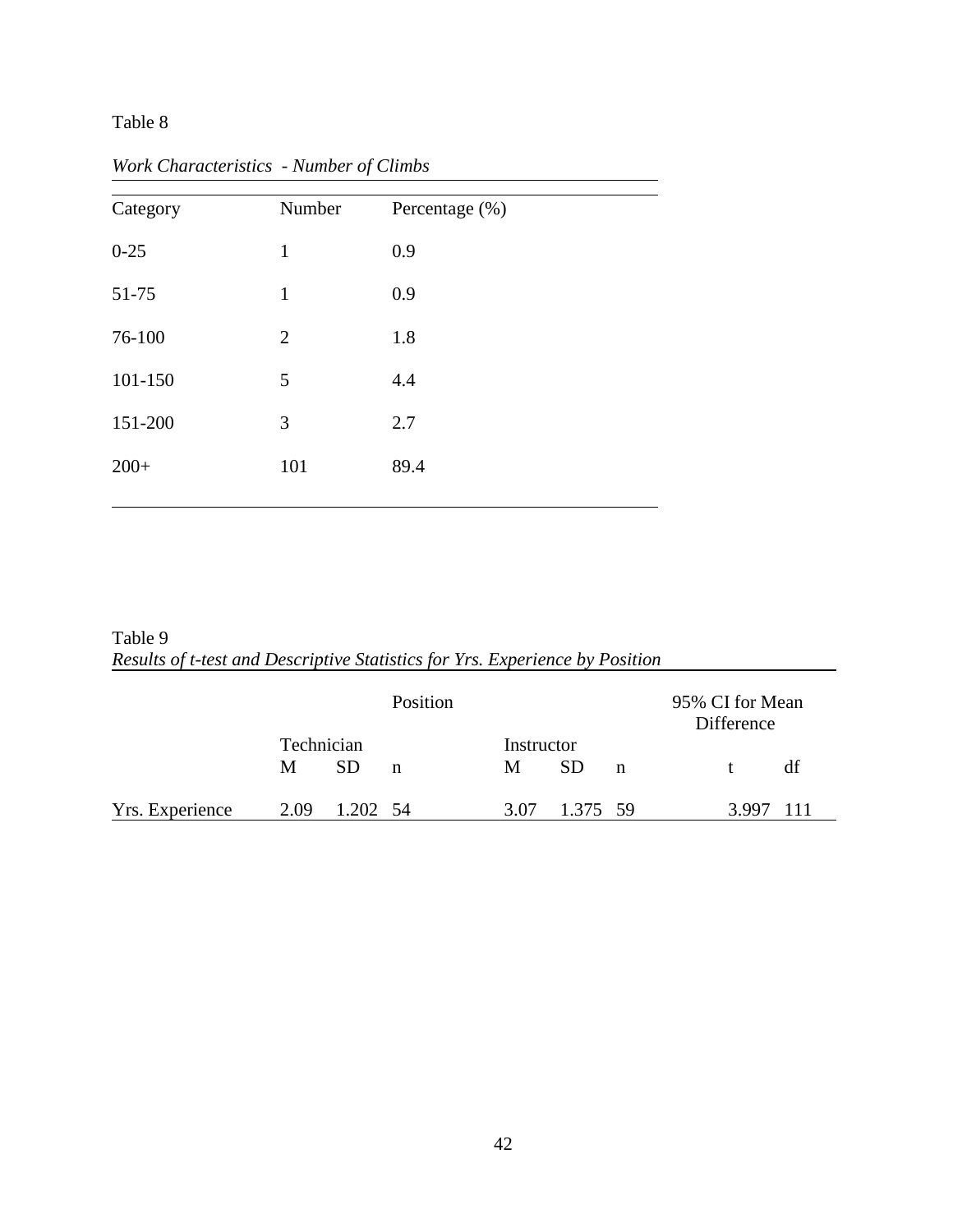| <b>Personality Disorder</b>   | %Above | % Below |
|-------------------------------|--------|---------|
| Paranoid                      | 71.6   | 28.4    |
| Narcissistic                  | 53.4   | 46.6    |
| Antisocial                    | 45.4   | 54.6    |
| <b>Borderline Personality</b> | 35.2   | 64.8    |
| Schizotypal                   | 17.1   | 82.9    |
| Passive Aggressive            | 13.6   | 86.4    |
| Schizoid                      | 10.2   | 89.8    |
| Depressive                    | 9.1    | 90.9    |
| Histrionic                    | 6.8    | 93.2    |
|                               |        |         |

*Participant Personality Disorder Thresholds* 

### Table 11

j

*PPE Responses – Helpful or Not Helpful*

| <b>PPE</b>  | $\#$ | $\%$ | # | %    |
|-------------|------|------|---|------|
| Helpful     |      | 71.6 |   | 28.4 |
| Not Helpful |      | 53.4 |   | 46.6 |
|             |      |      |   |      |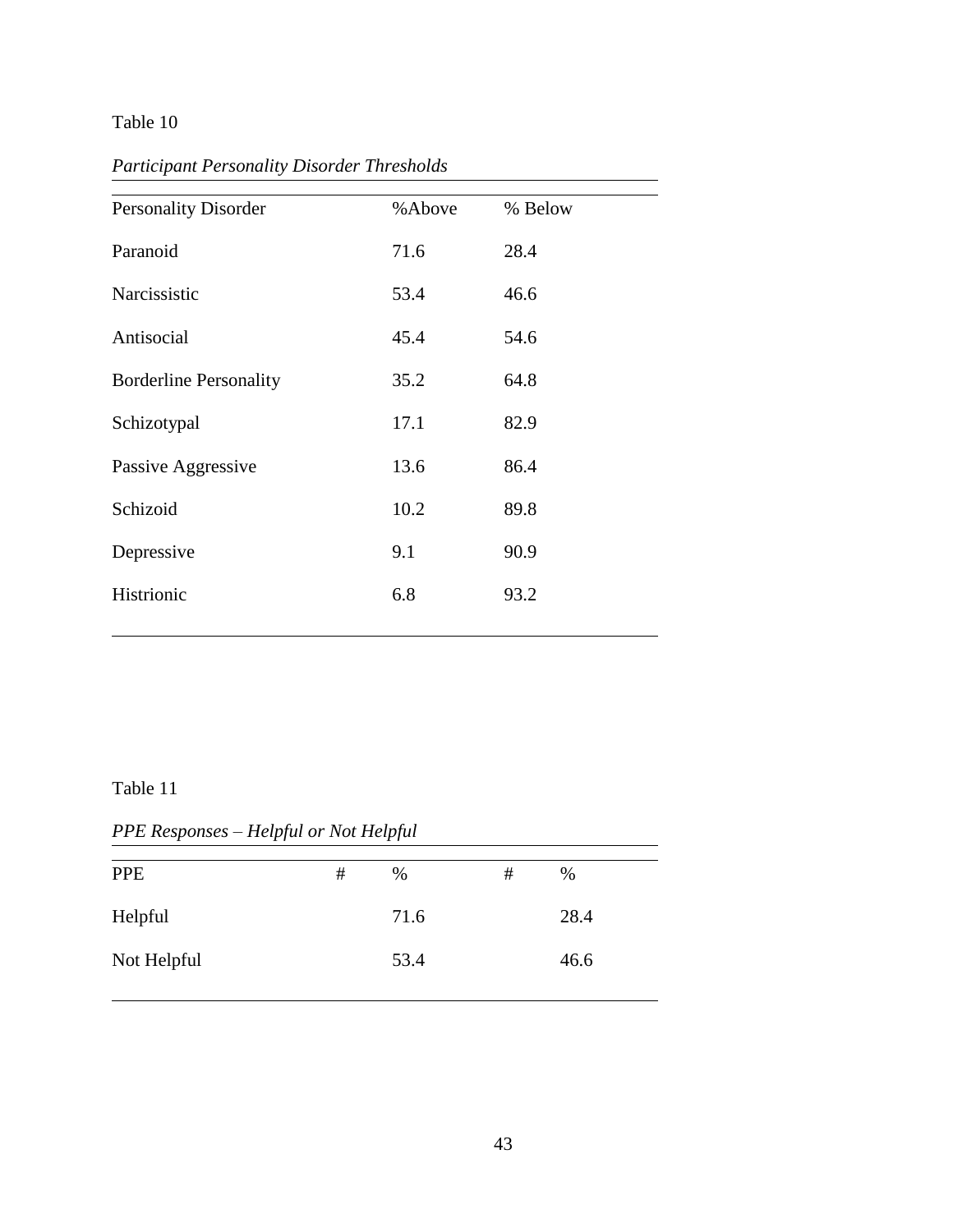# *PPE Responses*

I

| <b>PPE</b>                         | #  | $\%$ |
|------------------------------------|----|------|
| Slower                             | 49 | 43.4 |
| Not Slower                         | 49 | 43.4 |
| Safest @ Stationary                | 56 | 49.6 |
| Least Likely to Fall<br>Stationary | 95 | 84.1 |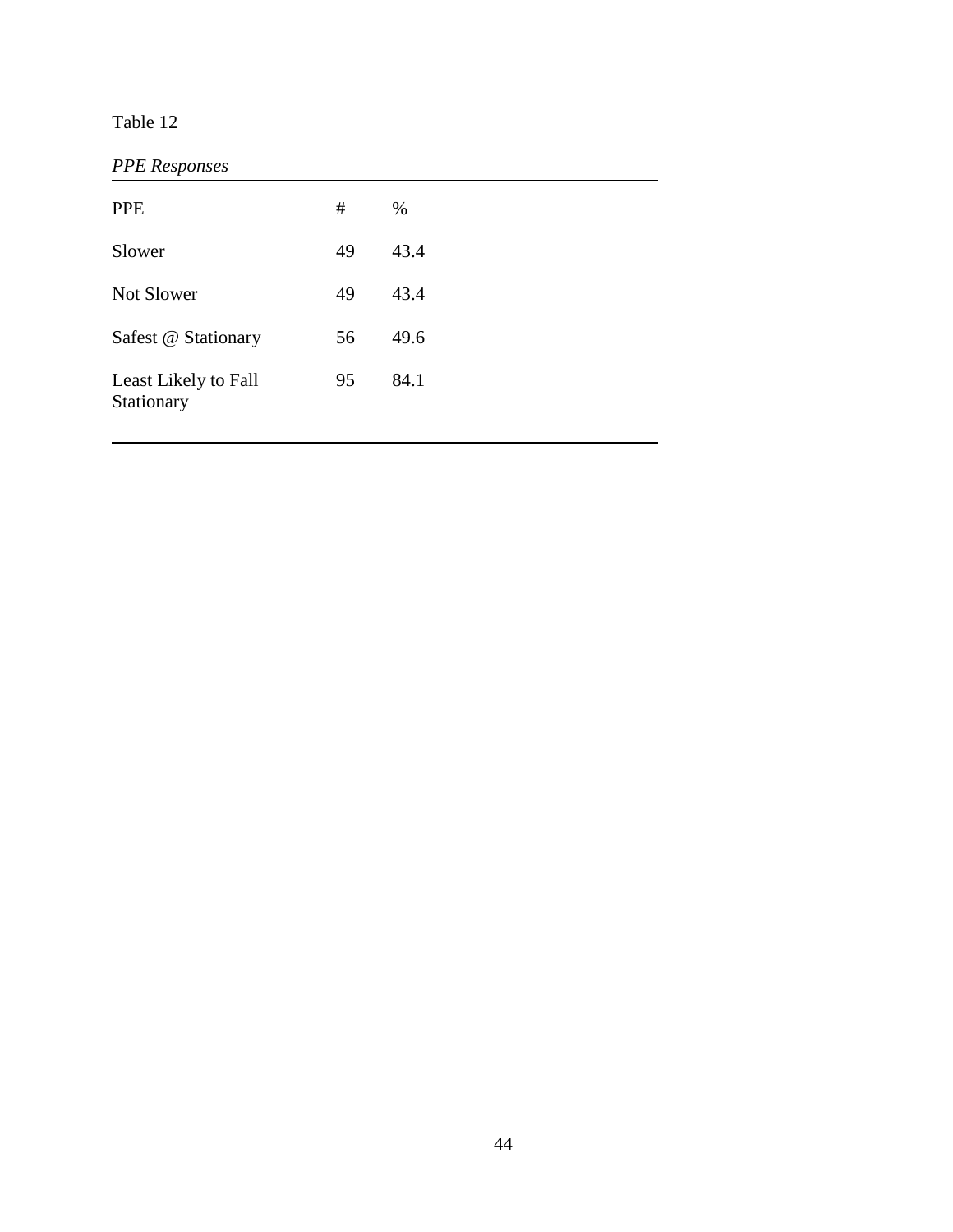#### **References**

- Amenson, C.S., & Lewinsohn, P.M. (1981). An investigation into the observed sex difference in prevalence of unipolar depression. *Journal of Abnormal Psychology, 90*(1), 1-13.
- American Psychiatric Association. (2013). *Diagnostic and statistical manual of mental disorders* (5th ed.). Washington, DC: Author.
- Atkinson, J.H., Kremer, E.F., & Ignelzi, R.J. (1982). Diffusion of pain language with affective disturbance confounds differential diagnosis. *Pain, 12,* 375-384.
- Baider, L. Amikam, J C., & DeNour, A.K. (1984). Time-limited thematic group with postmastectomy patients. *Journal of Psychosomatic Research 28,* 323-330.
- Ball, S.A., Cecero, J.J. (2001). Addicted patients with personality disorders: Traits, schemas, and presenting problems. *Journal of Personality Disorders*: Vol. 15, No. 1, pp. 72-83.
- Barnett, R.C., & Hyde, J.S. (2001). Women, men, work and family. *American Psychologist*, 56,  $781 - 796.$
- Boss, P. (2000).Ambiguous loss: Learning to live with unresolved grief. Cambridge: Harvard University Press.
- Boss, P. (2006). Loss, trauma and resilience: Therapeutic work with ambiguous loss. New York: W. W. Norton.
- Channing, J. (2104). *Safety at Work*. New York: Routledge.
- Crouter, A.C., Bumpus, M.F., Head, M.R., & McHale, S. M. (2001). Implications of overwork and overload for the quality of men's family relationships. *Journal Of Marriage And Family, 63*(2), 404-16.
- Derogatis, L.R., & Spencer, P.M. (1982). The Brief Symptom Inventory (BSI): Administration, scoring, and procedures manual . (Available from Johns Hopkins University School of Medicine, 601 N. Broadway, Baltimore, MD 21205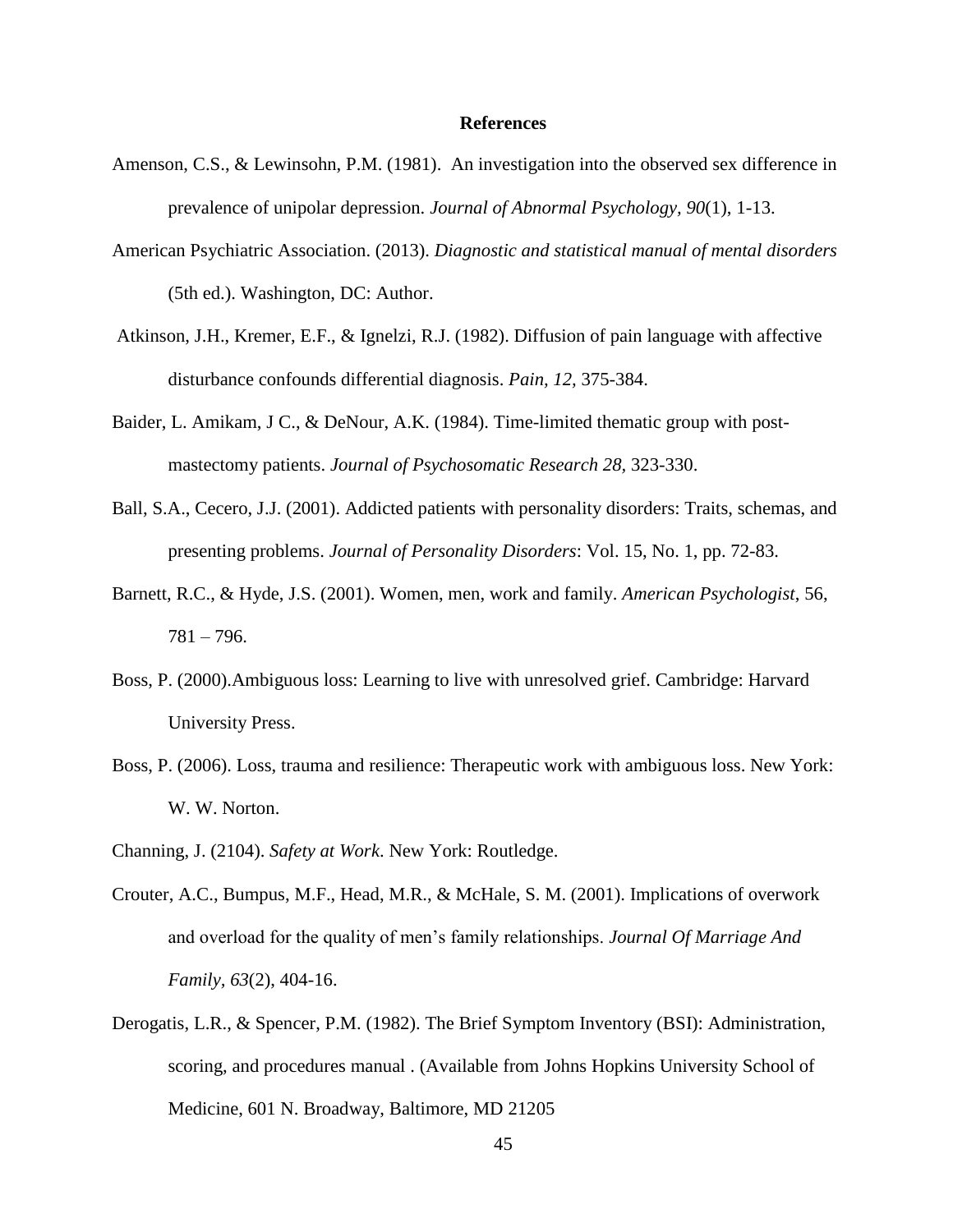Fishhoff, B., Lichtenstein, S., Slovic, P., Derby, P., Keeney, R. (1981). Acceptable Risk. *American Journal of Sociology, 88*(3), 603-605.

Hertz, D and Thomas, H (1983). Risk analysis and its applications, Wiley, New York.

- Hester, Bridgette M. (2014). *Preliminary OSHA Fatality Summary Analysis 1984-2014*. Unpublished raw data.
- Hinze, J and Gambatese, J (2003). Factors that influence safety performance of specialty contractors. J. Constr. Engrg. Mgmt., ASCE 129(2), 159–164.
- Hoermann, S., Zupanick, C.E., Dombeck, M. (2013). Problems with the diagnostic system for personality disorders. [Web log post].Retrieved from https://www.psychologytoday.com/blog/why-we-worry/201308/mental-health-stigma
- Hoermann, S., Zupanick, C.E., Dombeck, M. (n.d.). *The definition of a personality disorder.*  Retrieved from

http://metapsychology.mentalhelp.net/poc/view\_doc.php?type=de&id=474

Huang, X. & Hinze, J. (2003). Analysis of Construction Worker Fall Accidents.

*Journal of Construction Engineering and Management, 129*(3), 262-271.

DOI: 10.1061/(ASCE)0733-9364(2003)129:3(262)

- Irizarry, J, Simonsen, K.L., & Abraham, DM (2005). Effect of Safety and Environmental Variables on Task Durations in Steel Erection J. of Construction Engineering and Management, ASCE, 131(12), 1310–1319.
- Johnson, P.R. & Thorn, B.E. (1989). Cognitive behavioral treatment of chronic headache: Group versus individual treatment format. *Headache, 29*, 358-365.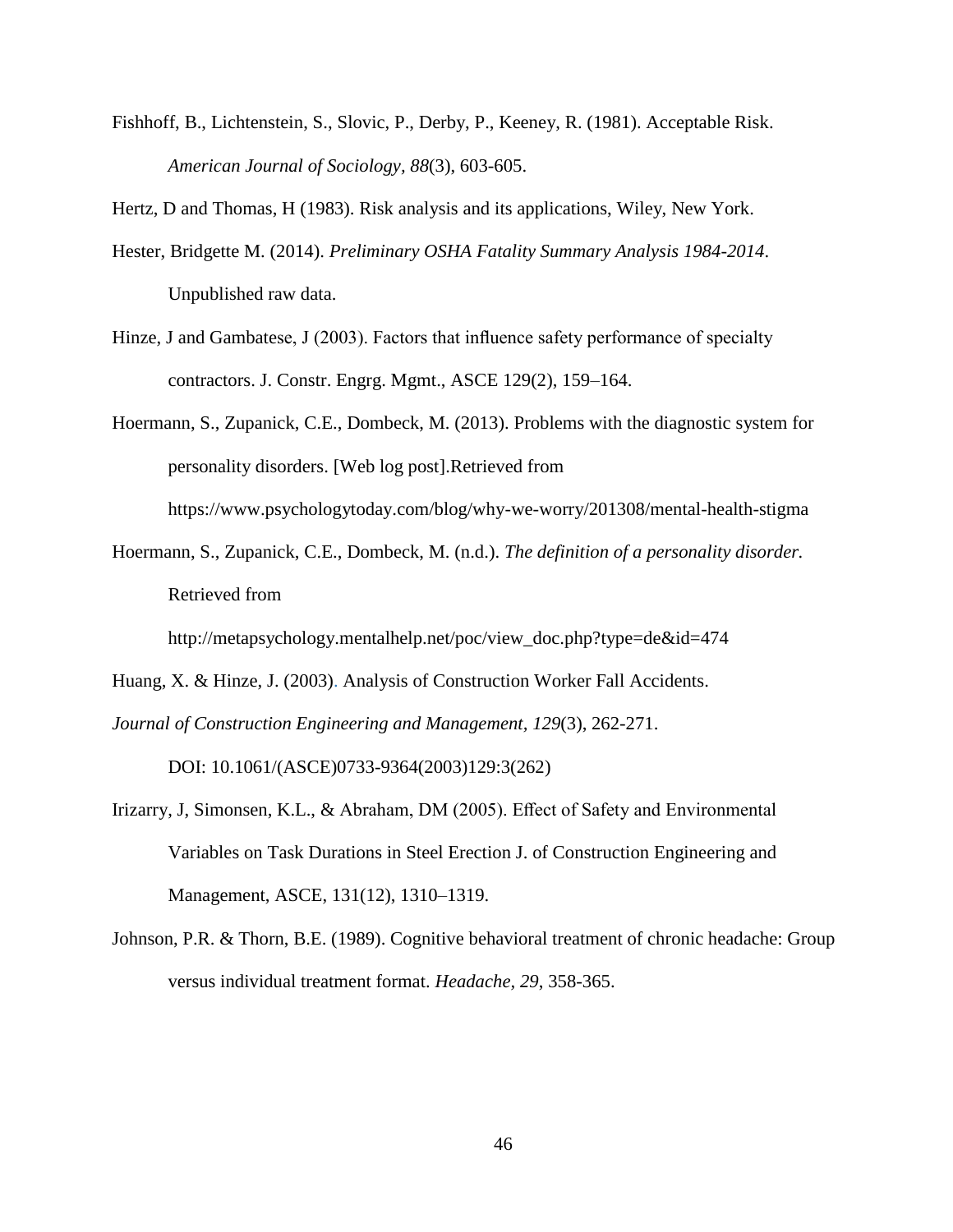- Katon, W., Von Korff, M., Lin, E., Lipscomb, P., Russo, J., Wagner, E., & Polk, E. (1990). Distressed high utilizers of medical care: DSM-III-R diagnoses and treatment needs. *General Hospital Psychiatry, 12,* 355-362.
- L., Christine. (2011, June, 13). NAICS codes 101 [Web log post]. Retrieved from https://www.sba.gov/blogs/naics-codes-101-0
- Landa, M. S. (2013, August). Tower fatality statistics: Homogeneous population or nested subset of establishment NAICS code paradigm, Unpublished manuscript
- Luketis, C. (2015*). Over 29,000 tower climbers identified in extensive wireless workforce survey. Retrieved from* http://wirelessestimator.com/articles/2015/over-29000-tower-climbersidentified-in-extensive-wireless-workforce-survey/
- Mayhew, C. & Quinlan, M. (1997). Subcontracting and occupational health and safety in the residential building industry. *Industrial Relations Joul, 28*(3), 192-205.
- Mayhew, C., Quinlan, M., Ferris, R. (1997). The effects of subcontracting/outsourcing on occupational health and safety: Survey evidence from four Australian industries. *Safety Science, 25*(1-3), 163-178.
- Michaels, David. (2014, February 25). Assistant Secretary Dr. David Michaels' Video Message
- (2015). *NATE tower climber fall protection training standard.* Retrieved from

http://natehome.com/regulations-and-standards/standards/nate-climber-training-standard/

Näätänen, R., & Summala, H. (1974). A model for the role of motivational factors in drivers' decision-making∗. Accident Analysis & Prevention, 6(3), 243-261.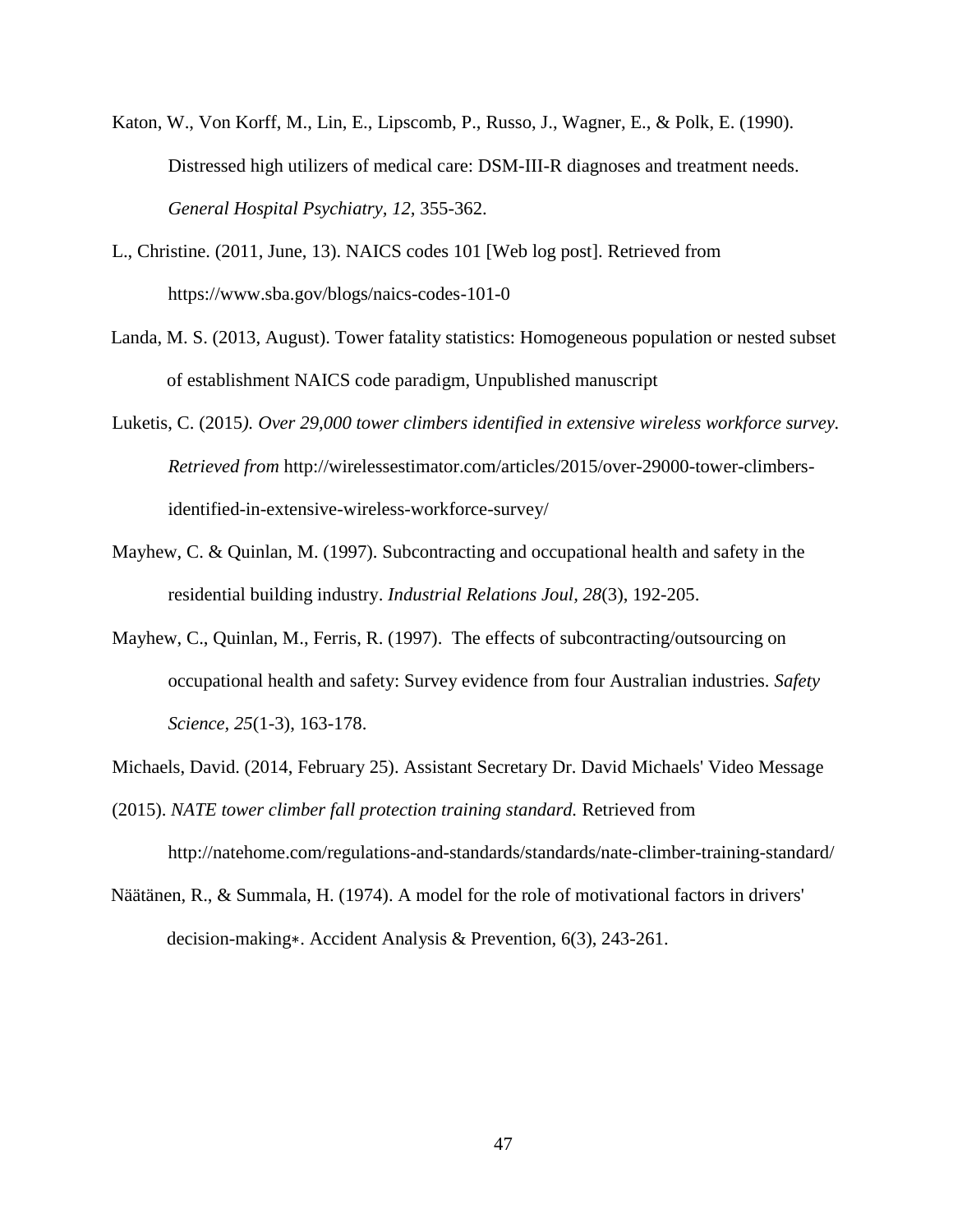National Association of Tower Erectors (NATE) Conference February 25, 2014, San Diego, California. VIDEO:

https://www.osha.gov/doc/topics/communicationtower/Michaels\_NATE\_2014.html

- (n.d.). *Facts about stigma and mental illness in diverse communities*. Retrieved from http://www2.nami.org/ContentManagement/ContentDisplay.cfm?ContentFileID=5148
- O'Toole, M. (2002). The relationship between employees' perceptions of safety and organizational culture. *Journal of Safety Research 33,* 231-243.

Occupational Safety & Health Administration [OSHA]. (2015). Regulations (Standards-29 CFR

1910.268). Retrieved from

https://www.osha.gov/pls/oshaweb/owadisp.show\_document?p\_table=STANDARDS&a mp;p\_id=10099

Ofori, G. & Debrah, Y.A. (1998). Flexible management of workers: Review of employment

- practices in the construction industry in Singapore. *Construction Management and Economics, 16*(4), 397-408. DOI: 10.1080/014461998372187
- OSHA. (2014, October, 14). *Workshop on Tower Climber Safety and Injury Protection.* [Video file]. Retrieved from

https://www.fcc.gov/events/workshop-tower-climber-safety-and-injury-protection

- Roberts, N. A., & Levinson, R. W. (2001). The remains of the workday: Impact of job stress and exhaustion on marital interaction in police couples. Journal of Marriage and Family,  $63, 1052 - 1067.$
- Spitzer, Robert L, Williams Janet BW, Gibbon Miriam, First Michael B, Structured Clinican Interview for DSM-III-R Axis II Disorders,(SCID-II), Washington, D.C.: American Psychiatric Press, Inc., 1990.